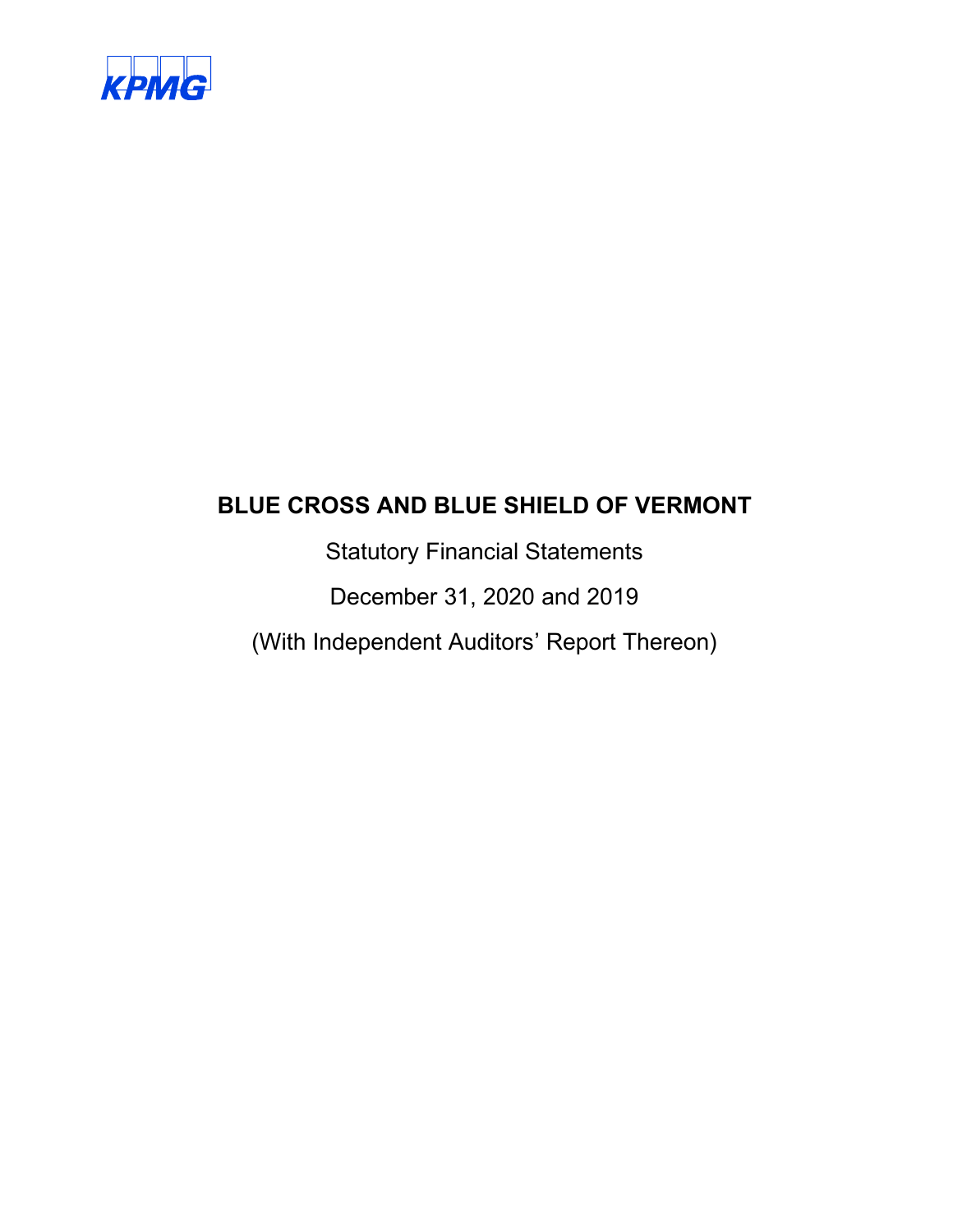

KPMG LLP One Park Place 463 Mountain View Drive, Suite 400 Colchester, VT 05446-9909

#### **Independent Auditors' Report**

The Board of Directors Blue Cross and Blue Shield of Vermont:

#### *Report on the Financial Statements*

We have audited the accompanying financial statements of Blue Cross and Blue Shield of Vermont (the Plan), which comprise the statutory statements of admitted assets, liabilities, and surplus as of December 31, 2020 and 2019, and the related statutory statements of operations and changes in surplus, and cash flows for the years then ended, and the related notes to the statutory financial statements.

#### *Management's Responsibility for the Financial Statements*

Management is responsible for the preparation and fair presentation of these financial statements in accordance with statutory accounting practices prescribed or permitted by the Vermont Department of Financial Regulation. Management is also responsible for the design, implementation, and maintenance of internal control relevant to the preparation and fair presentation of financial statements that are free from material misstatement, whether due to fraud or error.

#### *Auditors' Responsibility*

Our responsibility is to express an opinion on these financial statements based on our audits. We conducted our audits in accordance with auditing standards generally accepted in the United States of America. Those standards require that we plan and perform the audit to obtain reasonable assurance about whether the financial statements are free from material misstatement.

An audit involves performing procedures to obtain audit evidence about the amounts and disclosures in the financial statements. The procedures selected depend on the auditors' judgment, including the assessment of the risks of material misstatement of the financial statements, whether due to fraud or error. In making those risk assessments, the auditor considers internal control relevant to the entity's preparation and fair presentation of the financial statements in order to design audit procedures that are appropriate in the circumstances, but not for the purpose of expressing an opinion on the effectiveness of the entity's internal control. Accordingly, we express no such opinion. An audit also includes evaluating the appropriateness of accounting policies used and the reasonableness of significant accounting estimates made by management, as well as evaluating the overall presentation of the financial statements.

We believe that the audit evidence we have obtained is sufficient and appropriate to provide a basis for our audit opinions.

#### *Basis for Adverse Opinion on U.S. Generally Accepted Accounting Principles*

As described in note 2 to the financial statements, the financial statements are prepared by the Plan using statutory accounting practices prescribed or permitted by the Vermont Department of Financial Regulation, which is a basis of accounting other than U.S. generally accepted accounting principles. Accordingly, the financial statements are not intended to be presented in accordance with U.S. generally accepted accounting principles.

The effects on the financial statements of the variances between the statutory accounting practices and U.S. generally accepted accounting principles also are described in note 3.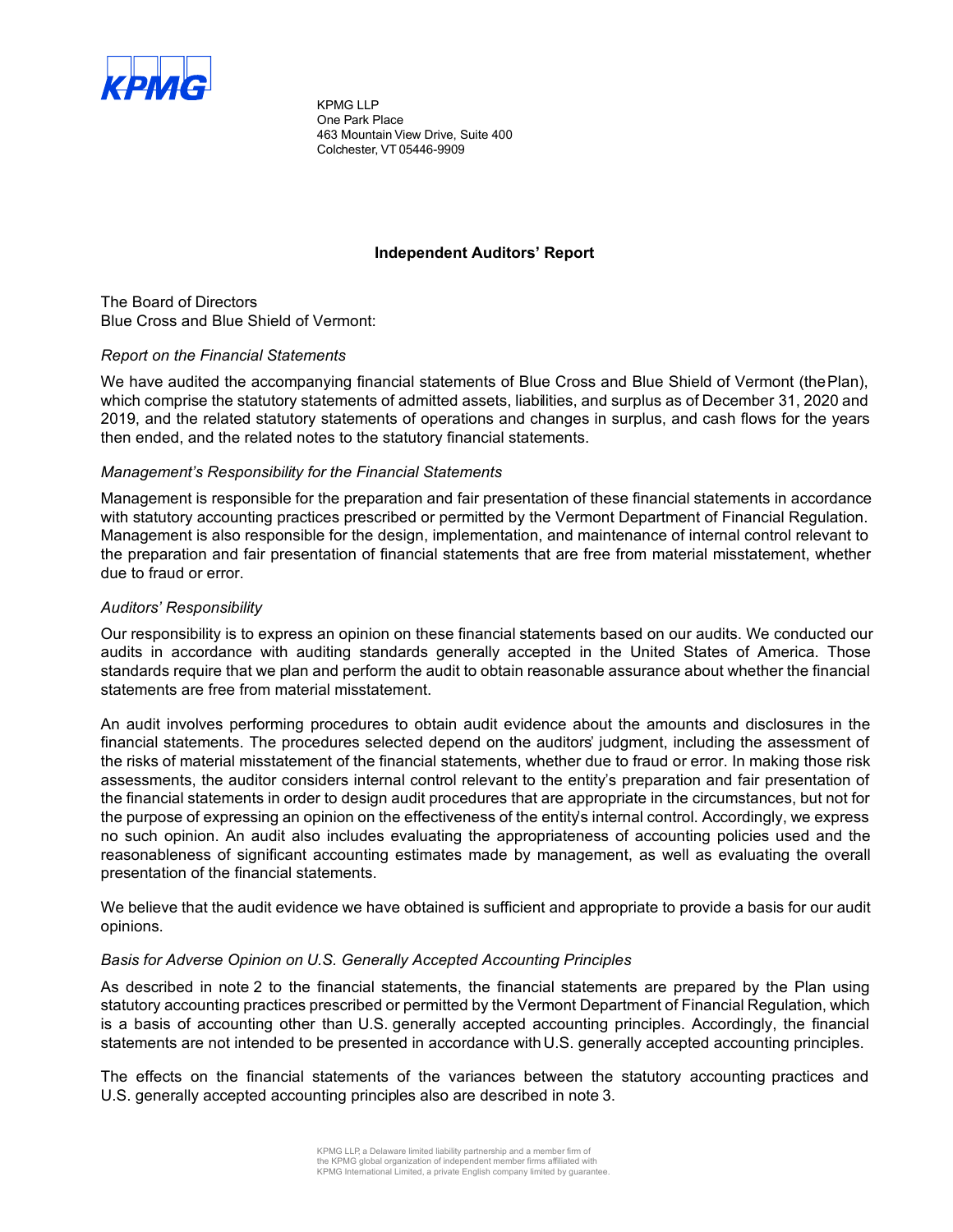

#### *Adverse Opinion on U.S. Generally Accepted Accounting Principles*

In our opinion, because of the significance of the variances between statutory accounting practices and U.S. generally accepted accounting principles discussed in the Basis for Adverse Opinion on U.S. Generally Accepted Accounting Principles paragraph, the financial statements referred to above do not present fairly, in accordance with U.S. generally accepted accounting principles, the financial position of the Plan as of December 31, 2020 and 2019, or the results of its operations or its cash flows for the years then ended.

#### *Opinion on Statutory Basis of Accounting*

In our opinion, the financial statements referred to above present fairly, in all material respects, the admitted assets, liabilities, and surplus of the Plan as of December 31, 2020 and 2019, and the results of its operations and its cash flows for the years then ended, in accordance with statutory accounting practices prescribed or permitted by the Vermont Department of Financial Regulation described in note 2.

#### *Emphasis of Matter*

As discussed in note 2(a) to the financial statements, the Plan received permission from the Vermont Department of Financial Regulation to non-admit its deferred tax asset balance related to alternative minimum tax credits. Under prescribed statutory accounting practices, deferred income taxes would be recorded as an admitted asset and impact statutory capital and surplus. As of December 31, 2020 and 2019, the permitted accounting practice decreased statutory surplus by \$15.4 million and \$17.8 million, respectively.

#### Other Matter

Our audits were conducted for the purpose of forming an opinion on the financial statements as a whole. The supplementary information included in the Supplemental Investment Risks Interrogatories Schedule, the Supplemental Summary of Investment Schedule and the Supplemental Reinsurance Risk Interrogatories is presented for purposes of additional analysis and is not a required part of the financial statements but is supplementary information required by the Vermont Department of Financial Regulation. Such information is the responsibility of management and was derived from and relates directly to the underlying accounting and other records used to prepare the financial statements. The information has been subjected to the auditing procedures applied in the audits of the financial statements and certain additional procedures, including comparing and reconciling such information directly to the underlying accounting and other records used to prepare the financial statements or to the financial statements themselves, and other additional procedures in accordance with auditing standards generally accepted in the United States of America. In our opinion, the information is fairly stated in all material respects in relation to the financial statements as a whole.



April 30, 2021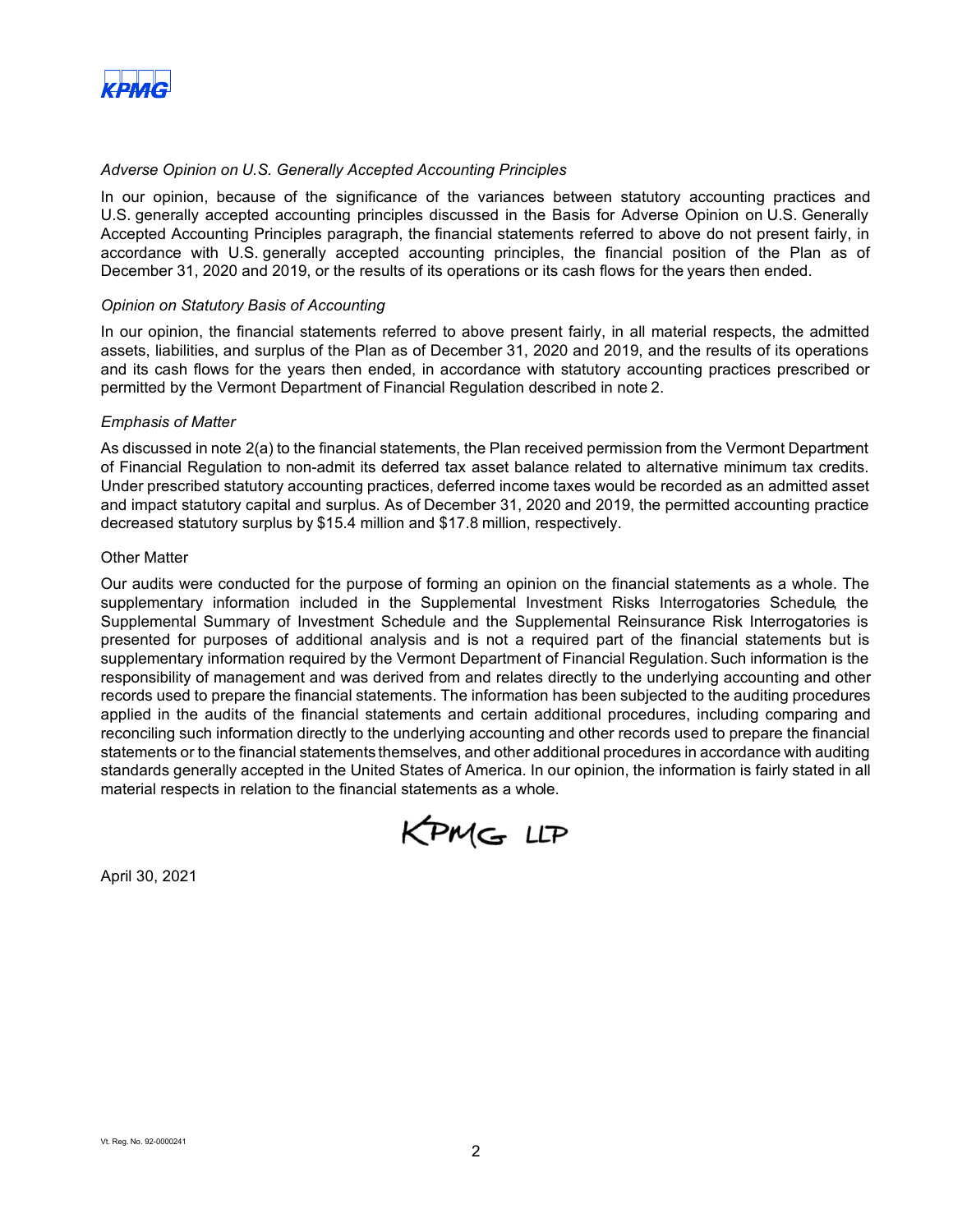# Statutory Statements of Admitted Assets, Liabilities, and Surplus

December 31, 2020 and 2019

| <b>Admitted Assets</b>                                 | 2020          | 2019        |
|--------------------------------------------------------|---------------|-------------|
| Cash and invested assets:                              |               |             |
| \$<br><b>Bonds</b>                                     | 67,220,462    | 60,396,228  |
| <b>Equity securities</b>                               | 6,394,590     | 4,993,815   |
| Investment in affiliates                               | 90,137,156    | 77,709,966  |
| Property occupied by the company                       | 6,845,548     | 7,281,106   |
| Cash, cash equivalents and short-term investments      | 66,591,566    | 30,803,916  |
| Total cash and invested assets                         | 237, 189, 322 | 181,185,031 |
| Investment income due and accrued                      | 429,815       | 472,954     |
| Premiums and considerations:                           |               |             |
| Uncollected premiums                                   | 4,937,487     | 7,915,337   |
| Contracts subject to redetermination                   | 40,750,102    | 33,738,621  |
| Recoverable from reinsurers                            | 1,687,261     | 1,784,642   |
| Receivables relating to uninsured plans                | 20,763,935    | 37,904,430  |
| Current federal income taxes recoverable               | 1,082,415     | 1,174,777   |
| Electronic data processing equipment                   | 931,916       | 1,140,542   |
| Due from parent, subsidiaries and affiliates           | 4,031,774     | 4,046,809   |
| Health care and other receivables                      | 28, 162, 103  | 25,217,523  |
| Total admitted assets<br>\$                            | 339,966,130   | 294,580,666 |
| <b>Liabilities and Surplus</b>                         |               |             |
| Liabilities:                                           |               |             |
| \$<br>Liability for unpaid claims                      | 40,172,832    | 38,446,756  |
| Unpaid claim adjustment expenses                       | 1,725,000     | 1,675,000   |
| Aggregate health policy reserves:                      |               |             |
| Premium deficiency reserve                             | 28,926,000    | 4,407,000   |
| Reserve for experience rating refunds and              |               |             |
| contracts subject to redetermination                   | 22,908,810    | 16,256,347  |
| Premiums received in advance                           | 13,035,331    | 17,751,708  |
| General expenses due or accrued                        | 52,355,473    | 40,303,812  |
| Ceded reinsurance premiums payable                     | 711,271       | 465,713     |
| Amounts withheld or retained for the account of others | 50,374        | 207,643     |
| Remittances and items not allocated                    | 2,138,215     | 1,862,504   |
| Borrowed money and interest thereon                    |               | 5,000,000   |
| Liability for amounts held under uninsured plans       | 32,821,909    | 28,376,777  |
| Pension and other postretirement benefit obligations   | 37,567,704    | 4,184,731   |
| Other liabilities                                      | 3,912,529     | 2,115,924   |
| <b>Total liabilities</b>                               | 236,325,448   | 161,053,915 |
| Surplus:                                               |               |             |
| Accumulated surplus                                    | 103,640,682   | 133,526,751 |
| <b>Total surplus</b>                                   | 103,640,682   | 133,526,751 |
| Total liabilities and surplus<br>\$                    | 339,966,130   | 294,580,666 |

See accompanying notes to statutory financial statements.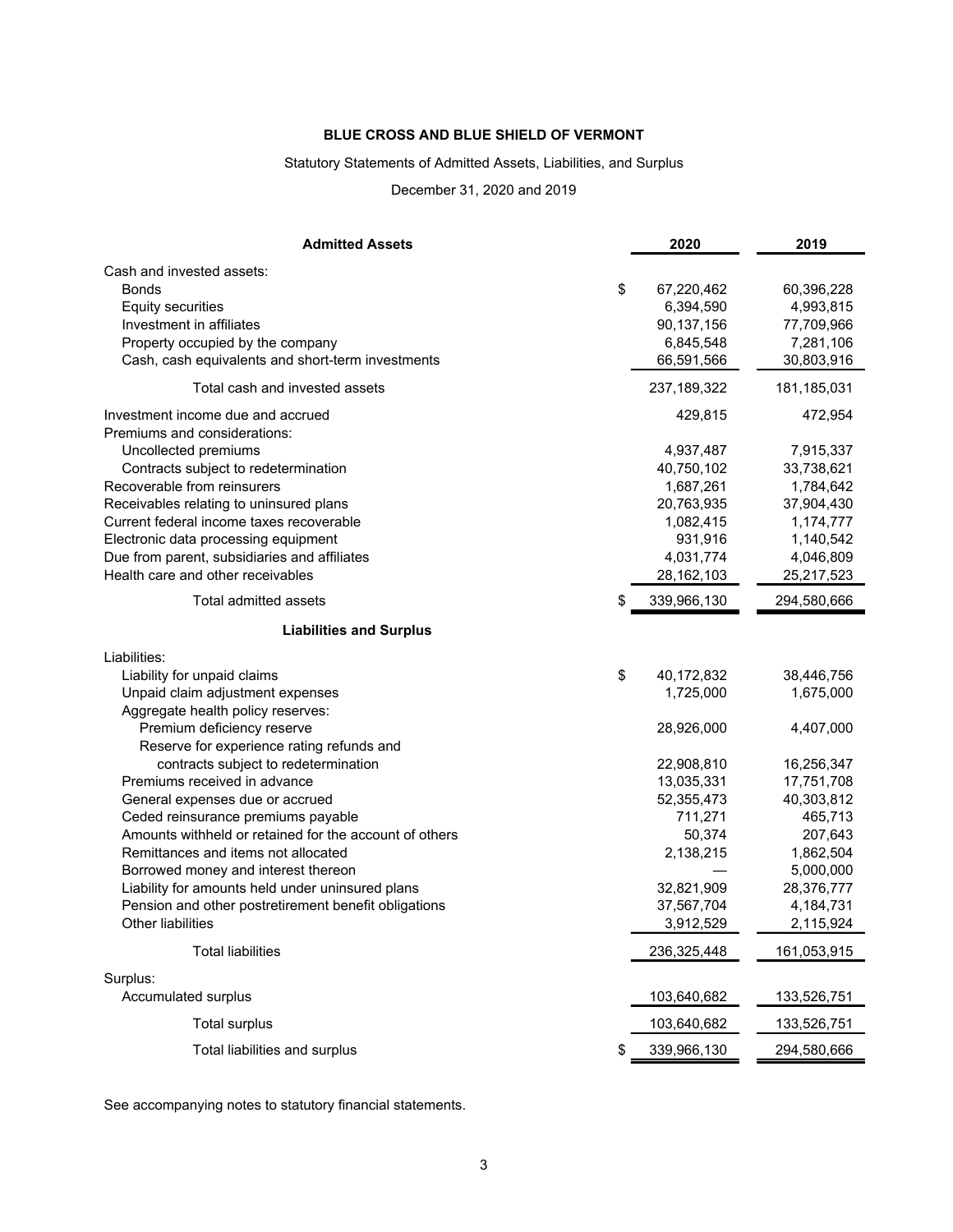# Statutory Statements of Operations and Changes in Surplus

Years ended December 31, 2020 and 2019

|                                                                                                                                                                                                                                                                                                                    |   | 2020                                                                                | 2019                                                                              |
|--------------------------------------------------------------------------------------------------------------------------------------------------------------------------------------------------------------------------------------------------------------------------------------------------------------------|---|-------------------------------------------------------------------------------------|-----------------------------------------------------------------------------------|
| Subscription income                                                                                                                                                                                                                                                                                                | S | 479,087,836                                                                         | 537,658,660                                                                       |
| Losses and expenses:<br>Claims incurred<br>Operating expenses incurred<br>Increase in premium deficiency reserve                                                                                                                                                                                                   |   | 385,215,287<br>56,350,659<br>24,519,000                                             | 496,932,490<br>50,147,538<br>4,407,000                                            |
| Total losses and expenses                                                                                                                                                                                                                                                                                          |   | 466,084,946                                                                         | 551,487,028                                                                       |
| Operating income (loss)                                                                                                                                                                                                                                                                                            |   | 13,002,890                                                                          | (13,828,368)                                                                      |
| Investment income, net<br>Realized capital gains, net<br>Other (expense) income                                                                                                                                                                                                                                    |   | 3,066,220<br>94,257<br>(2, 117, 097)                                                | 3,595,804<br>2,296,656<br>2,623,044                                               |
| Net gain (loss) before federal income tax                                                                                                                                                                                                                                                                          |   | 14,046,270                                                                          | (5,312,864)                                                                       |
| Federal income tax expense (benefit)                                                                                                                                                                                                                                                                               |   | 844,754                                                                             | (18, 715, 955)                                                                    |
| Net income                                                                                                                                                                                                                                                                                                         |   | 13,201,516                                                                          | 13,403,091                                                                        |
| Surplus, beginning of year<br>Change in deferred tax asset (net of liabilities)<br>Net unrealized gain (loss) on equity investments, net of tax<br>Net unrealized gain on investments in subsidiaries<br>Change in pension and postretirement benefit obligations<br>Net (increase) decrease in nonadmitted assets |   | 133,526,751<br>(2,424,936)<br>947,941<br>6,070,909<br>(43, 469, 713)<br>(4,211,786) | 110,154,828<br>(17,802,263)<br>(547, 239)<br>5,309,168<br>3,251,428<br>19,757,738 |
| Surplus, end of year                                                                                                                                                                                                                                                                                               | S | 103,640,682                                                                         | 133,526,751                                                                       |

See accompanying notes to statutory financial statements.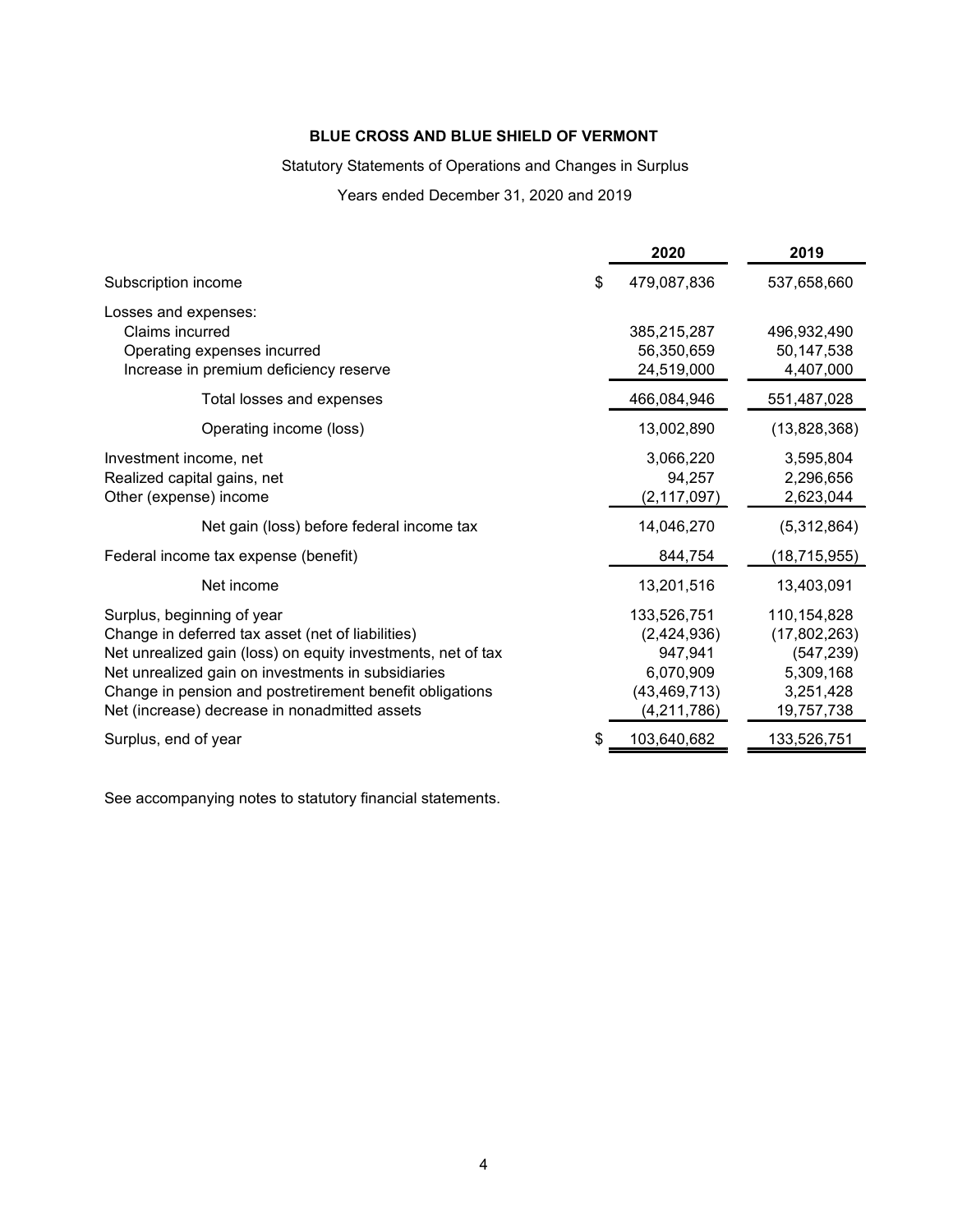Statutory Statements of Cash Flows

Years ended December 31, 2020 and 2019

|                                                                                                                                                                                                                         | 2020                                                                              | 2019                                                                        |
|-------------------------------------------------------------------------------------------------------------------------------------------------------------------------------------------------------------------------|-----------------------------------------------------------------------------------|-----------------------------------------------------------------------------|
| Cash provided by (used in) operations:<br>Premiums collected net of reinsurance<br>Net investment income<br>Benefit and loss related payments<br>Commissions and expenses paid<br>Federal income taxes (paid) recovered | \$<br>500,753,342<br>3,918,919<br>(407, 910, 830)<br>(24, 780, 468)<br>(752, 392) | 525,140,081<br>4,528,675<br>(495, 572, 469)<br>(46, 116, 379)<br>17,945,406 |
| Net cash provided by operations                                                                                                                                                                                         | 71,228,571                                                                        | 5,925,314                                                                   |
| Cash provided by (used in) investing activities:<br>Proceeds from investments sold, matured or repaid<br>Cost of investments acquired                                                                                   | 20,632,968<br>(35, 542, 254)                                                      | 44,165,030<br>(17, 418, 884)                                                |
| Net cash (used in) provided by investing activities                                                                                                                                                                     | (14,909,286)                                                                      | 26,746,146                                                                  |
| Cash provided by (used in) financing and miscellaneous sources:<br>Borrowed funds<br>Pension and postretirement benefit obligations<br>Healthcare and other receivables<br>Other cash applied                           | (5,000,000)<br>(14, 439, 735)<br>(4,589,560)<br>3,497,660                         | (5,000,000)<br>63,382<br>(13, 456, 921)<br>(1,478,914)                      |
| Net cash used in financing and miscellaneous sources                                                                                                                                                                    | (20, 531, 635)                                                                    | (19, 872, 453)                                                              |
| Net change in cash, cash equivalents and short-term<br>investments                                                                                                                                                      | 35,787,650                                                                        | 12,799,007                                                                  |
| Cash, cash equivalents and short-term investments, beginning of year                                                                                                                                                    | 30,803,916                                                                        | 18,004,909                                                                  |
| Cash, cash equivalents and short-term investments, end of year                                                                                                                                                          | 66,591,566                                                                        | 30,803,916                                                                  |
|                                                                                                                                                                                                                         |                                                                                   |                                                                             |

See accompanying notes to statutory financial statements.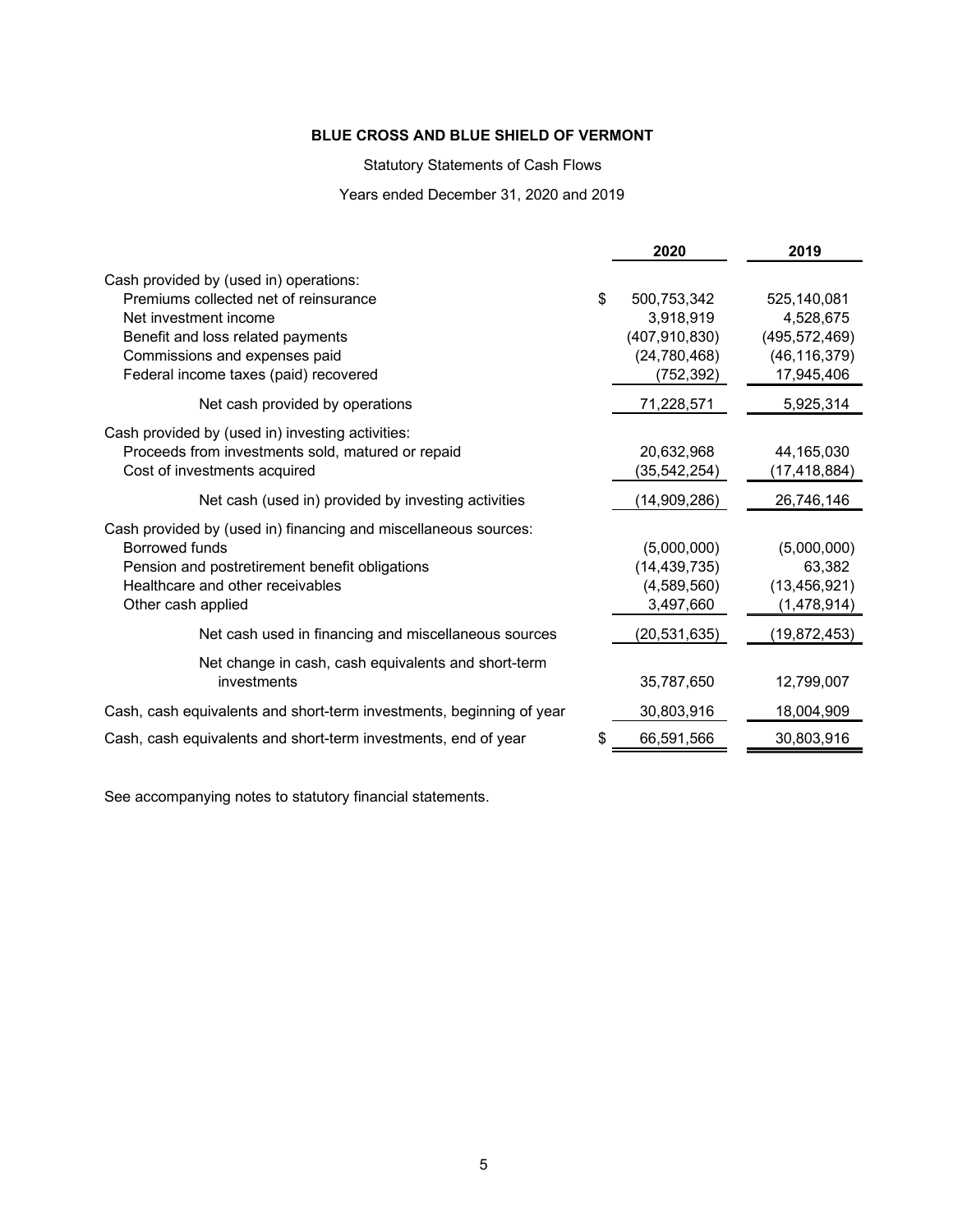Notes to Statutory Financial Statements December 31, 2020 and 2019

#### **(1) Nature of Business**

Blue Cross and Blue Shield of Vermont (BCBSVT or the Plan) was founded in 1944 as part of Blue Cross and Blue Shield of Vermont and New Hampshire. In 1981, the Vermont Plan formally separated its financial records and certain administrative functions from New Hampshire under orders from Vermont's Commissioner of Banking and Insurance. In 1988-1989, BCBSVT established full and independent administrative operations in Berlin, Vermont. BCBSVT is incorporated as a not-for-profit hospital/medical service corporation in the state of Vermont and is a member of the Blue Cross and Blue Shield Association (BCBSA). The Plan is subject to regulation by Vermont's Department of Financial Regulation (DFR), as well as by the Green Mountain Care Board (GMCB), which regulates Vermont health insurance premium rates and hospital budgets.

BCBSVT is organized for the purpose of establishing, maintaining and operating a nonprofit hospital and medical service company to provide hospitalization, medical, and other health benefits to members through contracts with hospitals, participating physicians, skilled nursing homes and other health care organizations including physician/hospital organizations. The Plan offers a variety of group indemnity plans, health maintenance organizations, preferred provider networks, Medicare supplemental, and other benefit coverage to its members on both an insured and self-funded basis. The Plan also offers Qualified Health Plan (QHP) products to individual and small group customers. Individual customers have the option to purchase these products through Vermont Health Connect (VHC), Vermont's state-based health care exchange, or directly through BCBSVT. All small group customers must purchase QHP products directly through BCBSVT.

The Plan delivers its health maintenance organization (HMO) products through The Vermont Health Plan, LLC (TVHP). TVHP was licensed and approved to operate as an HMO in Vermont in December of 1996. BCBSVT also delivers administrative-service-only products and flexible benefit services through its third-party administrator, Comprehensive Benefits Administrator, Inc. (CBA).

#### **(2) Summary of Significant Accounting Policies**

## *(a) Basis of Presentation*

The accompanying financial statements have been prepared in conformity with statutory accounting practices (SAP) prescribed or permitted by the DFR. SAP is a comprehensive basis of accounting other than U.S. generally accepted accounting principles (GAAP).

The following is a summary of the material differences from GAAP:

- Majority owned subsidiaries are not consolidated under SAP.
- Adjustments reflecting the equity in earnings of affiliated companies are carried to the surplus account as net unrealized capital gains or losses under SAP but are recorded to income for GAAP.
- Assets must be included in the statutory statements of admitted assets, liabilities and surplus at "admitted asset value" and "non-admitted assets" are excluded through a charge against surplus under SAP. Non-admitted assets include prepaid amounts, travel advances, furniture, fixtures, vehicles, computer software, receivables greater than ninety days past due, and certain deferred tax assets.
- Under SAP, amounts billed in advance are not recorded as receivable until earned. Amounts collected in advance of the coverage period are recorded as premiums received in advance.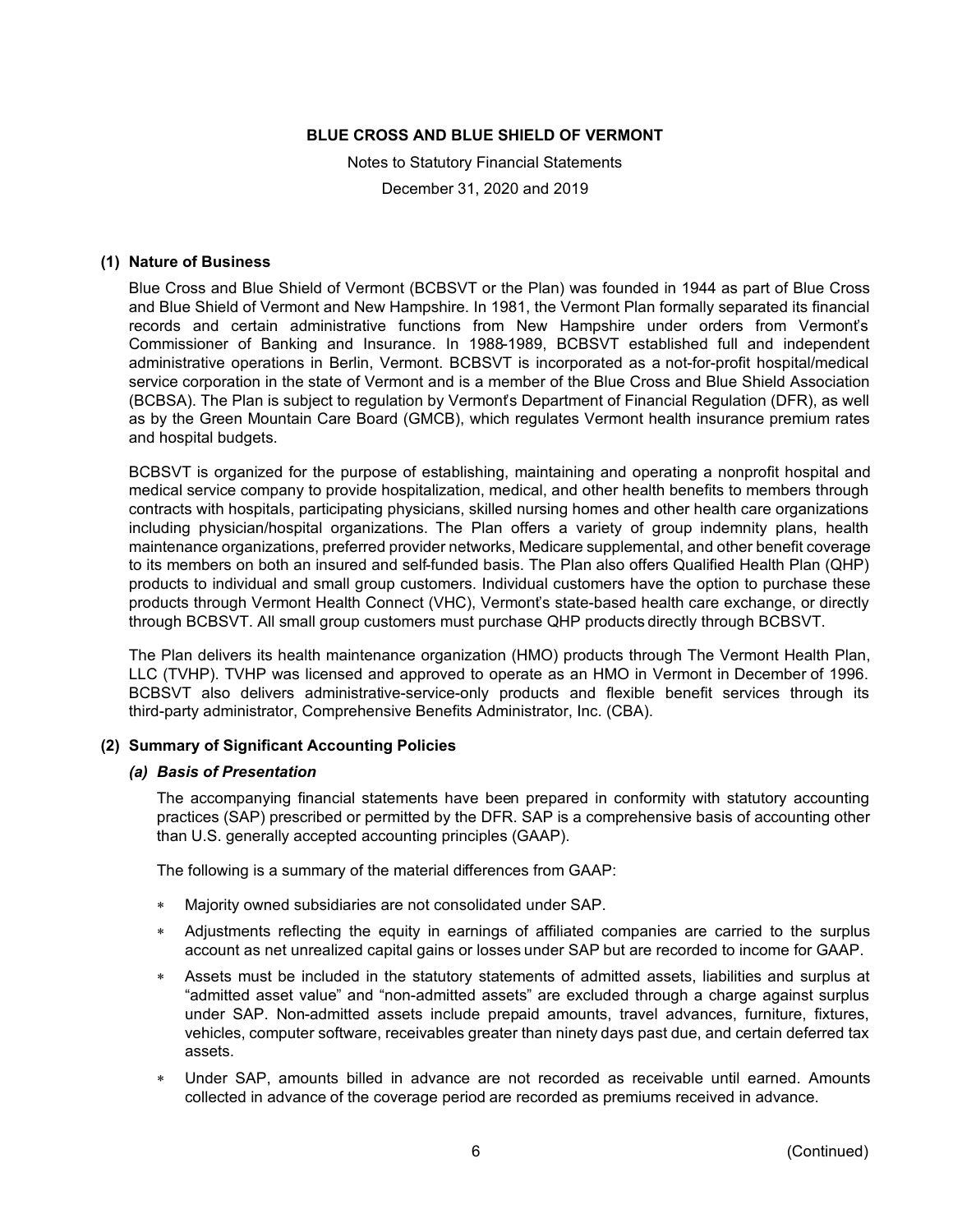Notes to Statutory Financial Statements December 31, 2020 and 2019

- Fixed maturity securities are generally carried at amortized cost under SAP.
- The effects of changes in deferred tax assets and liabilities are recorded through surplus under SAP. Deferred tax assets are subject to a test of admissibility under SAP.
- As part of the admissibility test required under SSAP 101, Income Taxes, BCBSVT non-admitted \$4,971,271 and \$0 of its deferred tax asset balance of \$20,377,586 and \$17,792,521 in 2020 and 2019, respectively. Additionally, in accordance with a permitted practice approved by the DFR in 2018, BCBSVT non-admitted its remaining deferred tax asset balance of \$15,406,315 and \$17,792,521 in 2020 and 2019, respectively. BCBSVT's deferred tax asset balance relates to alternative minimum tax credits (AMT). As part of the permitted practice, BCBSVT is allowed to record no impact to its statutory capital and surplus as a result of the accounting for AMT credits, until such time as any amount of the AMT credit balance is used to offset subsidiary federal income tax obligations or is refunded to BCBSVT in cash by the IRS. Under this approved accounting treatment, only the amount utilized for offset or received in cash during the calendar year will be recorded to capital and surplus in that year's statutory financials statements.
- Under SAP, claim payments made on behalf of self-funded (ASC and ASO) groups are not included in subscription revenue or claims expense; administrative fees received from ASC and ASO groups are recorded as an offset to administrative expense.
- The statutory statement of cash flows does not classify cash flows consistent with GAAP and a reconciliation of net earnings to net cash provided by operating activities is not provided.
- Changes to allowances for doubtful accounts are reported as an increase or decrease to net income for GAAP, but do not impact SAP results.

The differences between SAP and GAAP are further described in note 3.

#### *(b) Use of Estimates*

The preparation of statutory financial statements in conformity with SAP requires management to make estimates and assumptions that affect the reported amounts of assets and liabilities and disclosure of contingent assets and liabilities at the date of the statutory financial statements and the reported amounts of revenues and expenses during the reporting period. The significant items subject to such estimates and assumptions include the assessment of other than temporary impairment of investments; the estimate of the liability for unpaid claim and claim adjustment expenses; premium deficiency reserves (PDR); assets and liabilities related to the Patient Protection and Affordable Care Act (ACA) Risk Adjustment program; and assets and liabilities related to employee benefit plans. Actual results could differ from those estimates.

#### *(c) Cash, Cash Equivalents and Short-Term Investments*

Cash and cash equivalents include cash on deposit, money market accounts, and other income producing securities with a maturity of three months or less when purchased. The Plan maintains a sweep account at People's United Bank. The bank is authorized to transfer funds from the Plan's short-term investments to cover checks as presented.

Short-term investments include investments with maturities of less than one year at the date of acquisition and are carried at cost that approximates fair value.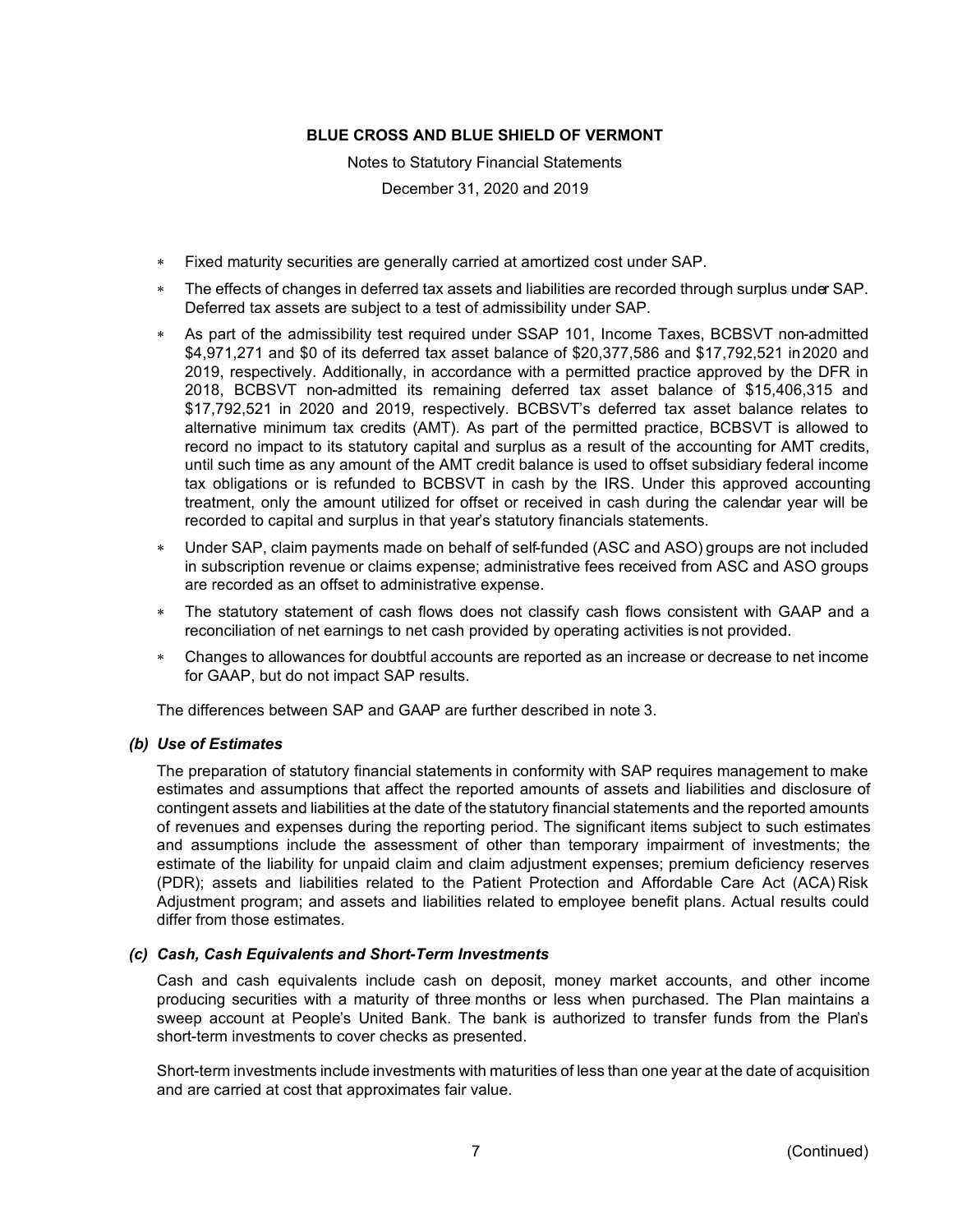Notes to Statutory Financial Statements December 31, 2020 and 2019

#### *(d) Investments*

Investments are recorded in the statutory financial statements at admitted asset values, as prescribed by the National Association of Insurance Commissioners' (NAIC) valuation procedures. Bonds are generally carried at amortized cost. Bond premiums and discounts are amortized or accreted on the scientific method over the life of the bond and are included in investment income. The Plan uses the prospective method to calculate amortization for mortgage backed securities and collateralized mortgage obligation investments. Common stocks, other than common stock of affiliates, are carried at fair value.

Dividends and interest are recorded in net investment income when earned. Realized gains and losses on investments are determined by the specific identification method and are included in income. Unrealized gains or losses on common stocks, net of applicable income taxes, are recorded directly in surplus.

A decline in the market value of any security except for mortgage backed securities and collateralized mortgage obligation investments below cost that is deemed to be other than temporary results in a reduction in carrying amount to fair value. The impairment is charged to earnings and a new cost basis for the security is established.

In accordance with Statements of Statutory Accounting Principles (SSAP) No. 43R, *Loan-Backed and Structured Securities*, which requires that for loan-backed and structured securities that have a fair value less than amortized cost and the Plan has either (1) the intent to sell or (2) does not have the intent and ability to hold the security until recovery of its carrying value, the Plan must impair the security to fair value and record an other-than-temporary impairment as a net realized capital loss. For securities where the Plan does not expect to recover the amortized cost, but has the intent and ability to hold the security to recovery, the Plan recognizes an other-than-temporary impairment for the credit related decline in value.

#### *(e) Investment in Affiliates*

Catamount Insurance Services, Inc. (CIS), a wholly owned subsidiary of the Plan, serves as the holding company for the Plan's investments in non-insurance affiliates. CBA, a wholly owned subsidiary of CIS, is a Vermont based third party administrator, which administers employer benefit plans on a fee basis.

In 2009, CBA established a limited liability company, Cobalt Benefits Group, LLC (Cobalt), and transferred substantially all of its assets and liabilities to Cobalt per the terms of a Contribution Agreement between the two parties. On December 15, 2009, BCBSVT entered into a Joint Ownership Agreement with Blue Cross and Blue Shield of Massachusetts (BCBSMA) whereby BCBSMA purchased 50% of the membership interest in Cobalt from CBA.

At December 31, 2020 and 2019, the Plan reported \$1,076,847 and \$546,708, respectively, as amounts due from CBA. The Plan settles the balances due from CBA on a monthly basis. CBA paid the Plan management and administrative fees totaling \$4,090,909 and \$3,597,880 during 2020 and 2019, respectively.

In 2012, the Plan entered into an agreement with the Brattleboro Retreat (the Retreat) to form a limited liability company, Vermont Collaborative Care, LLC (VCC), of which each party owns 50%. VCC commenced operations on July 1, 2013. VCC delivers benefit management, care management and care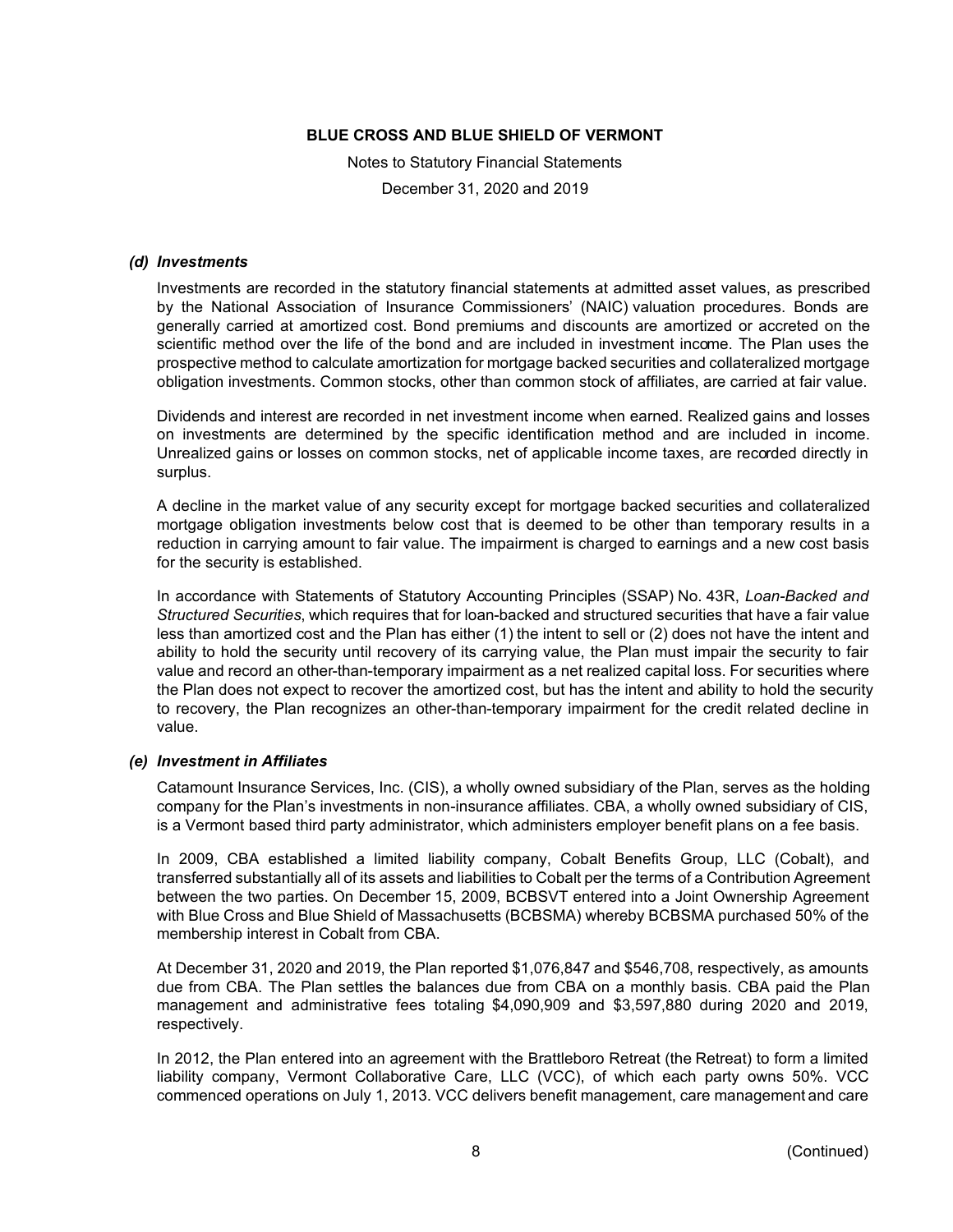Notes to Statutory Financial Statements

December 31, 2020 and 2019

improvement services, combining expertise in behavioral and physical health. VCC provides these services to health plans who offer managed behavioral and physical health benefits to their subscribers. VCC contracts with the Retreat for behavioral health care management clinical services and with the Plan for physical health care management services. The Retreat and the Plan perform various other operating and administrative functions on behalf of VCC and are reimbursed by VCC for the cost of their respective services.

The Plan reported \$116,846 and \$69,797 as amounts due from VCC at December 31, 2020 and 2019, respectively. The Plan settles the balances due from VCC on a monthly basis. VCC paid the Plan management and administrative fees totaling \$873,838 and \$761,462 during 2020 and 2019, respectively.

In September 2016, the Plan established Health and Wellness Partners, Incorporated Cell (HWP) as an incorporated protected cell company within BCS Re Inc., a Vermont licensed sponsored captive insurance company. HWP was formed by the Plan to reinsure certain medical stop loss risks of the Plan, which provides this coverage for its customers as a group rather than the current partially self-funded or fully insured arrangements. HWP commenced operations on December 1, 2016. The Plan and Strategic Risk Solutions (Vermont) LTD perform various operating and administrative functions on behalf of HWP and are reimbursed by HWP for the cost of these services.

The Plan provides certain management and administrative services to HWP in exchange for a monthly administrative fee. Management and administrative fees paid to the Plan by HWP totaled \$76,381 and \$69,703 in 2020 and 2019, respectively. At December 31, 2020 and 2019, the amount due to the Plan from HWP for administrative fees was \$7,157 and \$7,328, respectively, and is recorded as due from parent, subsidiaries, and affiliates.

During 2020, BCBSVT entered into an agreement with Blue Cross Blue Shield of Michigan (BCBSM) to form a joint venture known as Vermont Blue Advantage, LLC (VBA), of which BCBSVT owns 49%. Vermont Blue Advantage, Inc. (VBA Inc.) was established as a wholly owned subsidiary of VBA. VBA Inc. will begin writing Medicare Advantage business in 2021.

TVHP is also a wholly owned subsidiary of the Plan. The Plan provides certain management and administrative services to TVHP in exchange for a monthly administrative fee. Management and administrative fees paid to the Plan by TVHP totaled \$5,730,870 and \$5,363,493 in 2020 and 2019, respectively. In addition, the Plan pays claims on behalf of TVHP. At December 31, 2020 and 2019, the amount due to the Plan from TVHP for administrative fees and claims reimbursement was \$2,316,781 and \$3,008,346, respectively, and is recorded as due from parent, subsidiaries, and affiliates.

The carrying amount of the investment in CIS was \$46,732,462 and \$42,459,068 at December 31, 2020 and 2019, respectively; the carrying amount of the investment in TVHP was \$32,767,278 and \$31,265,521 at December 31, 2020 and 2019, respectively; and the carrying amount of the investment in HWP was \$7,700,670 and \$3,985,377 at December 31, 2020 and 2019, respectively. The carrying amount of the investment in VBA was \$2,936,746 as of December 31, 2020.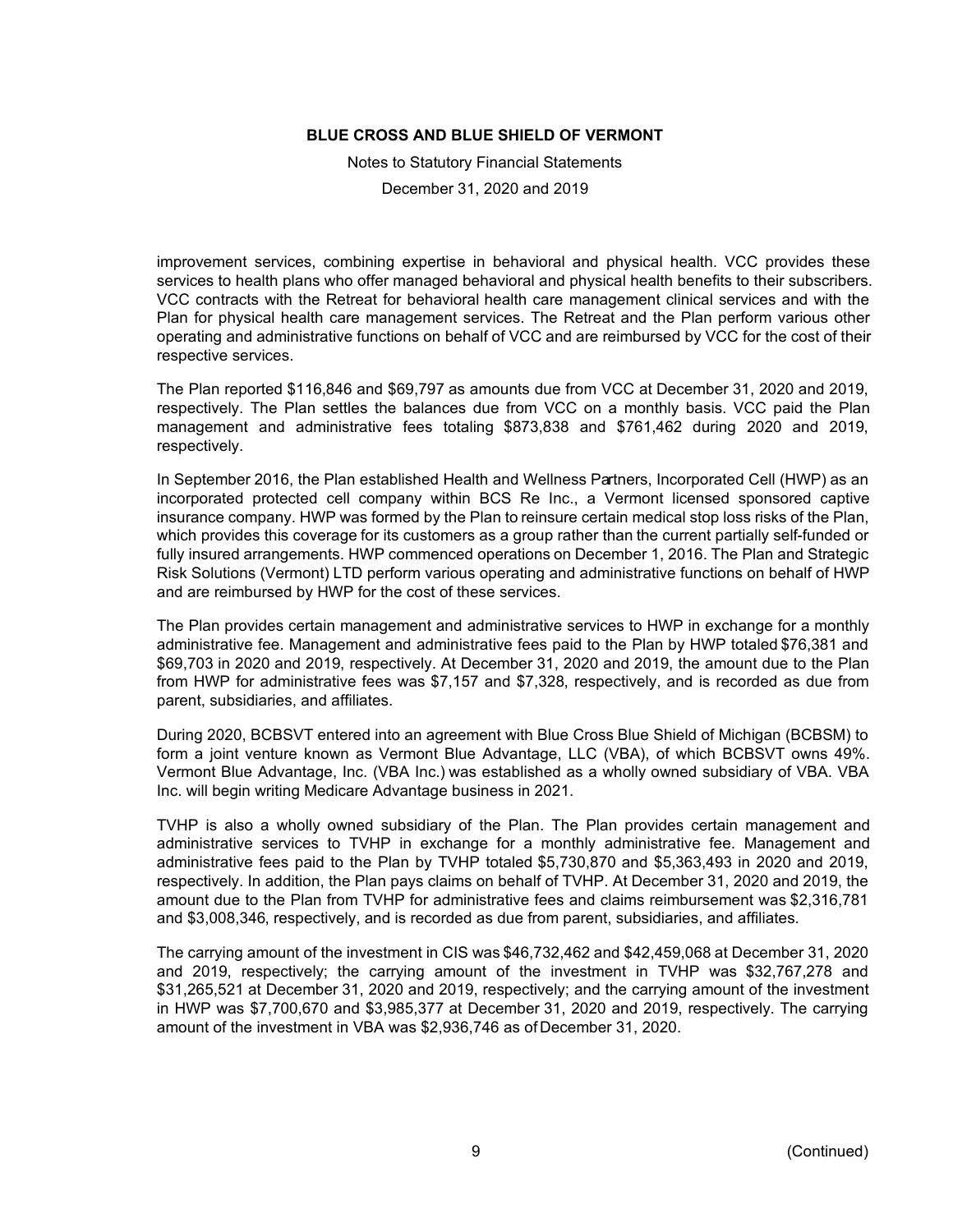Notes to Statutory Financial Statements

December 31, 2020 and 2019

The combined financial information for CIS, TVHP, HWP and VBA as of and for the years ended December 31, 2020 and 2019 is as follows:

|                                                                                                         | 2020                                       | 2019                                 |
|---------------------------------------------------------------------------------------------------------|--------------------------------------------|--------------------------------------|
| Financial position:<br>Current assets<br>Other assets                                                   | \$<br>94,578,774<br>11,329,387             | 80,666,837<br>12,709,773             |
| Total assets                                                                                            | \$<br>105,908,161                          | 93,376,610                           |
| <b>Current liabilities</b><br>Other liabilities                                                         | \$<br>15,771,005                           | 13,437,665<br>2,228,979              |
| <b>Total liabilities</b>                                                                                | 15,771,005                                 | 15,666,644                           |
| Accumulated surplus                                                                                     | 90, 137, 156                               | 77,709,966                           |
| <b>Total surplus</b>                                                                                    | 90, 137, 156                               | 77,709,966                           |
| Total liabilities and surplus                                                                           | \$<br>105,908,161                          | 93,376,610                           |
| Results from operations:<br>Premium and admin/access fee revenue<br>Operating gain (loss)<br>Net income | \$<br>47,415,586<br>4,595,821<br>7,858,689 | 49,037,947<br>(176,093)<br>5,814,959 |

#### *(f) Formulary Rebates*

BCBSVT's pharmacy benefit manager (PBM) contracts with pharmaceutical manufacturers, some of whom provide rebates based on the use of the manufacturer's products by the PBM for BCBSVT's insured and self-funded customers. BCBSVT accrues the rebates receivable monthly based on the terms of the applicable contracts. The PBM bills these rebates to the manufacturer and BCBSVT is reimbursed on a quarterly basis.

BCBSVT records rebates attributable to insured customers as an accrual to health care and other receivables, with an offsetting reduction to claims expense. The rebates attributable to self-funded customers are accrued as receivables relating to uninsured plans, with a corresponding payable to liability for amounts held under uninsured plans, in accordance with their contracts. The formulary rebate receivable was \$18,537,834 and \$17,554,210 as of December 31, 2020 and 2019, respectively. The rebate portion of the liability due to uninsured plans was \$6,948,861 and \$8,256,174 as of December 31, 2020 and 2019, respectively.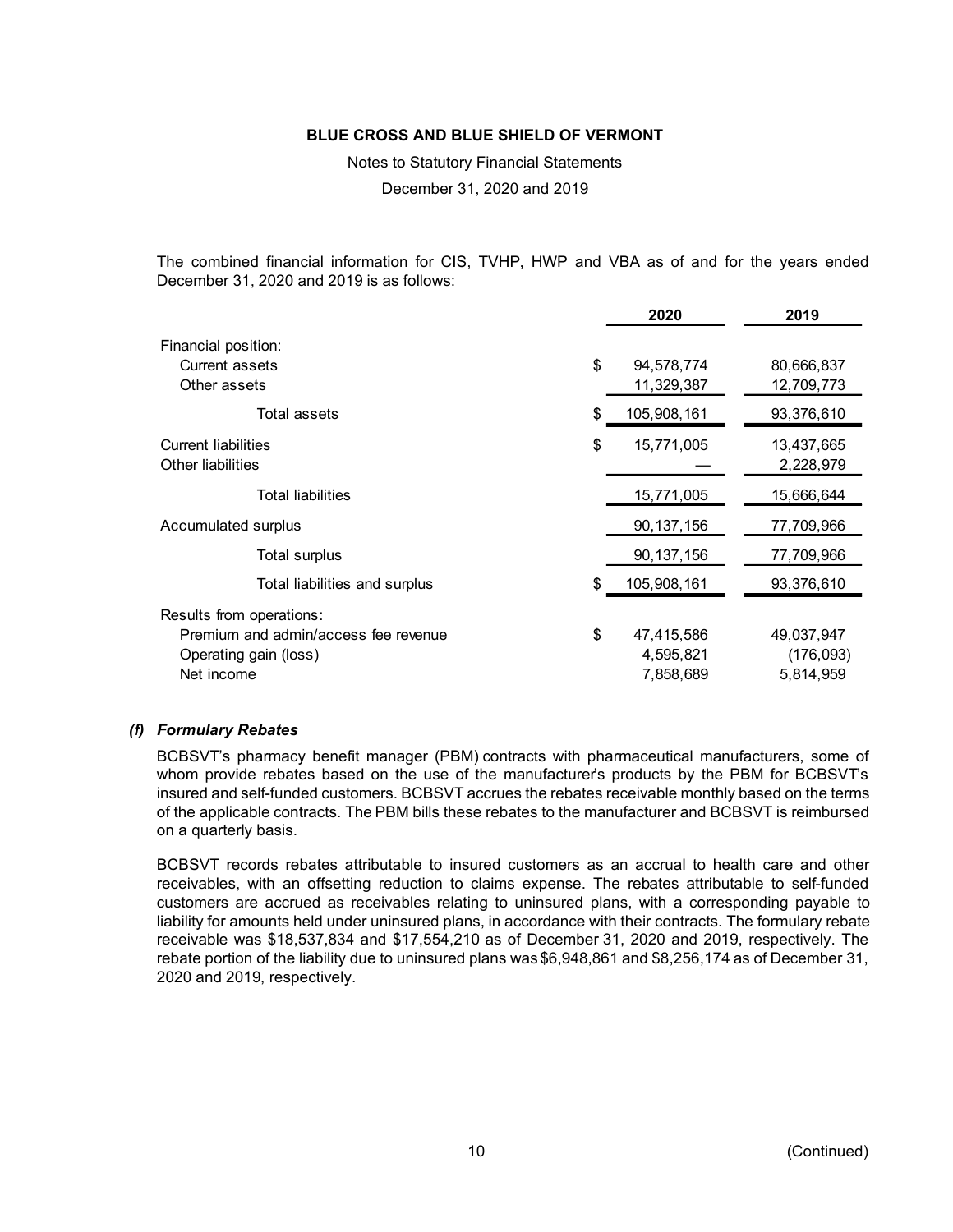Notes to Statutory Financial Statements

December 31, 2020 and 2019

#### *(g) Property Occupied by the Plan, Net of Encumbrances*

Land and building are recorded at cost. Building is depreciated to its estimated salvage value using the straight-line method over the estimated useful lives of the assets. The estimated useful lives of the Plan's land and building assets are as follows:

| Home office           | 40 years |
|-----------------------|----------|
| Building improvements | 20 years |
| Land improvements     | 15 years |

#### *(h) Electronic Data Processing Equipment*

Data processing equipment is stated at cost, less accumulated depreciation of \$12,141,244 and \$11,713,249 at December 31, 2020 and 2019, respectively. Depreciation on data processing equipment is computed using the straight-line method over the estimated useful lives of the assets. The estimated useful life of data processing equipment is three to seven (3-7) years.

#### *(i) Medical Costs Recognition*

The Plan enters into contractual agreements with various healthcare providers to provide certain medical services to its members. Compensation arrangements vary by provider. The cost of healthcare services is accrued in the period in which services are provided to members.

The liabilities for unpaid claims and unpaid claim adjustment expenses are actuarially computed estimates of the ultimate cost of reported but unpaid and unreported claims incurred through December 31 based on historical claims experience modified for changes in enrollment, cost and utilization trends. These liabilities are necessarily subject to the impact of changes in claim severity and frequency, as well as numerous other factors. Management believes that the liabilities are adequate, but the ultimate net cost of settling these liabilities may vary from the estimated amounts. Accordingly, these estimates are continually reviewed and, as adjustments become necessary, they are reflected in current operations.

When necessary, the Plan provides for the estimated PDR liability for net future contract benefits based on the excess of estimated contract benefits over income to be earned during the remainder of the contract period. The Plan considers investment income in estimating this liability. The Plan recorded a PDR liability of \$28,926,000 and \$4,407,000 as of December 31, 2020 and 2019, respectively. Included as part of this liability in 2020 and 2019 are reserves of \$20,849,000 and \$2,417,000, respectively, related to insufficient self-insured administrative fees.

#### *(j) Subscription and Administrative Fee Income*

The Plan receives subscription income from insured business and administrative fees from self-funded accounts. Subscription income is generally billed monthly in advance of the coverage period and is recognized as revenue in the month that coverage is effective. Subscription income billed in advance of the coverage period, and not collected, is not recorded as subscription receivable until the policy period begins. Subscription income billed and collected in advance of the coverage period is recorded as a liability for premiums received in advance. Unearned income is only recorded if subscription income billing is done more than 30 days in advance of the coverage period. Administrative fee income is billed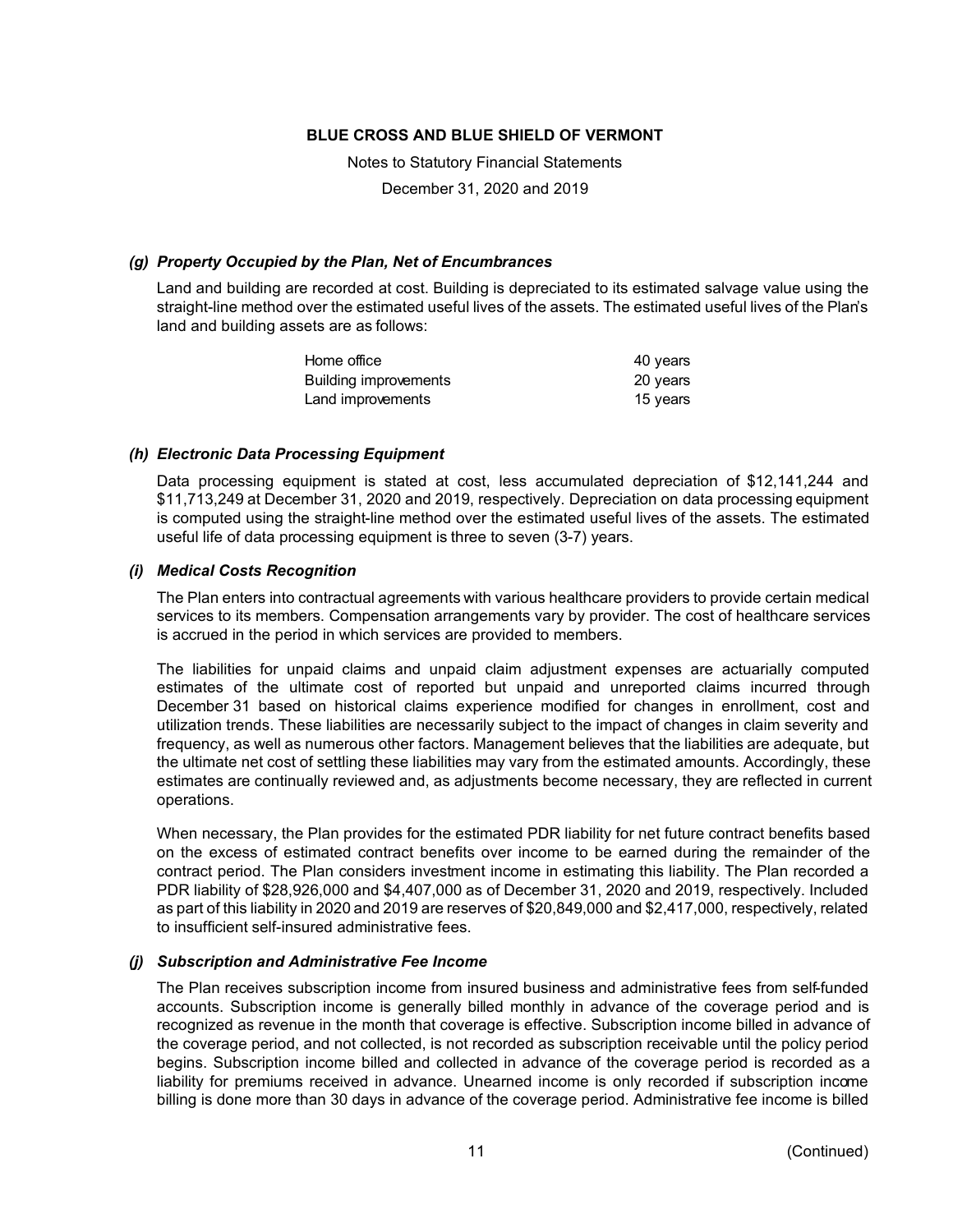Notes to Statutory Financial Statements

December 31, 2020 and 2019

and collected in the month the services are rendered and is recorded as a reduction to administrative expenses.

#### *(k) Claim Costs for Self-Funded Accounts*

Self-funded accounts are billed weekly or monthly for actual medical claims plus a monthly administrative fee. Deposits received from self-funded accounts are reported as a liability for amounts held under uninsured plans on the statements of admitted assets, liabilities, and surplus.

#### *(l) Reinsurance*

The Plan has reinsurance coverage to limit its losses on individual claims. Ceded reinsurance premiums are recognized over the policy period. Losses recoverable under these policies are deducted from claims incurred. The Plan is liable for amounts recoverable from reinsurers in the event that the reinsurers do not meet their contractual obligations.

#### *(m) ACA Programs and Fees*

The ACA imposes fees and premium stabilization provisions on health insurance issuers offering commercial health insurance. The ACA includes three programs which took effect on January 1, 2014 and are intended to protect consumers and stabilize premiums during the first few years of the law's implementation. Two of these programs were temporary (Reinsurance and Risk Corridors) and helped provide for a smooth transition to the new marketplace over three years. The Risk Adjustment program is intended to protect against "adverse selection" in the reformed marketplace. Collectively, these programs are known as the 3Rs.

The Reinsurance program provided for partial reimbursement of certain high cost claims for non-grandfathered individual members, beginning in 2014 and ending in 2016. As described in note 2(i) above, certain amounts were recorded in 2016 as expected claims reimbursements under this program. Regulations provided that claims for 2016 were submitted beginning in 2016 and continued through April 2017.

The Risk Adjustment program is permanent and provides for retrospective adjustment of revenue for non-grandfathered individual and small group market plans, whether inside or outside ACA exchanges. All participating insurers are required to submit data on risk indicators for these populations by April following the data year and are subsequently notified of any revenue adjustments related to business written in the data year. The Risk Adjustment program is designed such that payments to plans with higher relative risk are funded by transfers from plans with lower relative risk. The Plan recorded \$17,841,292 and \$17,482,273 for estimated recoveries in 2020 and 2019, respectively, related to the Risk Adjustment program. Included as part of the estimated recoveries in 2020 and 2019 is an assessment for the Plan's share of the million-dollar high claims risk pool established by the U.S. Department of Health and Human Services (HHS) related to individual, catastrophic and merged markets.

The Plan recorded \$81,674 and \$78,128 for estimated user fees payable related to the Risk Adjustment program as of December 31, 2020 and 2019, respectively. The Plan also recorded premium revenue of \$20,267,363 and \$26,372,029 and user fee expense of \$76,364 and \$68,965 for the years ended December 31, 2020 and 2019, respectively, related to this program.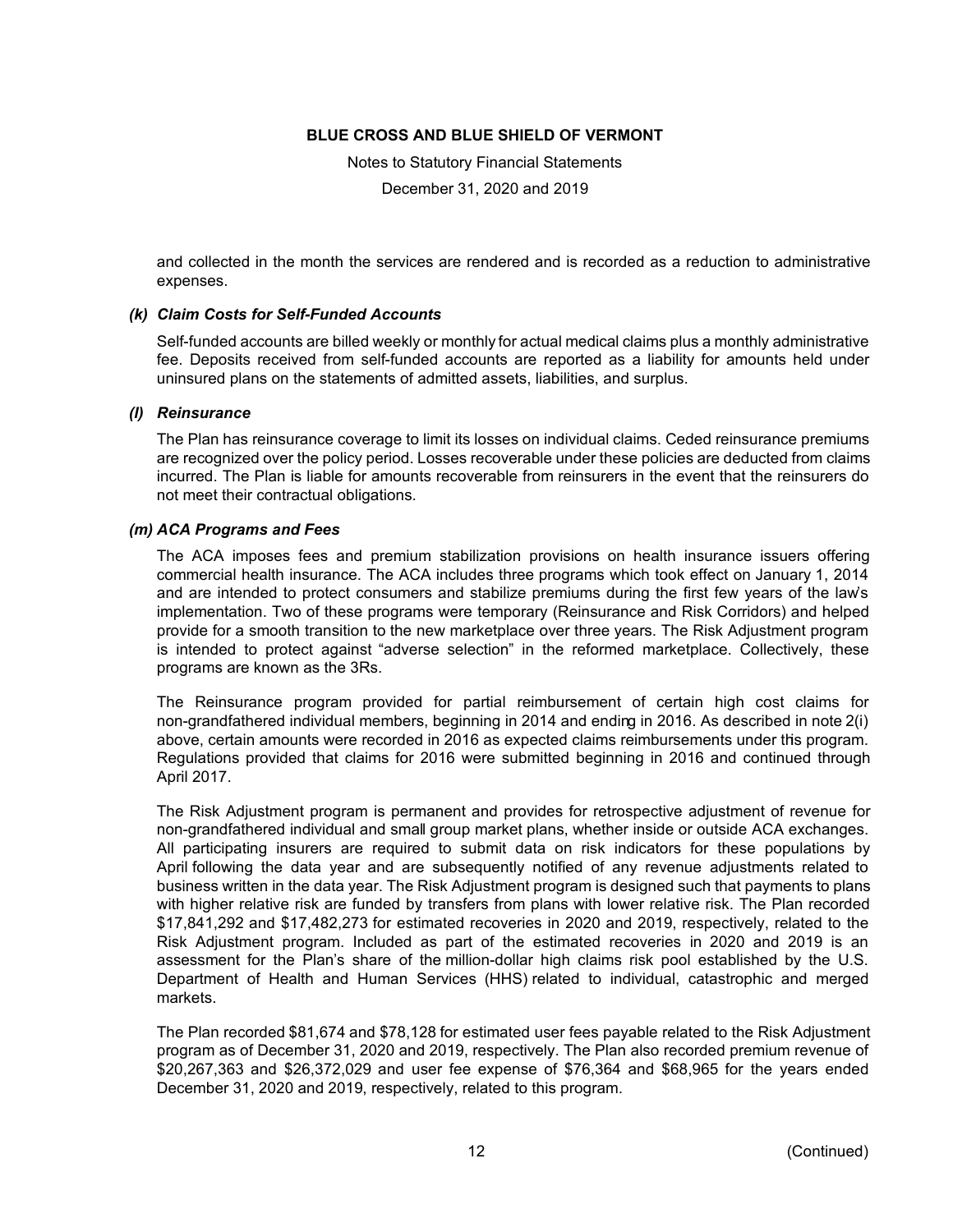Notes to Statutory Financial Statements

December 31, 2020 and 2019

The Risk Corridors program was temporary and involved the years 2014 through 2016. This program provided for gains on the individual and small group market plans to be shared with HHS. The Risk Corridors program calculation was submitted to HHS in conjunction with the Medical Loss Ratio filing as required by the ACA. Revenues and claims expense adjustments relating to the Risk Adjustment program and the Reinsurance program are necessary to perform this calculation. The Plan recorded revenue adjustments of \$10,085,976 and \$0 in December 31, 2020 and 2019, respectively, related to the Risk Corridors program. Included as part of the revenue adjustment in 2020 was a cash settlement from HHS of \$11,095,529 related to the 2015 and 2016 plan years, offset by a contingent legal fee of \$1,009,553 incurred as part of the litigation with HHS.

BCBSVT is subject to an annual fee under Section 9010 of the ACA. This annual fee is allocated to individual health insurers based on the ratio of the amount of the entity's net premiums written during the preceding calendar year to the amount of health insurance for any U.S. health risk that is written during the preceding calendar year. A health insurance entity's portion of the annual fee becomes payable once the entity provides health insurance for any U.S. health risk for each calendar year beginning on or after January 1 of the year the fee is due. As of December 31, 2019, BCBSVT had written health insurance subject to the ACA assessment, conducted health insurance business in 2020, and paid its portion of the annual health insurance industry fee of \$9,633,791 on September 30, 2020. The Further Consolidated Appropriations Act of 2020, Division N, Subtitle E § 502, signed into law on December 20, 2019, repealed the annual fee on health insurance providers for calendar years beginning after December 31, 2020 (fee years after the 2020 fee year). As a result of the appeal, 2020 was the last year in which this fee will be assessed.

| <b>Description</b>                                   | <b>Current year</b> | Prior year  |
|------------------------------------------------------|---------------------|-------------|
| A. ACA fee assessment payable for the upcoming year  | \$                  | 10,062,184  |
| B. ACA fee assessment paid                           | 9,633,791           |             |
| C. Premium written subject to ACA 9010 assessment    |                     | 545,773,045 |
| D. Total adjusted capital before surplus adjustment  | 103,640,682         | 133,526,751 |
| E. Total adjusted capital after surplus adjustment   | 103,640,682         | 123,464,567 |
| F. Authorized control level                          | 21,591,167          | 23,561,223  |
| G. Would reporting the ACA assessment as of          |                     |             |
| December 31, 2020 have triggered an RBC action level |                     |             |
| (YES/NO)?                                            | NO.                 |             |

BCBSVT's portion of the annual health insurance industry fee and impact to RBCis as follows:

#### *(n) Pension Plans and Other Postretirement Benefits*

BCBSVT participates in a nationally sponsored, noncontributory, defined benefit plan covering employees meeting certain age and service requirements. Benefits are based upon years of service and the employee's compensation during the last five years of employment. Pension fund assets are part of the Blue Cross Blue Shield National Retirement Trust, which invests in a variety of equity and fixed income securities. The pension plan administrator utilizes the "Projected Unit Credit" actuarial cost method to determine pension costs and the present value of accumulated plan benefits.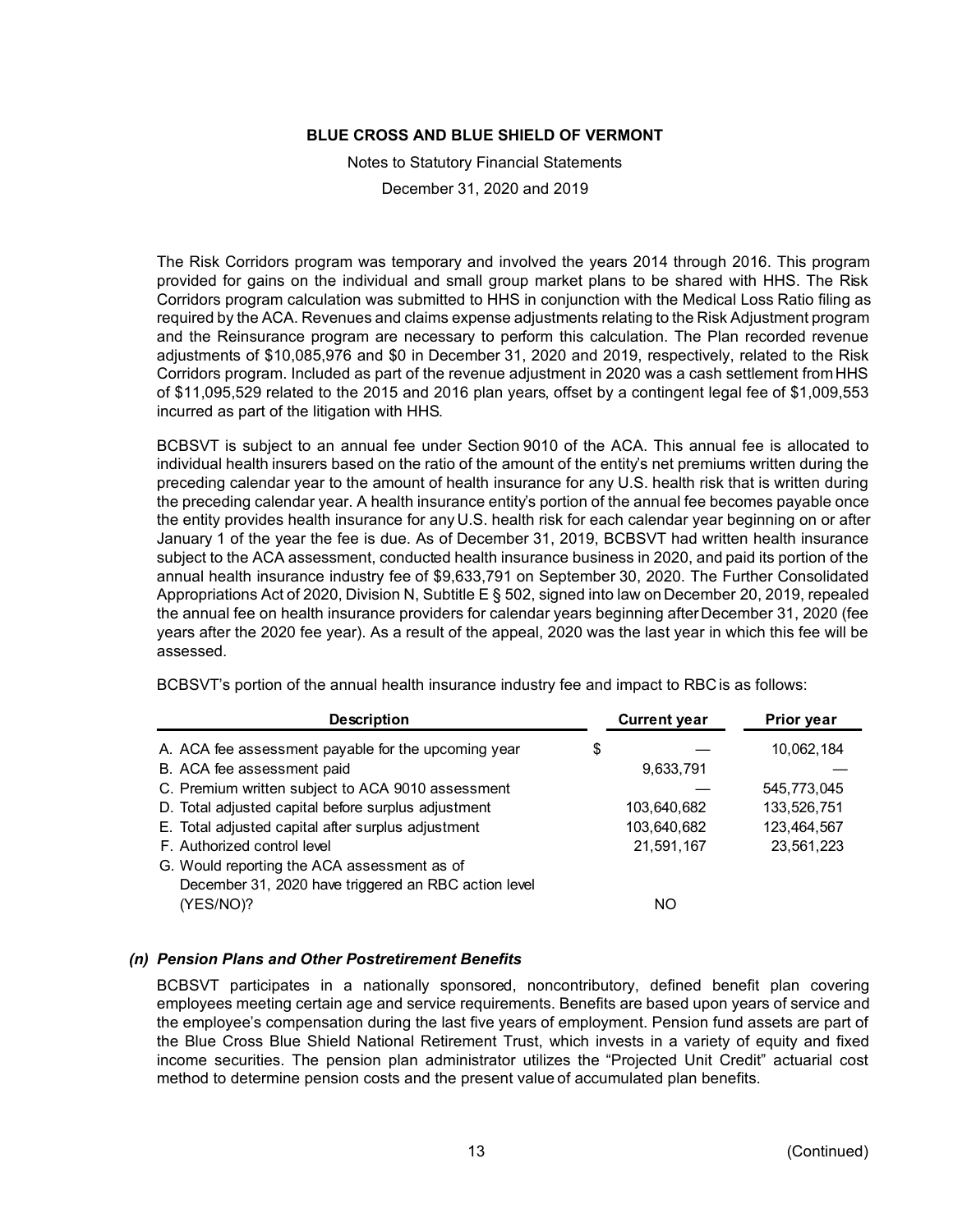Notes to Statutory Financial Statements

December 31, 2020 and 2019

A 401(k) voluntary defined contribution plan is available to full-time employees meeting certain requirements. Under the terms of the 401(k) plan, the Plan will match 60% of an employee's contribution up to the first 6% of the individual employee's salary, as limited by federal law.

Expenses incurred for the retirement programs described above amounted to \$1,760,861 and \$3,422,992 in 2020 and 2019, respectively. The cost of these benefits is reflected in current operations on an incurred basis.

In addition to pension benefits, the Plan provides certain postretirement healthcare and life insurance benefits for retired employees. Employees may become eligible for these benefits if they attained age 55 and 15 years of service with the Plan. For medical coverage, these requirements must have been met by December 31, 1998.

#### *(o) Income Taxes*

Income taxes are accounted for under the asset and liability method. Deferred tax assets and liabilities are recognized for the future tax consequences attributable to differences between the financial statement carrying amounts of existing assets and liabilities and their respective tax bases. Deferred tax assets and liabilities are measured using enacted tax rates expected to apply to taxable income in the years in which those temporary differences are expected to be recovered or settled. Under this method, the effect on deferred tax assets and liabilities of a change in tax rates is recognized in surplus in the period that includes the enactment date.

In addition, the Plan must determine the admissibility of deferred tax assets in accordance with statutory accounting practices.

On December 22, 2017, the Tax Cuts and Jobs Act (the Act) was enacted into law, reducing the top Federal tax rate from 35% to 21% and repealing the corporate Alternative Minimum Tax (AMT), effective for taxable years after December 31, 2017. The Plan had \$35,789,384 of accumulated AMT credits that became refundable beginning in 2019 in a phased refund approach outlined by the IRS. During 2019, the Plan received a payment of \$17,894,693, which represented approximately one half of the original AMT credit.

In response to the COVID-19 pandemic, the Coronavirus Aid, Relief, and Economic Security (CARES) Act was signed into law on March 27, 2020 and the Consolidated Appropriations Act (CAA), 2021 was signed into law on December 27, 2020. The CARES Act allows NOLs arising in tax years ending after December 31, 2017 and before January 1, 2021 to be carried back to each of the five preceding taxable years to generate a refund of previously paid income taxes. The CAA extends and expands certain tax provisions of the CARES Act. The Plan carried its NOL generated in the tax year ended December 31, 2018 back to 2014 and 2015 and generated an additional AMT credit in the amount of \$2,741,120. The additional AMT credit along with the original AMT credit are non-admitted in accordance with the permitted practice approved by the DFR. For the year ended December 31, 2020 and 2019, the Plan recorded non-admitted assets of \$20,377,586 and \$17,792,721, respectively, related to these accumulated AMT credits that have not yet been refunded. All other provisions in the CARES Act and CAA do not have a material impact to the Plan's financial statements.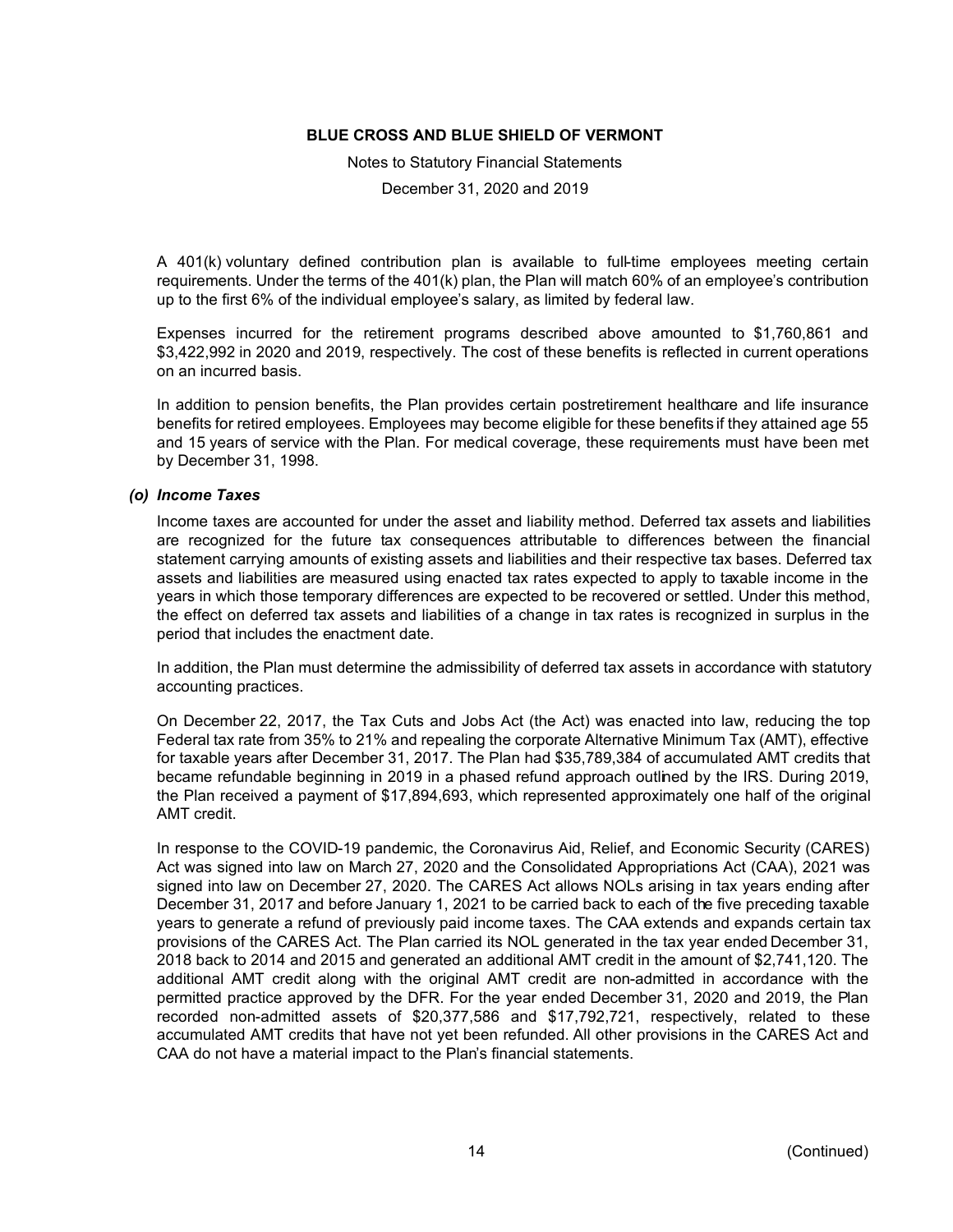Notes to Statutory Financial Statements

December 31, 2020 and 2019

#### *(p) Reclassifications*

The Plan has reclassified certain amounts relating to its prior period results to conform to its current period presentation. These reclassifications have not changed the results of operations of prior periods.

#### **(3) SAP to GAAP Reconciliation**

The accompanying statutory basis financial statements have been prepared in conformity with statutory accounting practices of the NAIC Accounting Practices and Procedures Manual and those prescribed or permitted by the DFR.

The following is a reconciliation of the Plan's total surplus and net income (loss) as set forth in the accompanying statutory basis financial statements to the corresponding amounts on a consolidated basis prepared under GAAP, at December 31:

|                                 |    | 2020        |                | 2019           |                |
|---------------------------------|----|-------------|----------------|----------------|----------------|
|                                 |    | Net income  | <b>Surplus</b> | Net income     | <b>Surplus</b> |
| Statutory basis                 | \$ | 13,201,516  | 103,640,682    | 13,403,091     | 133,526,751    |
| Gain from subsidiaries          |    | 5,052,740   |                | 5,310,446      |                |
| Other invested assets           |    | 44,520      |                | 33,038         |                |
| Nonadmitted assets              |    |             | 61,610,327     |                | 57,398,541     |
| TVHP nonadmitted assets         |    |             | 9.574          |                |                |
| Income taxes                    |    | 3,620,064   | 148,811        | (17, 575, 391) | (583, 426)     |
| Net unrealized (loss) gain on   |    |             |                |                |                |
| investments                     |    | 246.415     | 5,325,461      | (725, 745)     | 1,783,387      |
| TVHP unrealized gain on         |    |             |                |                |                |
| investments                     |    | 12,863      | 938,324        | 371            | 530,088        |
| Postretirement benefits and     |    |             |                |                |                |
| pension                         |    | (1,054,987) |                | 464,182        |                |
| Allowance for doubtful accounts |    | (454, 877)  | (4,386,034)    | 1,609,656      | (3,931,157)    |
| TVHP allowance for doubtful     |    |             |                |                |                |
| accounts                        |    |             | (12, 622)      |                | (1,722)        |
| Total GAAP basis                | S. | 20,668,254  | 167,274,523    | 2,519,648      | 188,722,462    |

Non-admitted assets as of December 31, 2020 and 2019 are comprised of the following:

|                                  | 2020             | 2019       |
|----------------------------------|------------------|------------|
| Computer software                | \$<br>25,676,570 | 26,797,291 |
| Net furniture and equipment      | 1,001,791        | 234,867    |
| Prepaid expenses                 | 3,141,530        | 4,044,326  |
| Healthcare receivables           | 9,115,769        | 7,470,789  |
| Accounts receivable over 90 days | 1,442,251        | 440,744    |
| Deferred tax                     | 20,377,586       | 17,792,521 |
| Other                            | 854,830          | 618,003    |
| Total                            | \$<br>61,610,327 | 57,398,541 |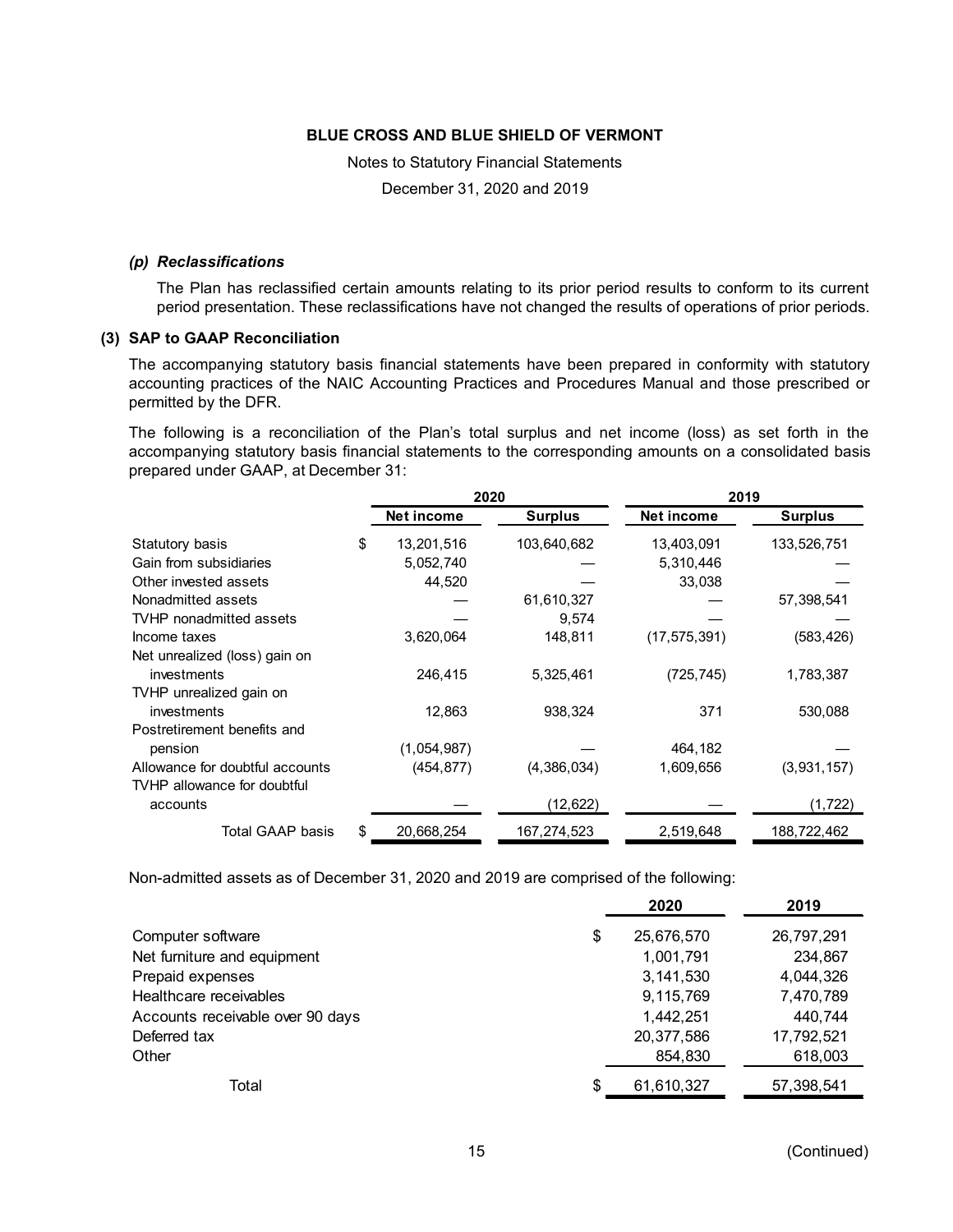Notes to Statutory Financial Statements

December 31, 2020 and 2019

#### **(4) Investments**

Book adjusted carrying value (BACV), gross unrealized gains and losses, and fair values at December 31, 2020 and 2019 for bonds are as follows:

|                            |    | 2020        |                              |                               |                   |
|----------------------------|----|-------------|------------------------------|-------------------------------|-------------------|
|                            |    | <b>BACV</b> | Gross<br>unrealized<br>gains | Gross<br>unrealized<br>losses | <b>Fair value</b> |
| December 31, 2020:         |    |             |                              |                               |                   |
| U.S. Treasury securities   |    |             |                              |                               |                   |
| and obligations of         |    |             |                              |                               |                   |
| U.S. government            |    |             |                              |                               |                   |
| corporations and agencies  | \$ | 3,495,408   | 140,512                      | (709)                         | 3,635,211         |
| Foreign debt securities    |    | 10,348,385  | 761,576                      | (10, 974)                     | 11,098,987        |
| Corporate debt securities  |    | 27,515,819  | 2,424,862                    | (3, 514)                      | 29,937,167        |
| Municipal bonds            |    | 2,845,701   | 122, 127                     |                               | 2,967,828         |
| Asset backed securities    |    | 1,645,086   | 1,286                        | (7, 815)                      | 1,638,557         |
| Collateralized mortgage    |    |             |                              |                               |                   |
| obligations                |    | 145,075     | 12,893                       |                               | 157,968           |
| Mortgage backed securities |    | 18,548,659  | 660,492                      | (274)                         | 19,208,877        |
| Exchange-traded funds      |    | 2,676,329   |                              |                               | 2,676,329         |
| Total bonds                | S  | 67,220,462  | 4, 123, 748                  | (23, 286)                     | 71,320,924        |

|                            | 2019              |                     |                     |            |
|----------------------------|-------------------|---------------------|---------------------|------------|
|                            |                   | Gross<br>unrealized | Gross<br>unrealized |            |
|                            | <b>BACV</b>       | gains               | <b>losses</b>       | Fair value |
| December 31, 2019:         |                   |                     |                     |            |
| U.S. Treasury securities   |                   |                     |                     |            |
| and obligations of         |                   |                     |                     |            |
| U.S. government            |                   |                     |                     |            |
| corporations and agencies  | \$<br>3, 171, 755 | 9,024               | (15, 848)           | 3,164,931  |
| Foreign debt securities    | 11,932,289        | 438,883             | (18, 372)           | 12,352,800 |
| Corporate debt securities  | 19,887,458        | 1, 155, 737         | (199, 696)          | 20,843,499 |
| Municipal bonds            | 3,685,833         | 61,359              | (3,054)             | 3,744,138  |
| Asset backed securities    | 2,574,140         | 2,099               | (14, 350)           | 2,561,889  |
| Collateralized mortgage    |                   |                     |                     |            |
| obligations                | 185,661           | 9,535               |                     | 195,196    |
| Mortgage backed securities | 16,412,333        | 397,204             | (39, 134)           | 16,770,403 |
| Exchange-traded funds      | 2,546,759         |                     |                     | 2,546,759  |
| Total bonds                | \$<br>60,396,228  | 2,073,841           | (290,454)           | 62,179,615 |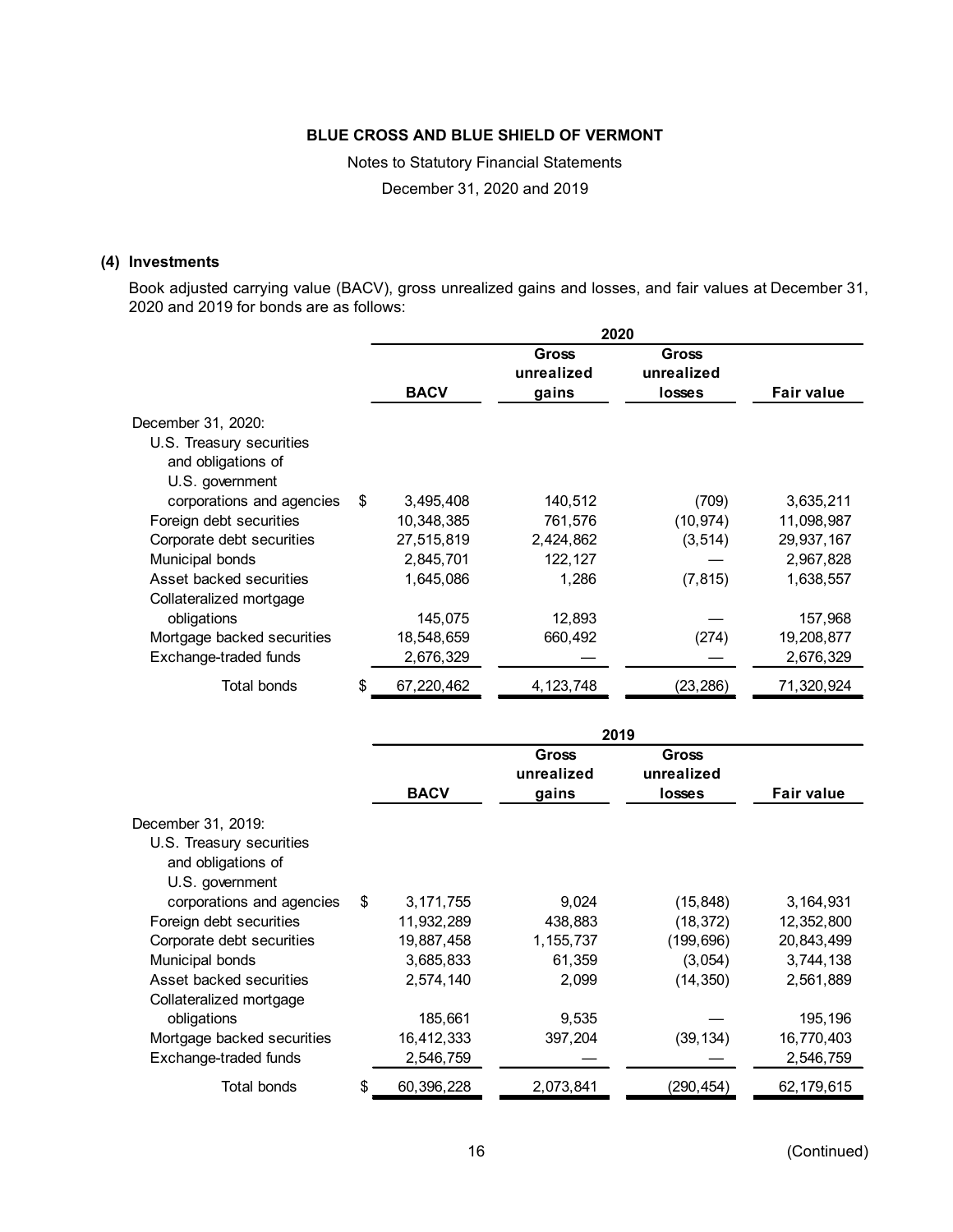Notes to Statutory Financial Statements

December 31, 2020 and 2019

The Plan classifies certain exchange-traded funds (ETFs) with underlying investments in debt securities as bonds, as these securities are specifically identified by the Securities Valuations Office (SVO) of the NAIC as ETFs eligible to be reported as bonds. Gross unrealized gains included in the BACV of ETFs in 2020 and 2019 were \$220,031 and \$90,783, respectively. Gross unrealized losses included in the BACV of ETFs in 2020 and 2019 were \$0 and \$322, respectively.

Original cost, gross unrealized gains and losses, and fair values at December 31, 2020 and 2019 for equity securities are as follows:

|                                         |    | Original cost | Gross<br>unrealized<br>gains | Gross<br>unrealized<br>losses | <b>Fair value</b> |
|-----------------------------------------|----|---------------|------------------------------|-------------------------------|-------------------|
| December 31, 2020:<br>Equity securities | \$ | 5,392,603     | 1,001,995                    | (8)                           | 6,394,590         |
| December 31, 2019:<br>Equity securities | S  | 4,108,674     | 943,339                      | (58, 198)                     | 4,993,815         |

The book adjusted carrying value and fair value of bonds at December 31, 2020 are shown below by contractual maturity periods. Actual maturities could differ from contractual maturities because borrowers may have the right to call or prepay obligations with or without call or prepayment penalties.

|                                          |    |             | Fair       |
|------------------------------------------|----|-------------|------------|
|                                          |    | <b>BACV</b> | value      |
| Due in one year or less                  | \$ | 500,167     | 503,045    |
| Due after one year through five years    |    | 22,504,780  | 24,075,114 |
| Due after five years through ten years   |    | 18,210,115  | 19,867,201 |
| Due after ten years through twenty years |    | 6,472,203   | 6,855,442  |
| Due after twenty years or more           |    | 16,856,868  | 17,343,793 |
| No maturity                              |    | 2,676,329   | 2,676,329  |
| Total                                    | S. | 67,220,462  | 71,320,924 |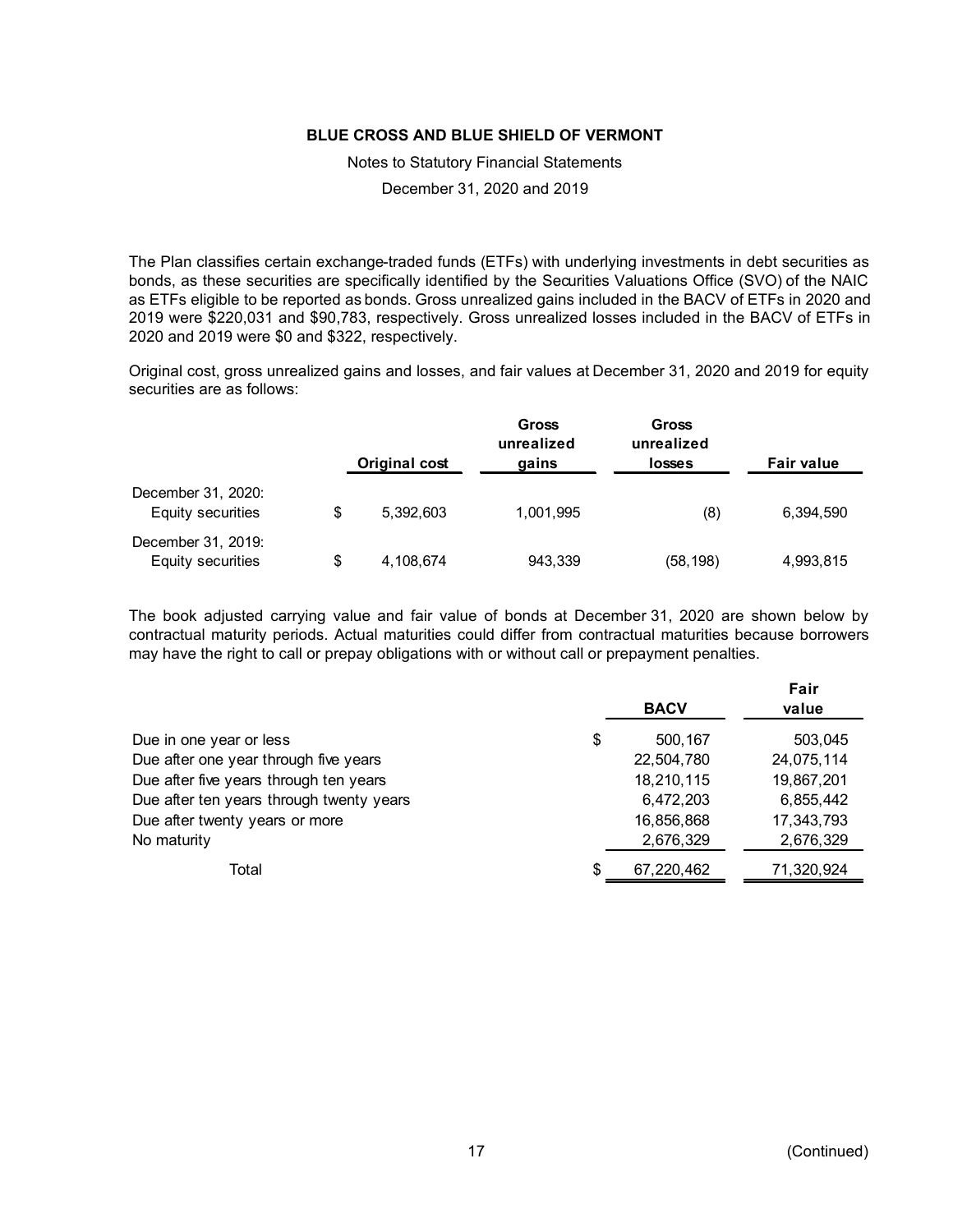Notes to Statutory Financial Statements

December 31, 2020 and 2019

The components of net investment income including realized gains (losses) for the years ended December 31, 2020 and 2019 are as follows:

| 2020            | 2019      |
|-----------------|-----------|
| \$<br>1,516,045 | 2,129,810 |
| 901,631         | 2,919,998 |
| (316)           |           |
| 138,020         | 359,115   |
| 1,386,000       | 1,386,000 |
| 3,941,380       | 6,794,923 |
|                 |           |
| 226,579         | 256,042   |
| 534,156         | 540,278   |
| 20,168          | 106,143   |
| 3,160,477       | 5,892,460 |
|                 |           |

Proceeds from the sale of investment securities were \$13,144,481 and \$39,731,240 in 2020 and 2019, respectively; gross realized gains included in net investment income in 2020 and 2019 were \$545,081 and \$2,975,055, respectively; and gross realized losses included in net investment income in 2020 and 2019 were \$450,824 and \$678,399, respectively.

Gross unrealized losses on investment securities and the fair value of the related securities, aggregated by investment category and the length of time that the individual securities have been in a continuous unrealized loss position, at December 31, 2020 and 2019, were as follows:

|                                                                |                   | Less than one year |                    |            | One year or longer | <b>Total</b>      |                    |  |
|----------------------------------------------------------------|-------------------|--------------------|--------------------|------------|--------------------|-------------------|--------------------|--|
|                                                                | <b>Fair value</b> |                    | Unrealized<br>loss | Fair value | Unrealized<br>loss | <b>Fair value</b> | Unrealized<br>loss |  |
| December 31, 2020:                                             |                   |                    |                    |            |                    |                   |                    |  |
| U.S. treasury securities and<br>obligations of U.S. government |                   |                    |                    |            |                    |                   |                    |  |
| corporations and agencies                                      | 674.271<br>S      |                    | (709)              |            |                    | 674,271           | (709)              |  |
| Foreign debt securities                                        | 1.210.491         |                    | (1,961)            | 2,390,988  | (9,013)            | 3,601,479         | (10.974)           |  |
| Corporate debt securities                                      | 1,331,100         |                    | (3.514)            |            |                    | 1,331,100         | (3.514)            |  |
| Asset backed securities                                        |                   |                    |                    | 791,119    | (7, 815)           | 791.119           | (7, 815)           |  |
| Mortgage backed securities                                     |                   | 17,553             | (274)              |            |                    | 17.553            | (274)              |  |
| Equity securities                                              |                   | 12,900             | (8)                |            |                    | 12,900            | (8)                |  |
| Total                                                          | 3,246,315<br>S    |                    | (6, 466)           | 3,182,107  | (16,828)           | 6,428,422         | (23, 294)          |  |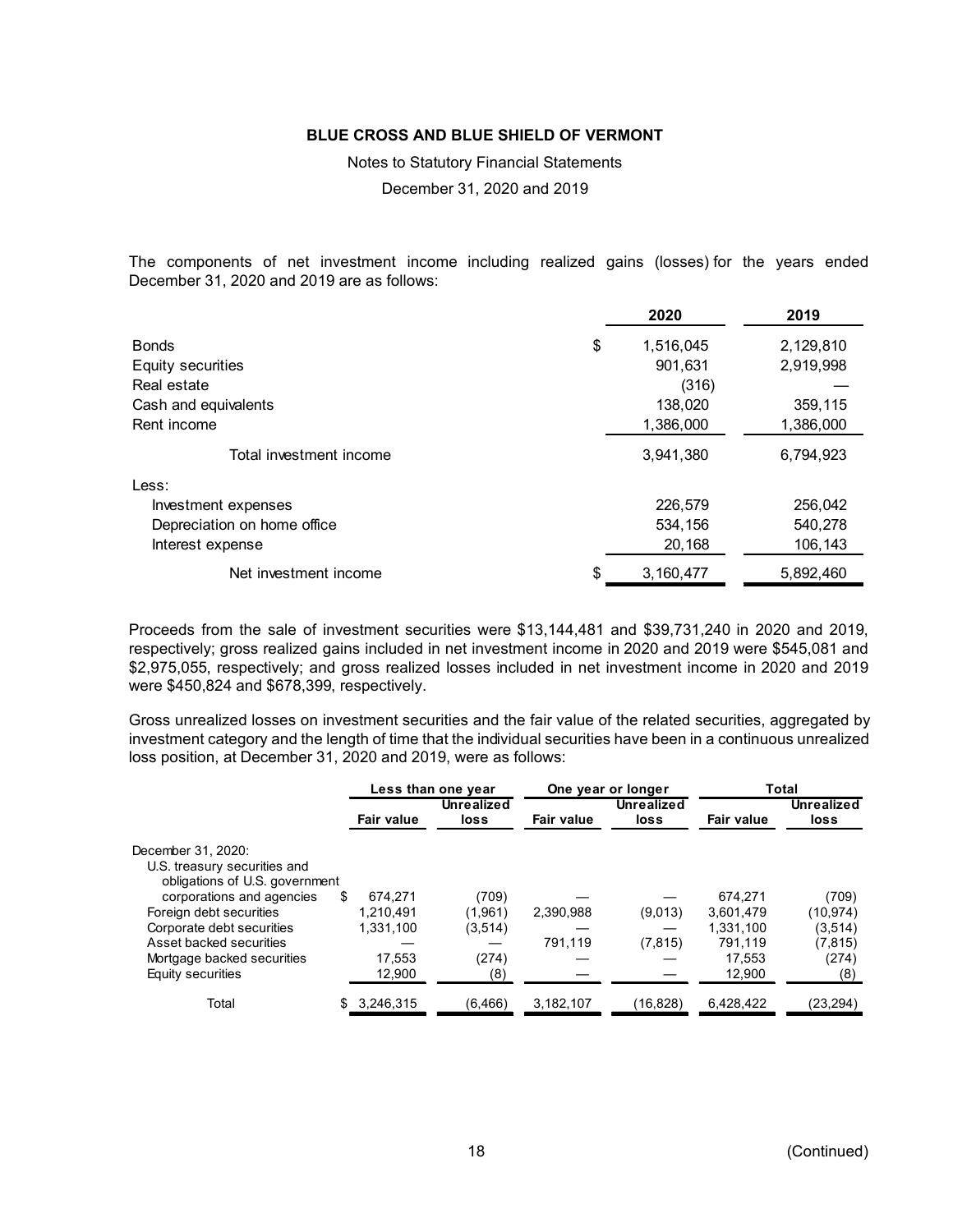#### Notes to Statutory Financial Statements

December 31, 2020 and 2019

|                                                                |                   | Less than one year |                   | One year or longer        | Total             |                    |  |
|----------------------------------------------------------------|-------------------|--------------------|-------------------|---------------------------|-------------------|--------------------|--|
|                                                                | <b>Fair value</b> | Unrealized<br>loss | <b>Fair value</b> | <b>Unrealized</b><br>loss | <b>Fair value</b> | Unrealized<br>loss |  |
| December 31, 2019:                                             |                   |                    |                   |                           |                   |                    |  |
| U.S. treasury securities and<br>obligations of U.S. government |                   |                    |                   |                           |                   |                    |  |
| corporations and agencies<br>S                                 | 2.086.514         | (15, 848)          |                   |                           | 2,086,514         | (15, 848)          |  |
| Foreign debt securities                                        | 2,780,726         | (18,372)           |                   |                           | 2,780,726         | (18, 372)          |  |
| Corporate debt securities                                      | 1.068.048         | (1.696)            | 702.000           | (198.000)                 | 1.770.048         | (199, 696)         |  |
| Municipal bonds                                                | 254.031           | (1,502)            | 193,187           | (1,552)                   | 447.218           | (3,054)            |  |
| Asset backed securities                                        | 751.290           | (358)              | 784.705           | (13.992)                  | 1.535.995         | (14,350)           |  |
| Mortgage backed securities                                     | 2,711,236         | (16, 253)          | 1,755,865         | (22, 881)                 | 4,467,101         | (39, 134)          |  |
| Equity securities                                              | 375,642           | (34,303)           | 62,759            | (23,895)                  | 438,401           | (58,198)           |  |
| Total                                                          | 10.027.487        | (88, 332)          | 3,498,516         | (260,320)                 | 13,526,003        | (348, 652)         |  |

The Plan evaluates whether unrealized losses on investment securities indicate other-than-temporary impairment by evaluating individual securities with a fair value less than 80% of amortized cost. Evidence considered during the evaluation includes industry analyst reports, sector credit ratings, and volatility of the security's market price. Based on this evaluation, no other-than-temporary impairment losses were recognized in 2020 or 2019. For the remainder of the portfolio of securities with fair values less than amortized cost, the Plan performs analysis and monitoring procedures to determine if further analysis is required to conclude that they are not considered other-than-temporarily impaired.

#### **(5) Fair Value Measurements**

The fair value hierarchy gives the highest priority to unadjusted quoted prices in active markets for identical assets or liabilities (Level 1 measurements) and the lowest priority to measurements involving significant unobservable inputs (Level 3 measurements). The three levels of the fair value hierarchy are as follows:

- Level 1 inputs are quoted prices (unadjusted) in active markets for identical assets or liabilities that the Plan has the ability to access at the measurement date.
- Level 2 inputs are inputs other than quoted prices included within Level 1 that are observable for the asset or liability, either directly or indirectly.
- Level 3 inputs are unobservable inputs for the asset or liability.

The level in the fair value hierarchy within which a fair value measurement in its entirety falls is based on the lowest level input that is significant to the fair value measurement in its entirety.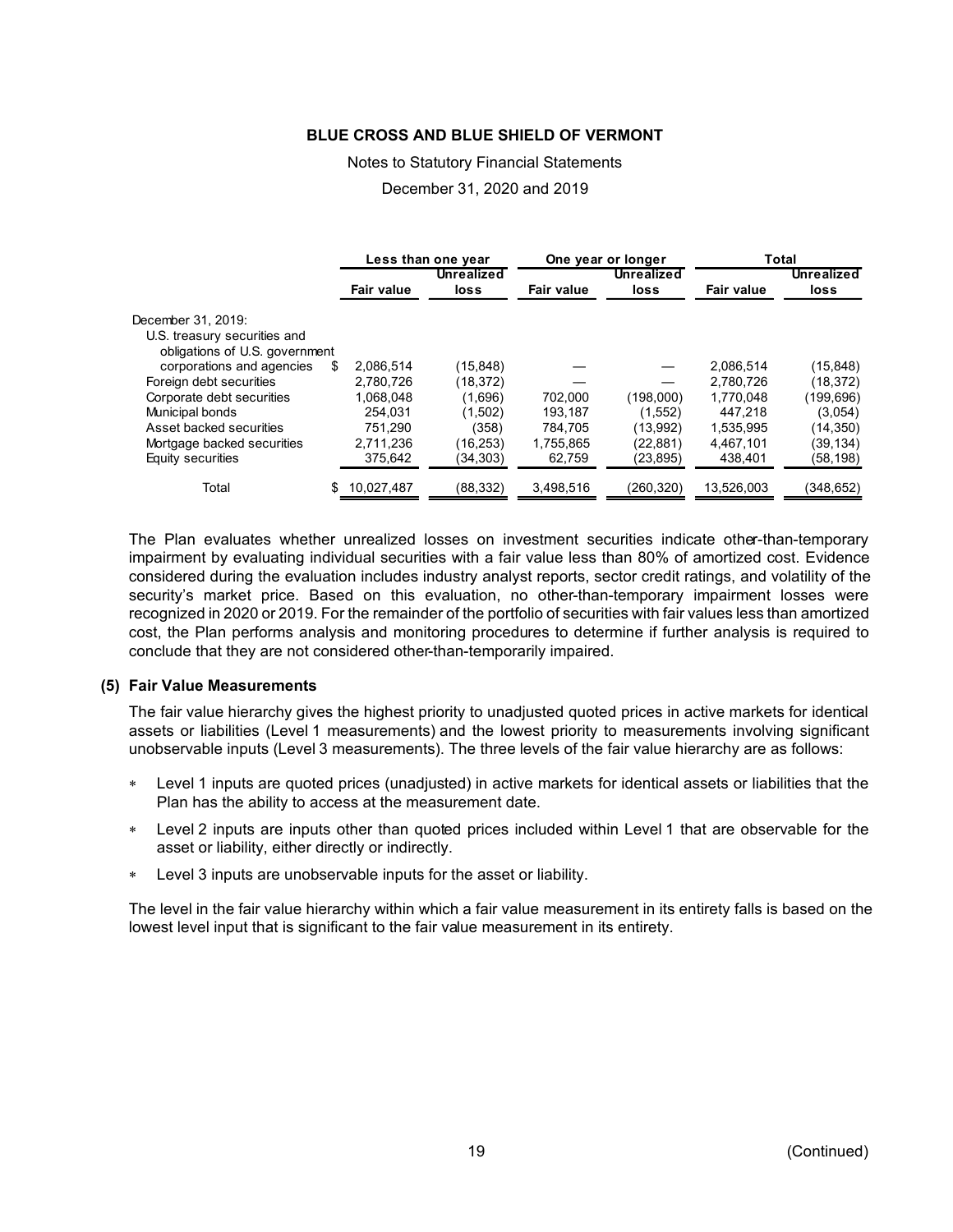Notes to Statutory Financial Statements

December 31, 2020 and 2019

The following tables present the total fair value for bonds and equity investments and the level within the fair value hierarchy in which the fair value measurements in their entirety fall. The securities are reported at their market values as determined by the NAIC Securities Valuation Office as of December 31, 2020 and 2019, respectively:

|                                                                | 2020                                         |                               |                                       |            |  |  |  |
|----------------------------------------------------------------|----------------------------------------------|-------------------------------|---------------------------------------|------------|--|--|--|
|                                                                |                                              |                               |                                       |            |  |  |  |
|                                                                | <b>Quoted prices</b><br>in active<br>markets | other<br>observable<br>inputs | Significant<br>unobservable<br>inputs | Total      |  |  |  |
|                                                                | (Level 1)                                    | (Level 2)                     | (Level 3)                             | fair value |  |  |  |
| U.S. Treasury securities and<br>obligations of U.S. government |                                              |                               |                                       |            |  |  |  |
| corporations and agencies                                      | \$<br>3,635,211                              |                               |                                       | 3,635,211  |  |  |  |
| Foreign debt securities                                        |                                              | 11,098,987                    |                                       | 11,098,987 |  |  |  |
| Corporate debt securities                                      |                                              | 29,937,167                    |                                       | 29,937,167 |  |  |  |
| Municipal bonds                                                |                                              | 2,967,828                     |                                       | 2,967,828  |  |  |  |
| Asset backed securities                                        |                                              | 1,638,557                     |                                       | 1,638,557  |  |  |  |
| Collateralized mortgage obligations                            |                                              | 157,968                       |                                       | 157,968    |  |  |  |
| Mortgage backed securities                                     |                                              | 19,208,877                    |                                       | 19,208,877 |  |  |  |
| Exchange-traded funds                                          | 2,676,329                                    |                               |                                       | 2,676,329  |  |  |  |
| Equity securities                                              | 6,394,590                                    |                               |                                       | 6,394,590  |  |  |  |
| Total                                                          | \$<br>12,706,130                             | 65,009,384                    |                                       | 77,715,514 |  |  |  |

|                                                                | 2019 |                                                           |                                            |                                                    |                     |  |  |
|----------------------------------------------------------------|------|-----------------------------------------------------------|--------------------------------------------|----------------------------------------------------|---------------------|--|--|
|                                                                |      |                                                           |                                            |                                                    |                     |  |  |
|                                                                |      | <b>Quoted prices</b><br>in active<br>markets<br>(Level 1) | other<br>observable<br>inputs<br>(Level 2) | Significant<br>unobservable<br>inputs<br>(Level 3) | Total<br>fair value |  |  |
| U.S. Treasury securities and<br>obligations of U.S. government |      |                                                           |                                            |                                                    |                     |  |  |
| corporations and agencies                                      | \$   | 3,164,931                                                 |                                            |                                                    | 3, 164, 931         |  |  |
| Foreign debt securities                                        |      |                                                           | 12,352,800                                 |                                                    | 12,352,800          |  |  |
| Corporate debt securities                                      |      |                                                           | 20,843,499                                 |                                                    | 20,843,499          |  |  |
| Municipal bonds                                                |      |                                                           | 3,744,138                                  |                                                    | 3,744,138           |  |  |
| Asset backed securities                                        |      |                                                           | 2,561,889                                  |                                                    | 2,561,889           |  |  |
| Collateralized mortgage obligations                            |      |                                                           | 195,196                                    |                                                    | 195,196             |  |  |
| Mortgage backed securities                                     |      |                                                           | 16,770,403                                 |                                                    | 16,770,403          |  |  |
| Exchange-traded funds                                          |      | 2,546,759                                                 |                                            |                                                    | 2,546,759           |  |  |
| Equity securities                                              |      | 4,993,815                                                 |                                            |                                                    | 4,993,815           |  |  |
| Total                                                          | \$   | 10,705,505                                                | 56,467,925                                 |                                                    | 67, 173, 430        |  |  |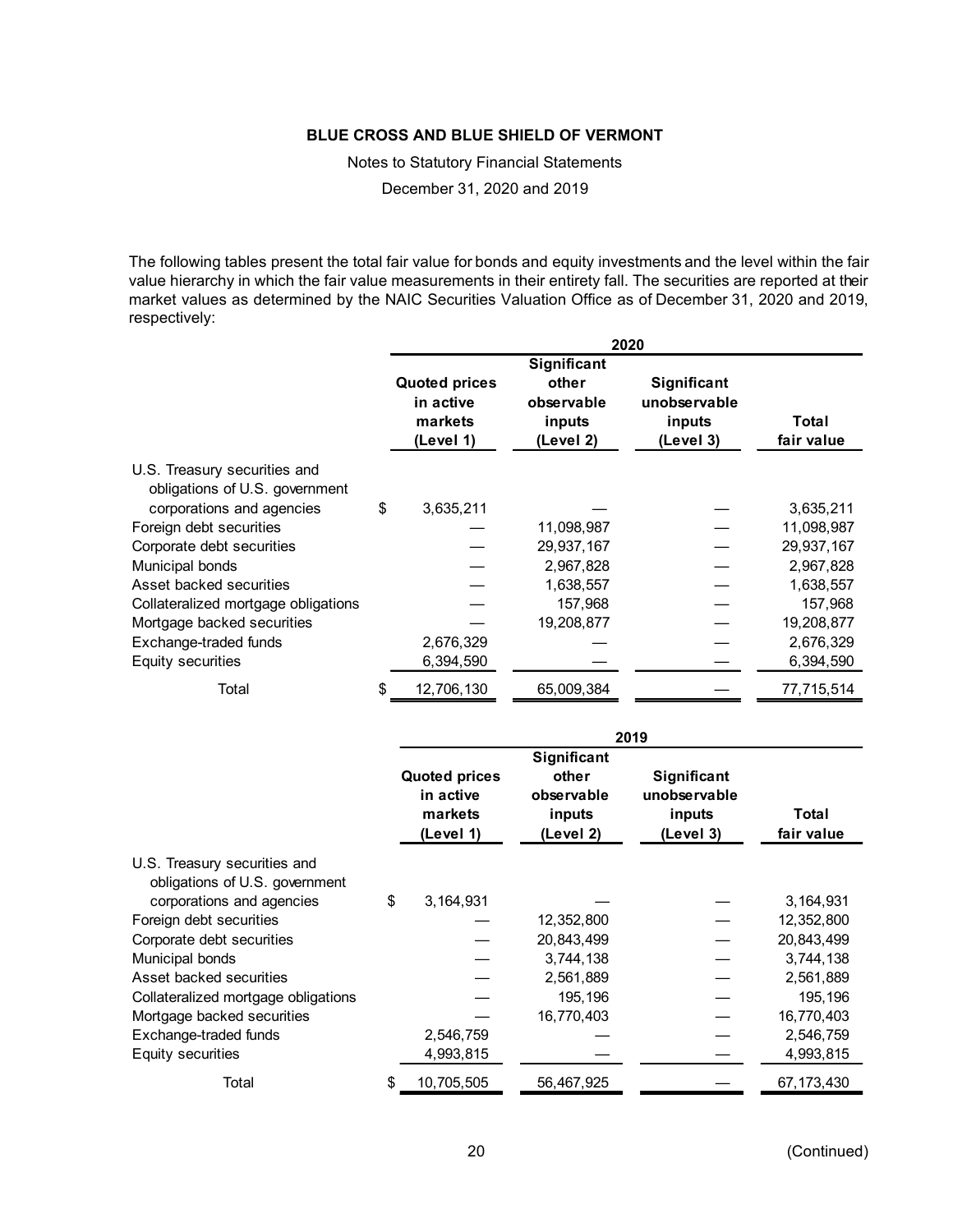Notes to Statutory Financial Statements

December 31, 2020 and 2019

The following methods and assumptions were used to estimate the fair value of each class of financial instrument:

**Equity Securities** – Fair value estimates for publicly traded equity securities are based on quoted market prices.

**SVO Identified Funds** – Fair value estimates for exchange traded funds are valued at the closing price reported on the active market on which the individual securities are traded.

*Fixed Maturity Investments* – The estimated fair values are based on quoted market prices and/or other market data for the same or comparable instruments and transactions in establishing the prices. Fair values of fixed maturity investments that do not trade on a regular basis in active markets are classified as Level 2, and are valued using an income approach valuation technique (present value using the discount rate adjustment technique) that considers, among other things, interest rates, the issuers credit spread, projected defaults and credit enhancement.

#### **(6) Property Occupied by the Plan**

|                                   | 2020          | 2019       |
|-----------------------------------|---------------|------------|
| Land and improvements             | \$<br>776.271 | 776,271    |
| Building and improvements         | 15,611,875    | 15,513,922 |
| Total property, at cost           | 16,388,146    | 16,290,193 |
| Less accumulated depreciation     | 9,542,598     | 9,009,087  |
| Net property occupied by the Plan | 6,845,548     | 7,281,106  |

Depreciation expense was \$534,156 and \$540,278 for the years ended December 31, 2020 and 2019, respectively.

#### **(7) Reinsurance**

Subscription income earned and ceded for the years ended December 31, 2020 and 2019 are as follows:

|                                | 2020           | 2019        |
|--------------------------------|----------------|-------------|
| Gross subscription income      | 489.236.216    | 546,341,393 |
| Subscription income ceded      | (10, 148, 380) | (8,682,733) |
| Net subscription income earned | 479,087,836    | 537,658,660 |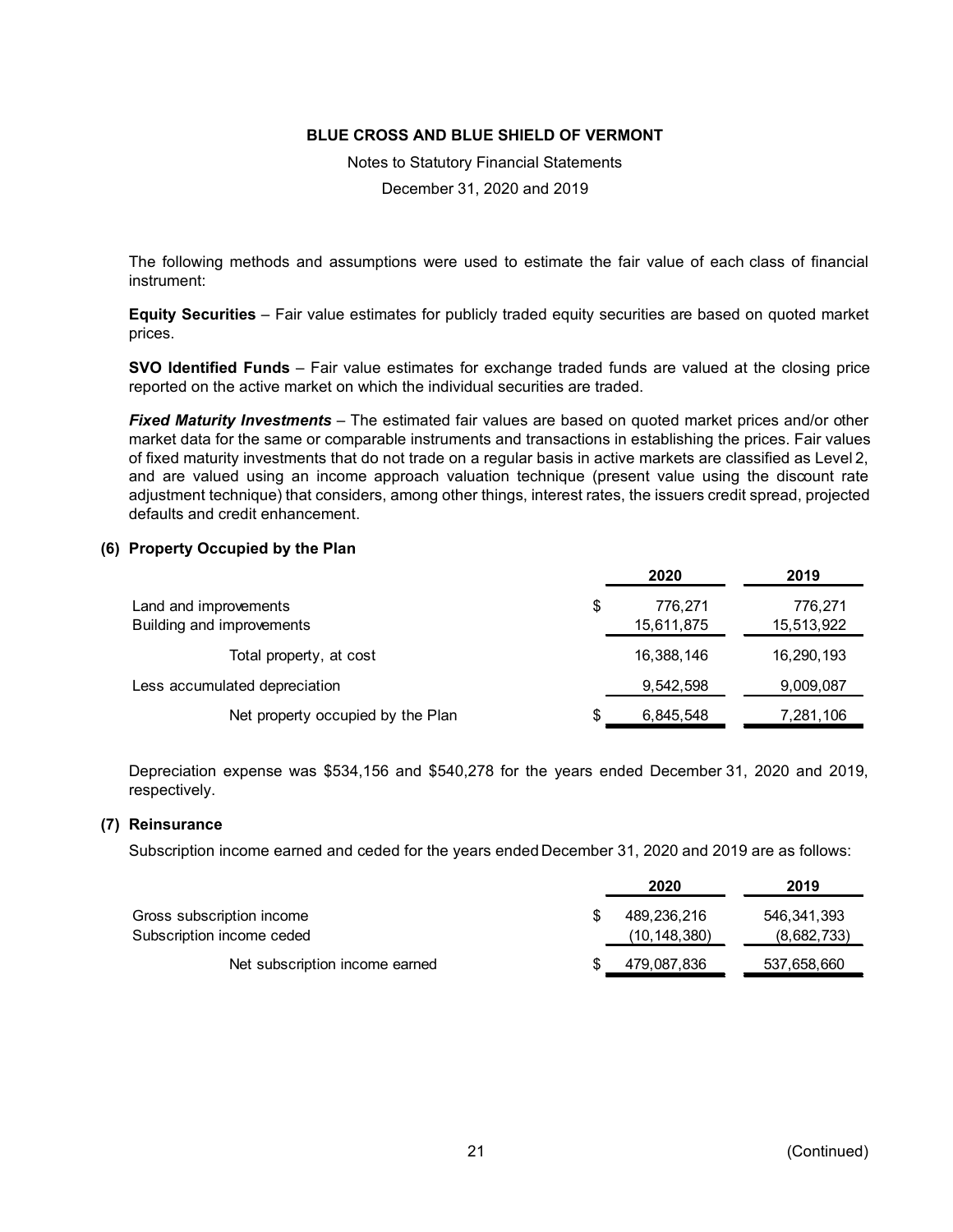Notes to Statutory Financial Statements

December 31, 2020 and 2019

Claims expense incurred and ceded for the years ended December 31, 2020 and 2019 are as follows:

|                                                                   | 2020                     | 2019                   |
|-------------------------------------------------------------------|--------------------------|------------------------|
| Gross claims and claims expenses incurred<br>Claims expense ceded | 383.401.269<br>1.814.018 | 496.489.653<br>442,837 |
| Net claims expense incurred                                       | 385.215.287              | 496,932,490            |

Reinsurance recoverable from reinsurers on paid claims is \$1,687,261 and \$1,784,642 at December 31, 2020 and 2019, respectively. Reinsurance recoverable from reinsurers on unpaid claims is \$1,187,000 and \$1,915,000 at December 31, 2020 and 2019, respectively. The liability for unpaid claims and recoverable from reinsurers are reported net of these amounts in the statutory statements of admitted assets, liabilities, and surplus.

#### **(8) Liability for Unpaid Claims**

As discussed in note 2(i), the Plan establishes a liability for insured events, which includes an estimate of future payments of claims. The following schedule presents changes in this liability during the years ended December 31, 2020 and 2019:

|                        |    | 2020           | 2019          |
|------------------------|----|----------------|---------------|
| Balance at January 1   | \$ | 38,446,756     | 31,694,833    |
| Incurred related to:   |    |                |               |
| Current year           |    | 396,026,067    | 501,922,489   |
| Prior years            |    | (10, 810, 780) | (4,989,999)   |
| Total incurred         |    | 385,215,287    | 496,932,490   |
| Paid related to:       |    |                |               |
| Current year           |    | 356,212,531    | 463,983,606   |
| Prior years            |    | 27,276,680     | 26, 196, 961  |
| Total paid             |    | 383,489,211    | 490, 180, 567 |
| Balance at December 31 | S  | 40, 172, 832   | 38,446,756    |

As a result of changes in estimates in prior years, the liability for unpaid claims decreased by \$10,810,780 and \$4,989,999 in 2020 and 2019, respectively. The decrease is primarily due to changes in assumptions related to membership, medical cost trends, and provider risk sharing agreements.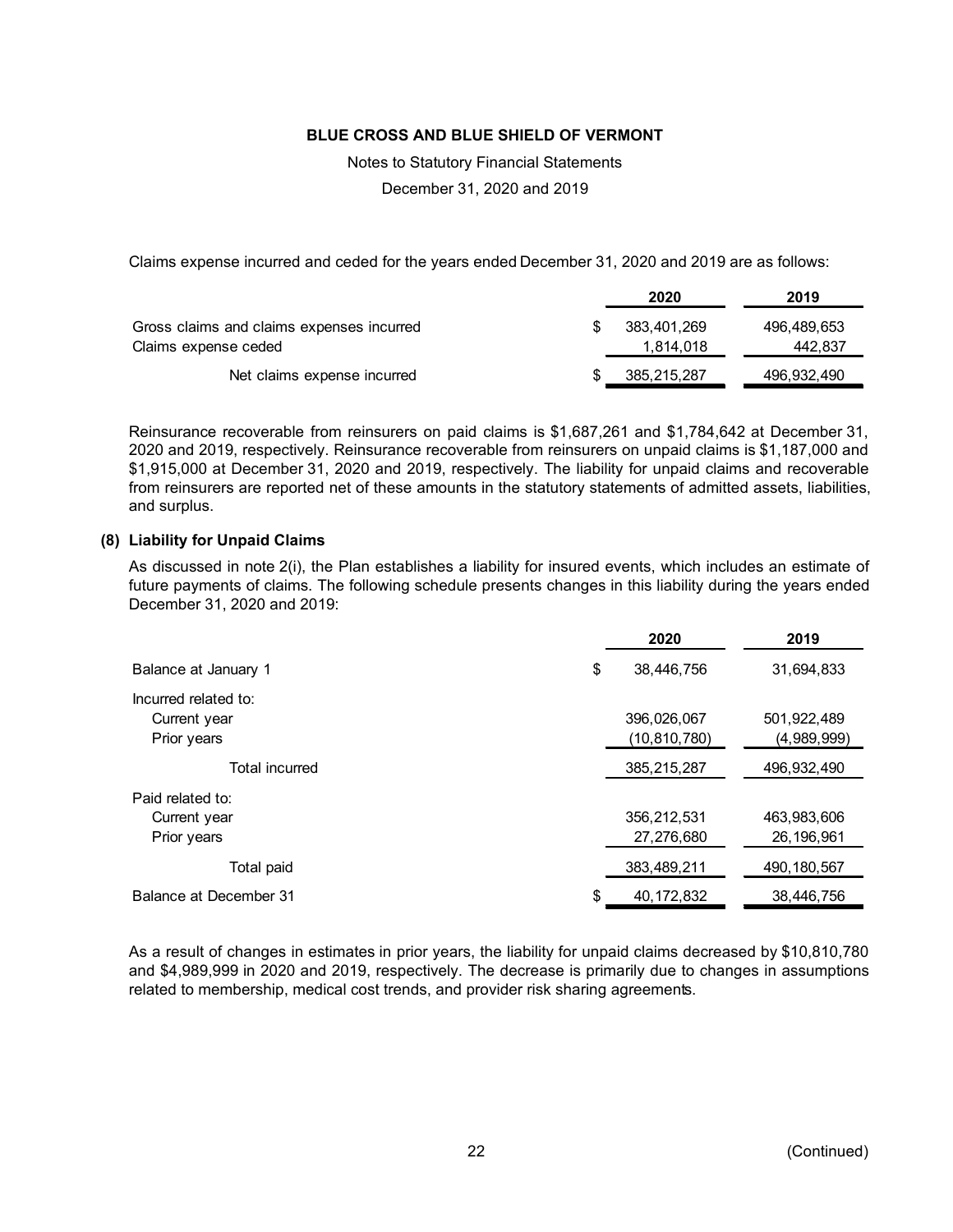Notes to Statutory Financial Statements December 31, 2020 and 2019

# **(9) Income Taxes**

#### *(a) Components of the Net Deferred Tax Asset or Net Deferred Tax Liability*

|                                                                         | December 31, 2020 |             |              |                | December 31, 2019 |               |             | Change      | Change        |
|-------------------------------------------------------------------------|-------------------|-------------|--------------|----------------|-------------------|---------------|-------------|-------------|---------------|
|                                                                         | Ordinary          | Capital     | Total        | Ordinary       | Capital           | Total         | ordinary    | capital     | total         |
| Total gross deferred tax assets<br>\$<br>Statutory valuation allow ance | 50.172.943        | 721.246     | 50.894.189   | 32.057.300     | 91.758            | 32.149.058    | 18.115.643  | 629.488     | 18,745,131    |
| adjustments                                                             | (16, 225, 706)    | (392, 770)  | (16,618,476) | (6, 537, 798)  | (41, 912)         | (6, 579, 710) | (9,687,908) | (350, 858)  | (10,038,766)  |
| Adjusted gross<br>deferred tax<br>assets                                | 33.947.237        | 328,476     | 34.275.713   | 25.519.502     | 49.846            | 25.569.348    | 8.427.735   | 278.630     | 8,706,365     |
| Deferred tax assets<br>nonadmitted                                      | (20, 377, 586)    |             | (20,377,586) | (17, 792, 521) |                   | (17,792,521)  | (2,585,065) |             | (2,585,065)   |
| Subtotal net admitted<br>deferred tax assets                            | 13.569.651        | 328,476     | 13,898,127   | 7,726,981      | 49,846            | 7,776,827     | 5,842,670   | 278,630     | 6,121,300     |
| Deferred tax liabilities                                                | (10,898,958)      | (2,999,169) | (13,898,127) | (7,552,766)    | (224, 061)        | (7,776,827)   | (3,346,192) | (2,775,108) | (6, 121, 300) |
| Net admitted deferred<br>tax assets (net<br>of deferred                 |                   |             |              |                |                   |               |             |             |               |
| tax liabilities)                                                        | 2,670,693         | (2,670,693) |              | 174,215        | (174, 215)        |               | 2,496,478   | (2,496,478) |               |

#### *Admission Calculation Components*

|                                                         | December 31, 2020 |            |            | December 31, 2019 |            | Change      | Change  | Change       |
|---------------------------------------------------------|-------------------|------------|------------|-------------------|------------|-------------|---------|--------------|
| Ordinary                                                | Capital           | Total      | Ordinary   | Capital           | Total      | ordinary    | capital | total        |
| Federal income taxes paid in<br>prior years recoverable |                   |            |            |                   |            |             |         |              |
| through loss carrybacks\$(11a)                          |                   |            |            |                   |            |             |         |              |
| Adjusted gross DTAs expected                            |                   |            |            |                   |            |             |         |              |
| to be realized after                                    |                   |            |            |                   |            |             |         |              |
| application of the                                      |                   |            |            |                   |            |             |         |              |
| threshold limitations<br>(Lesser of 11bi or 11bii):     |                   |            |            |                   |            |             |         |              |
| Adjusted gross DTAs                                     |                   |            |            |                   |            |             |         |              |
| expected to be realized                                 |                   |            |            |                   |            |             |         |              |
| following the balance                                   |                   |            |            |                   |            |             |         |              |
| sheet date (11bi)                                       |                   |            |            |                   |            |             |         |              |
| Adjusted gross DTAs                                     |                   |            |            |                   |            |             |         |              |
| allowed per limitation                                  |                   |            |            |                   |            |             |         |              |
| threshold (11bii)<br>15,406,315                         |                   | 15,406,315 | 19,924,043 |                   | 19,924,043 | (4,517,728) |         | (4, 517, 72) |
| Lesser of 11bi or 11bii<br>Adjusted gross DTAs offset   |                   |            |            |                   |            |             |         |              |
| by gross DTLs (11c) 13,569,651                          | 328,476           | 13,898,127 | 7,726,981  | 49,846            | 7,776,827  | 5,842,670   | 278,630 | 6,121,30     |
|                                                         |                   |            |            |                   |            |             |         |              |
| Deferred Tax                                            |                   |            |            |                   |            |             |         |              |
| <b>Assets Admitted</b>                                  |                   |            |            |                   |            |             |         |              |
| as the result                                           |                   |            |            |                   |            |             |         |              |
| of application                                          |                   |            |            |                   |            |             |         |              |
| of SSAP No. 100113,569,651                              | 328,476           | 13,898,127 | 7,726,981  | 49,846            | 7,776,827  | 5,842,670   | 278,630 | 6,121,30     |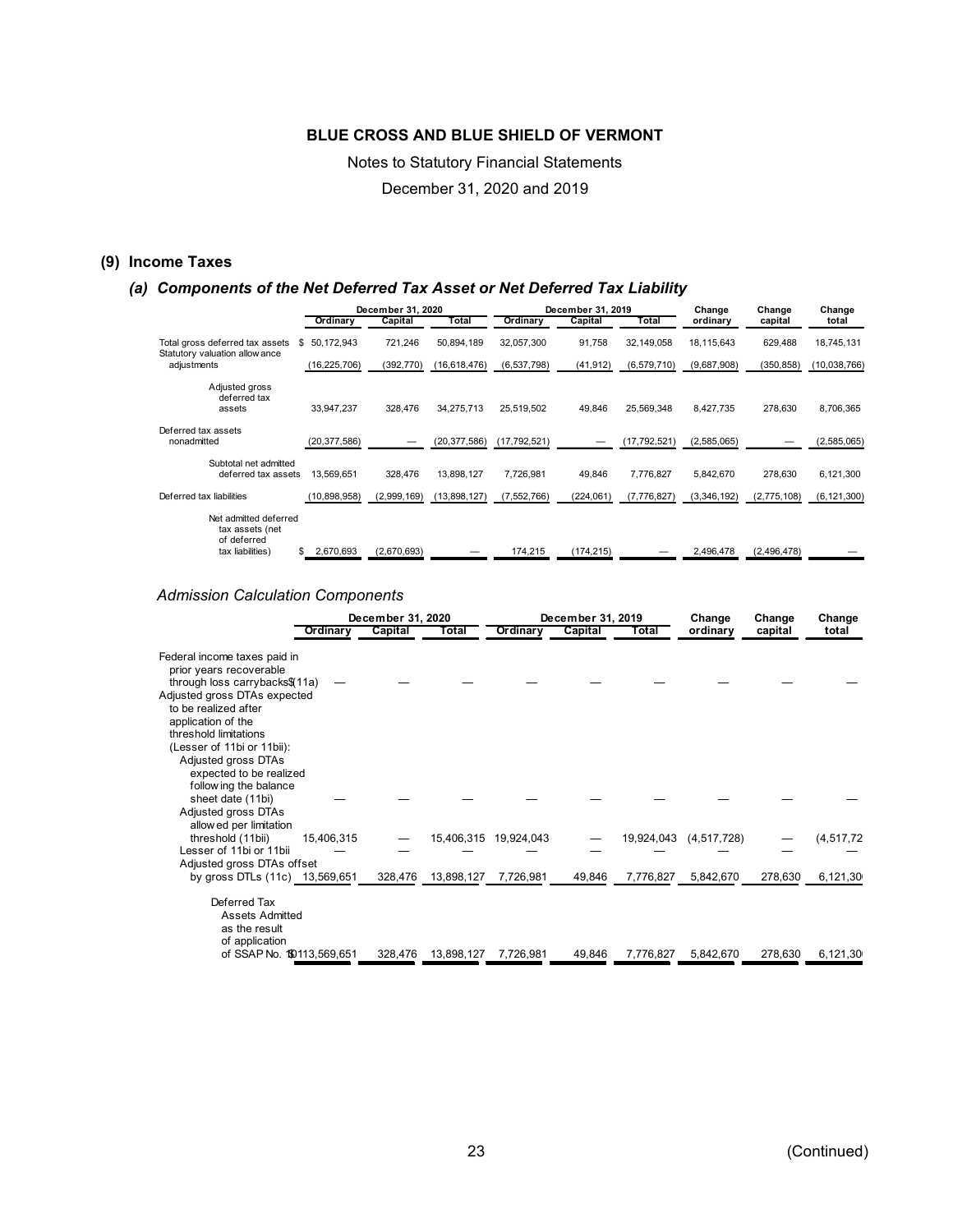Notes to Statutory Financial Statements December 31, 2020 and 2019

*Disclosure of Ratio Used for Threshold Limitations (for 11b)*

|                                                                                                  | December 31,<br>2020 |
|--------------------------------------------------------------------------------------------------|----------------------|
| Ratio percentage used to determine recovery period and threshold limitation<br>amount            | 480 %                |
| Amount of adjusted capital and surplus used to determine recovery period<br>threshold limitation | 103.640.682          |

#### *(b) Unrecognized Deferred Tax Liabilities*

The Plan does not have any unrecognized deferred tax liabilities.

*(c) The Significant Components of Income Taxes Incurred (i.e., Current Income Taxes Expenses) and the Changes in DTAs and DTLs include*

*Current Tax Expense (Benefit) Incurred*

|                                                                                                    | December 31 |         |                |            |
|----------------------------------------------------------------------------------------------------|-------------|---------|----------------|------------|
|                                                                                                    |             | 2020    | 2019           | Change     |
| Current year federal tax expense (benefit)<br>(benefit) – ordinary income                          | \$          | 824,525 | (19, 177, 595) | 20,002,120 |
| Capital tax expense                                                                                |             | 20,229  | 461,640        | (441, 411) |
| Subtotal                                                                                           |             | 844,754 | (18, 715, 955) | 19,560,709 |
| Current year tax expense - net<br>realized capital gains (losses)<br>Utilization of operating loss |             |         |                |            |
| carryforwards                                                                                      |             |         |                |            |
| Other                                                                                              |             |         |                |            |
| Federal income taxes<br>and capital tax                                                            |             |         |                |            |
| benefit incurred                                                                                   | \$          | 844.754 | (18,715,955)   | 19,560,709 |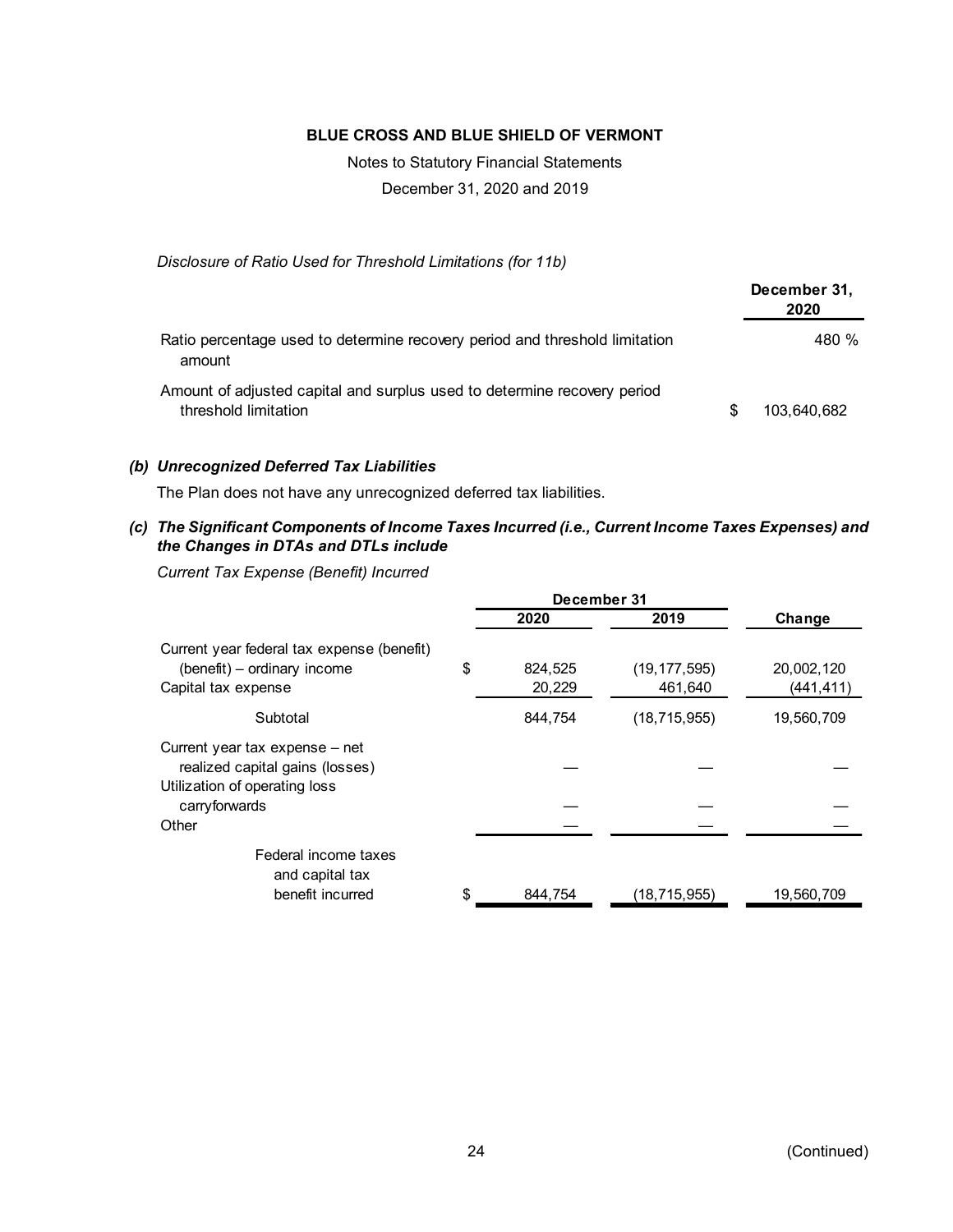Notes to Statutory Financial Statements

December 31, 2020 and 2019

*Deferred Tax Assets and Liabilities Consist of the Following Major Components*

|                                          |                   | December 31    |              |
|------------------------------------------|-------------------|----------------|--------------|
|                                          | 2020              | 2019           | Change       |
| Ordinary:                                |                   |                |              |
| Loss reserve discounting                 | \$<br>133,439     | 128,195        | 5,244        |
| Deferred compensation                    | 563,786           | 561,931        | 1,855        |
| Post retirement benefits                 | 240,587           | 244,688        | (4, 101)     |
| Accrued vacation                         | 777,256           | 666,237        | 111,019      |
| Nonadmitted assets                       | 7,836,167         | 7,283,641      | 552,526      |
| Prepaid expenses                         | 659,721           | 849,308        | (189, 587)   |
| Premium deficiency reserve               | 6,074,460         | 925,470        | 5,148,990    |
| Prepaid pension                          | 12,557,131        | 2,514,362      | 10,042,769   |
| Net operating loss carryforward          |                   | 968,050        | (968, 050)   |
| Other                                    | 952,810           | 122,897        | 829,913      |
| <b>AMT</b> credit                        | 20,377,586        | 17,792,521     | 2,585,065    |
| Subtotal                                 | 50, 172, 943      | 32,057,300     | 18, 115, 643 |
| Statutory valuation allowance adjustment | (16, 225, 706)    | (6, 537, 798)  | (9,687,908)  |
| Nonadmitted ordinary deferred tax assets | (20, 377, 586)    | (17, 792, 521) | (2,585,065)  |
| Admitted ordinary deferred               |                   |                |              |
| tax assets                               | 13,569,651        | 7,726,981      | 5,842,670    |
| Capital:                                 |                   |                |              |
| Nonadmitted assets                       | 162,987           | 91,758         | 71,229       |
| Partnership investments                  | 125,314           |                | 125,314      |
| Unrealized capital losses                | 432,945           |                | 432,945      |
| Subtotal                                 | 721,246           | 91,758         | 629,488      |
| Statutory valuation allowance adjustment | (392, 770)        | (41, 912)      | (350, 858)   |
| Admitted capital deferred tax            |                   |                |              |
| assets                                   | 328,476           | 49,846         | 278,630      |
| Admitted deferred tax assets             | \$<br>13,898,127  | 7,776,827      | 6,121,300    |
| Deferred tax liabilities:                |                   |                |              |
| Ordinary:                                |                   |                |              |
| Pension                                  | \$<br>(5,727,452) | (2,368,339)    | (3,359,113)  |
| Accrual of market discount               | (3, 455)          | (4, 496)       | 1,041        |
| Depreciation                             | (5, 124, 797)     | (5, 129, 049)  | 4,252        |
| Loss reserve discounting transition      |                   |                |              |
| adjustment                               | (41, 722)         | (50,066)       | 8,344        |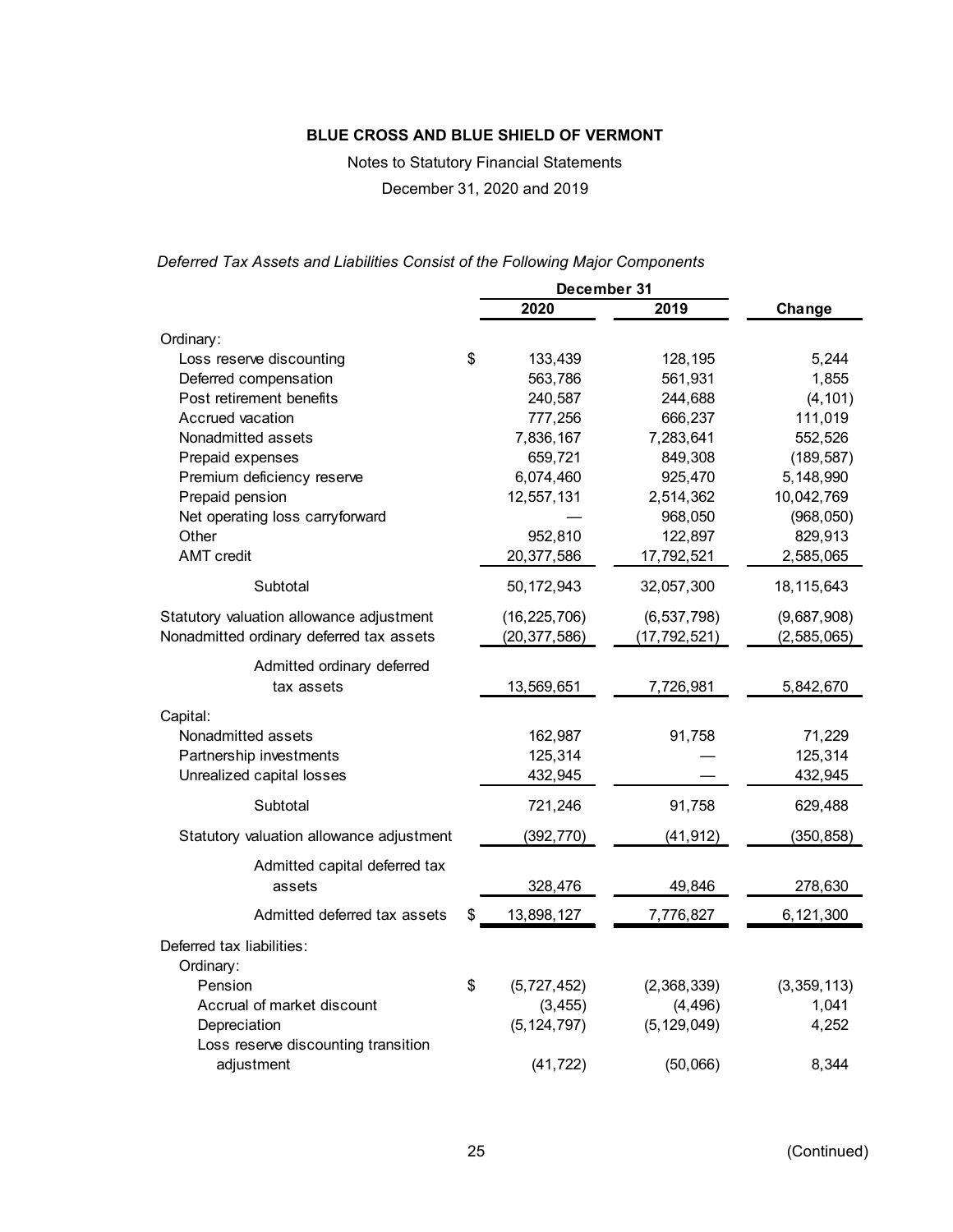# Notes to Statutory Financial Statements

December 31, 2020 and 2019

|                                                                |    | 2020                        | 2019        | Change                    |
|----------------------------------------------------------------|----|-----------------------------|-------------|---------------------------|
| Accrued dividends                                              | S  | (1, 532)                    | (816)       | (716)                     |
| Subtotal                                                       |    | (10, 898, 958)              | (7,552,766) | (3,346,192)               |
| Capital:<br>Partnership investment<br>Unrealized capital gains |    | (828, 332)<br>(2, 170, 837) | (224, 061)  | (828, 332)<br>(1,946,776) |
| Subtotal                                                       |    | (2,999,169)                 | (224, 061)  | (2,775,108)               |
| Deferred tax liabilities                                       | \$ | (13, 898, 127)              | (7,776,827) | (6, 121, 300)             |
| Net deferred tax asset                                         | \$ |                             |             |                           |

The valuation allowance adjustment to gross deferred tax assets as of December 31, 2020 and 2019 was \$16,618,476 and \$6,579,710, respectively. The net increase in the total valuation allowance was \$10,038,766.

Due to the repeal of the corporate AMT, all deferred tax assets, with the exception of the AMT credit, will not be realized due to the Section 833 deduction. Management anticipates that the AMT credit deferred tax asset will be realized because the credit is now refundable.

The change in the net deferred income taxes is comprised of the following:

|                                                                                                                         | December 31 |                              |                             |                           |
|-------------------------------------------------------------------------------------------------------------------------|-------------|------------------------------|-----------------------------|---------------------------|
|                                                                                                                         |             | 2020                         | 2019                        | Change                    |
| Total deferred tax assets<br>Total deferred tax liabilities                                                             | \$          | 50,894,189<br>(13,898,127)   | 32, 149, 058<br>(7,776,827) | 18,745,131<br>(6,121,300) |
| Net deferred tax assets<br>(liabilities)                                                                                |             | 36,996,062                   | 24,372,231                  | 12,623,831                |
| Statutory valuation allowance<br>adjustment                                                                             |             | (16,618,476)                 | (6, 579, 710)               | (10,038,766)              |
| Net deferred tax assets<br>after SVA                                                                                    |             | 20,377,586                   | 17,792,521                  | 2,585,065                 |
| Tax effect of unrealized gains (losses)<br>Tax effect of pension in surplus<br>Statutory valuation allowance adjustment |             | (432, 945)<br>(12, 557, 131) | 224,061<br>(2,514,362)      | (657,006)<br>(10,042,769) |
| allocated to UR and pension<br>Change in net deferred<br>income tax                                                     | \$          | 6,838,257<br>14,225,767      | 1,148,483<br>16,650,703     | 5,689,774<br>(2,424,936)  |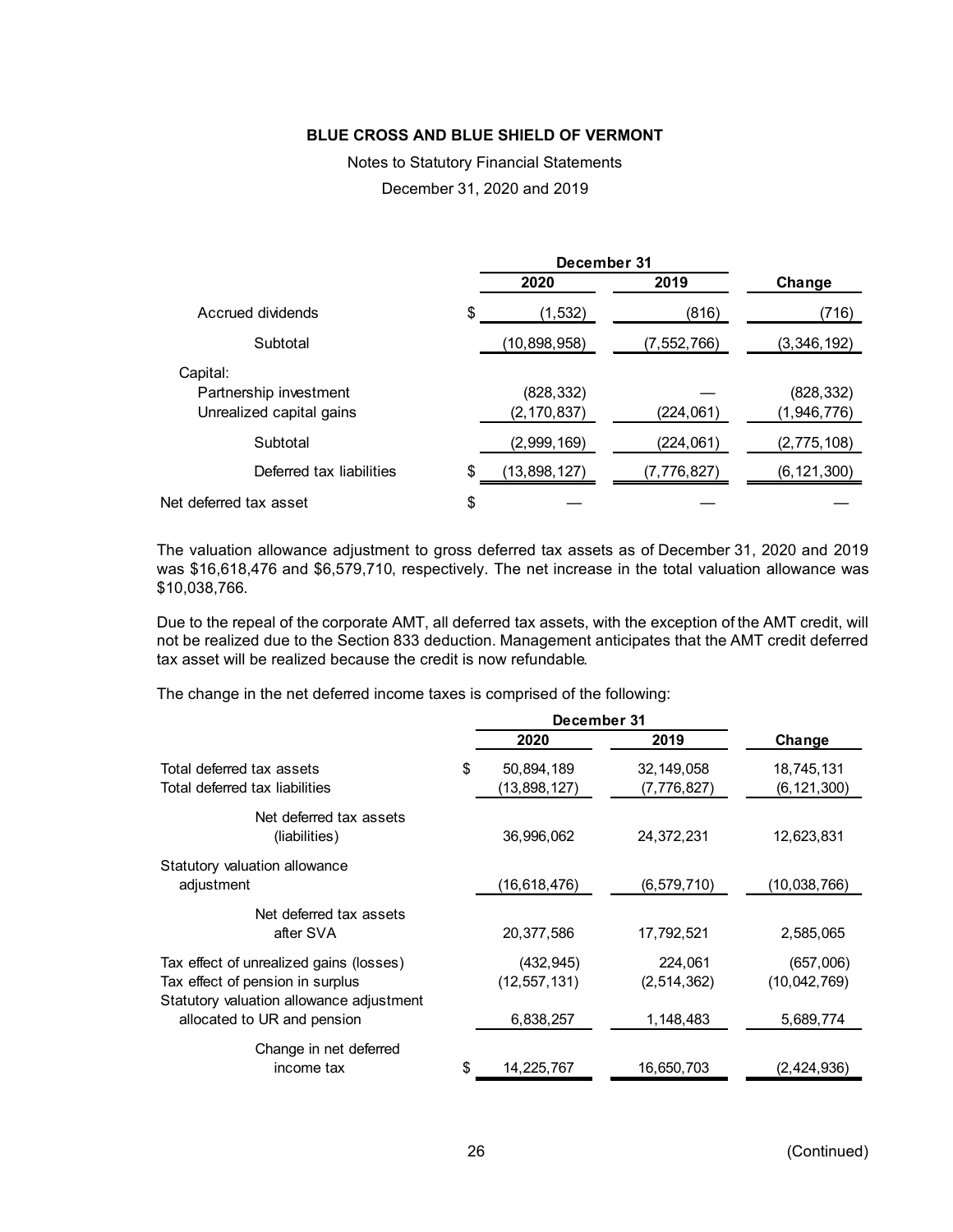Notes to Statutory Financial Statements

December 31, 2020 and 2019

## *(d) Reconciliation of Federal Income Tax Rate to Actual Effective Rate*

The provision for federal income taxes incurred is different from that which would be obtained by applying the statutory federal income tax rate to income before income taxes. The significant items causing this difference are as follows:

|                                                | <b>Amount</b>    | <b>Tax effect</b> | <b>Effective</b><br>tax rate |
|------------------------------------------------|------------------|-------------------|------------------------------|
| Income before taxes                            | \$<br>14,046,270 | 2,949,717         | 21.00%                       |
| Nondeductible expenses for meals, penalties,   |                  |                   |                              |
| and lobbying                                   | 339,613          | 71,318            | 0.51                         |
| CIS/CBA pre-tax book income                    | 2.063.022        | 433.235           | 3.08                         |
| Dividends received deduction                   | (868, 579)       | (182, 402)        | (1.30)                       |
| Section 833 deduction                          | (35, 222, 013)   | (7,396,623)       | (52.66)                      |
| Change in deferred taxes on nonadmitted assets | (2,067,464)      | (434, 167)        | (3.09)                       |
| Insurer fee                                    | 9,455,487        | 1,985,652         | 14.14                        |
| Valuation allowance change                     | 20,709,488       | 4.348.993         | 30.96                        |
| CARES Act carryback                            | (3, 545, 260)    | (744, 505)        | (5.30)                       |
| <b>CBA/CIS</b> restructuring                   | 10,614,189       | 2,228,980         | 15.87                        |
| Other                                          | 45,203           | 9,492             | 0.07                         |
| Total                                          | 15,569,956       | 3,269,690         | 23.28%                       |

|                                           |   |           | <b>Effective</b> |
|-------------------------------------------|---|-----------|------------------|
|                                           |   | Amount    | tax rate         |
| Federal and foreign income taxes incurred | S | 844.754   | 6.01%            |
| Change in net deferred taxes              |   | 2,424,936 | 17.27            |
| Total statutory taxes                     | S | 3,269,690 | 23.28 %          |

#### *(e) Carryforward, Recoverable Taxes and IRC Section 6603 Deposits*

- (1) As of December 31, 2020, the Plan does not have any net operating loss carryforwards.
- (2) The Plan has no taxes available for recoupment for the years ended December 31, 2020 and December 31, 2019.
- (3) The aggregate amount of deposits admitted under Section 6603 of the Internal Revenue Code is \$0.
- (4) AMT credit rollforward.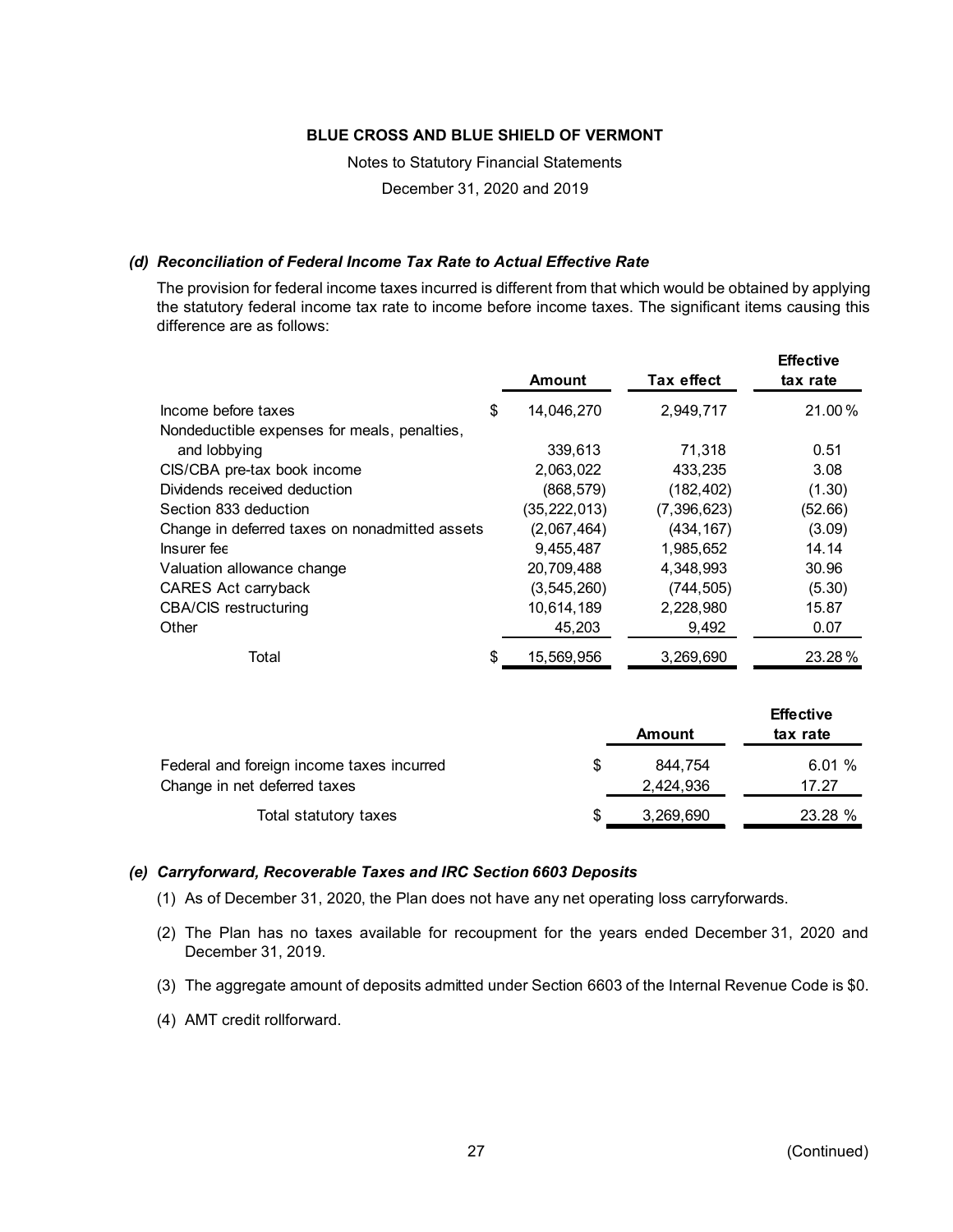Notes to Statutory Financial Statements

December 31, 2020 and 2019

The change to the Plan's AMT credit consists of the following items:

|                                                                                                 |                                                       | <b>Amount</b>             |
|-------------------------------------------------------------------------------------------------|-------------------------------------------------------|---------------------------|
| 1 Gross AMT Credit Recognized as:<br>a. Current Year Recoverable<br>b. Deferred Tax Asset (DTA) |                                                       | \$<br>20,377,586          |
| 3 Amounts Recovered<br>4 Adiustments                                                            | 2 Beginning Balance of AMT Credit Carryforward        | 17,792,521<br>(2,585,065) |
|                                                                                                 | 5 Ending Balance of AMT Credit Carryforward (5=2-3-4) | 20,377,586                |
| 6 Reduction of Sequestration<br>7 Nonadmitted by Reporting Entity                               |                                                       | 20,377,586                |
|                                                                                                 | 8 Reporting Entity Ending Balance (8=5-6-7)           | \$                        |

## *(f) Consolidated Federal Income Tax Return*

The Plan's federal income tax return is consolidated with the following entities: TVHP and HWP.

The written agreement approved by the Plan's Board of Directors states that total consolidated federal income tax for all entities is allocated to each entity under the separate return method.

#### *(g) Federal or Foreign Tax Loss Contingencies*

The Plan has no federal or foreign tax loss contingencies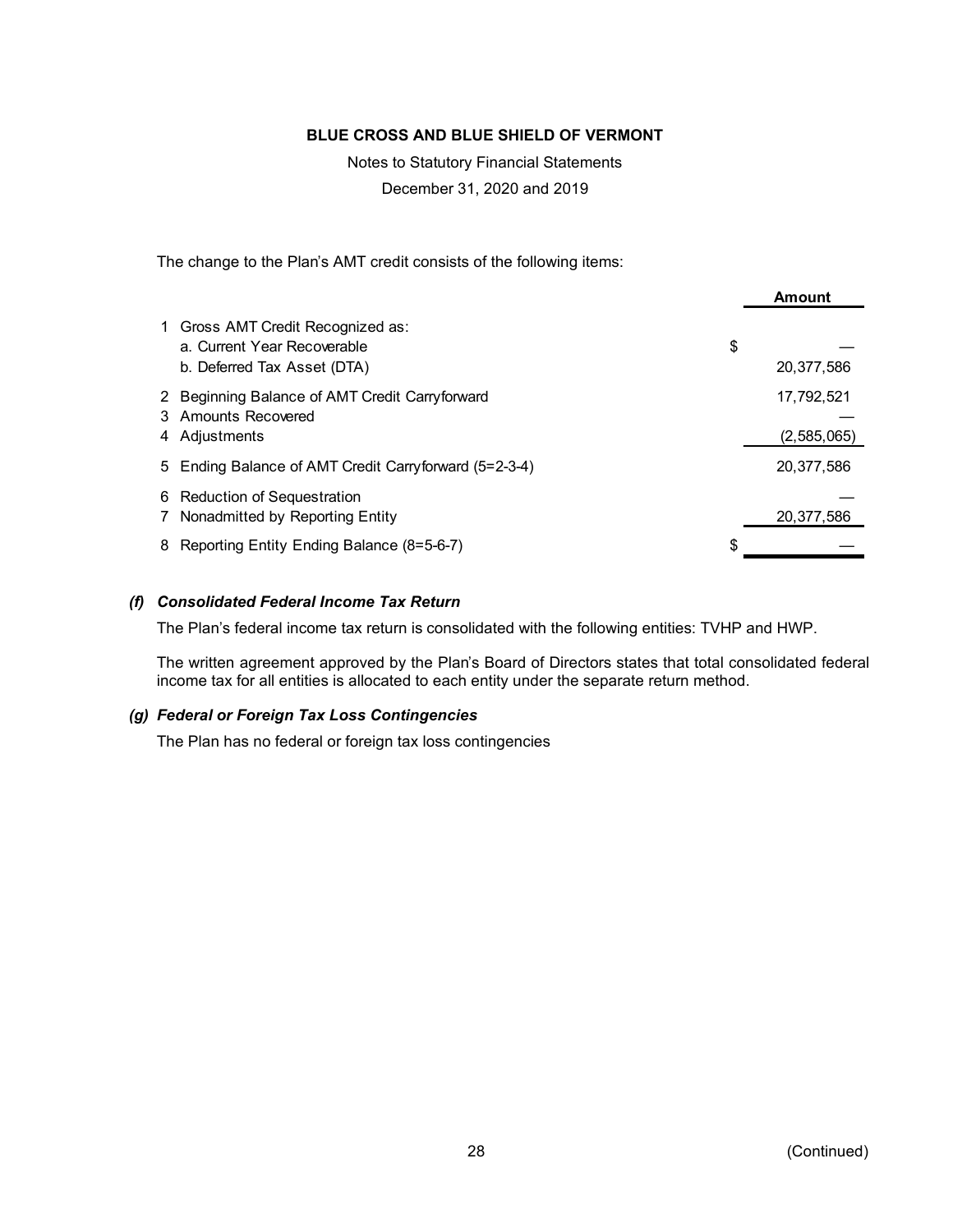Notes to Statutory Financial Statements

December 31, 2020 and 2019

#### **(10) Pension and Other Postretirement Benefits**

#### *(a) Pension Benefits*

The following table sets forth the Plan's benefit obligations, fair value of plan assets and funded status at December 31, 2020 and 2019:

|                                                                                                                                                                                            | 2020                                                                          | 2019                                                                |
|--------------------------------------------------------------------------------------------------------------------------------------------------------------------------------------------|-------------------------------------------------------------------------------|---------------------------------------------------------------------|
| Change in benefit obligation:<br>Projected benefit obligation at beginning of year<br>Service cost<br>Interest cost<br>Actuarial (gains) losses<br>Benefit payments                        | \$<br>71,944,933<br>2,430,755<br>2,313,790<br>6,567,109<br>(4, 835, 305)      | 60,616,472<br>2,246,861<br>2,578,723<br>8,842,612<br>(2, 339, 735)  |
| Projected benefit obligation at end of year                                                                                                                                                | \$<br>78,421,282                                                              | 71,944,933                                                          |
| Accumulated benefit obligation at end of year                                                                                                                                              | \$<br>67,425,595                                                              | 61,642,859                                                          |
| Change in plan assets:<br>Fair value of plan assets at beginning of year<br>Actual return on assets, net of expenses<br><b>Employer contributions</b><br>Expenses paid<br>Benefit payments | \$<br>69,439,545<br>(36, 947, 642)<br>15,000,000<br>(172, 094)<br>(4,835,305) | 54,794,725<br>15,066,955<br>2,000,000<br>(82, 400)<br>(2, 339, 735) |
| Fair value of plan assets at end of year                                                                                                                                                   | \$<br>42,484,504                                                              | 69,439,545                                                          |
| Items not yet recognized in earnings:<br>Funded status (measured at PBO)<br>Unrecognized transition obligation<br>Unrecognized prior service cost<br>Unrecognized actuarial loss           | \$<br>(35, 936, 778)<br>(121, 573)<br>59,731,931                              | (2,505,388)<br>22,997<br>(244, 379)<br>12,004,574                   |
| Prepaid pension cost                                                                                                                                                                       | \$<br>23,673,580                                                              | 9,277,804                                                           |
|                                                                                                                                                                                            | 2020                                                                          | 2019                                                                |
| <b>Funded status</b><br>Amounts recognized in the balance sheets consist of:<br>Pension and postretirement benefit obligations - liability                                                 | \$<br>(35, 936, 778)<br>(35, 936, 778)                                        | (2, 505, 388)<br>(2,505,388)                                        |
| Accumulated other comprehensive loss                                                                                                                                                       | 59,610,358                                                                    | 11,783,192                                                          |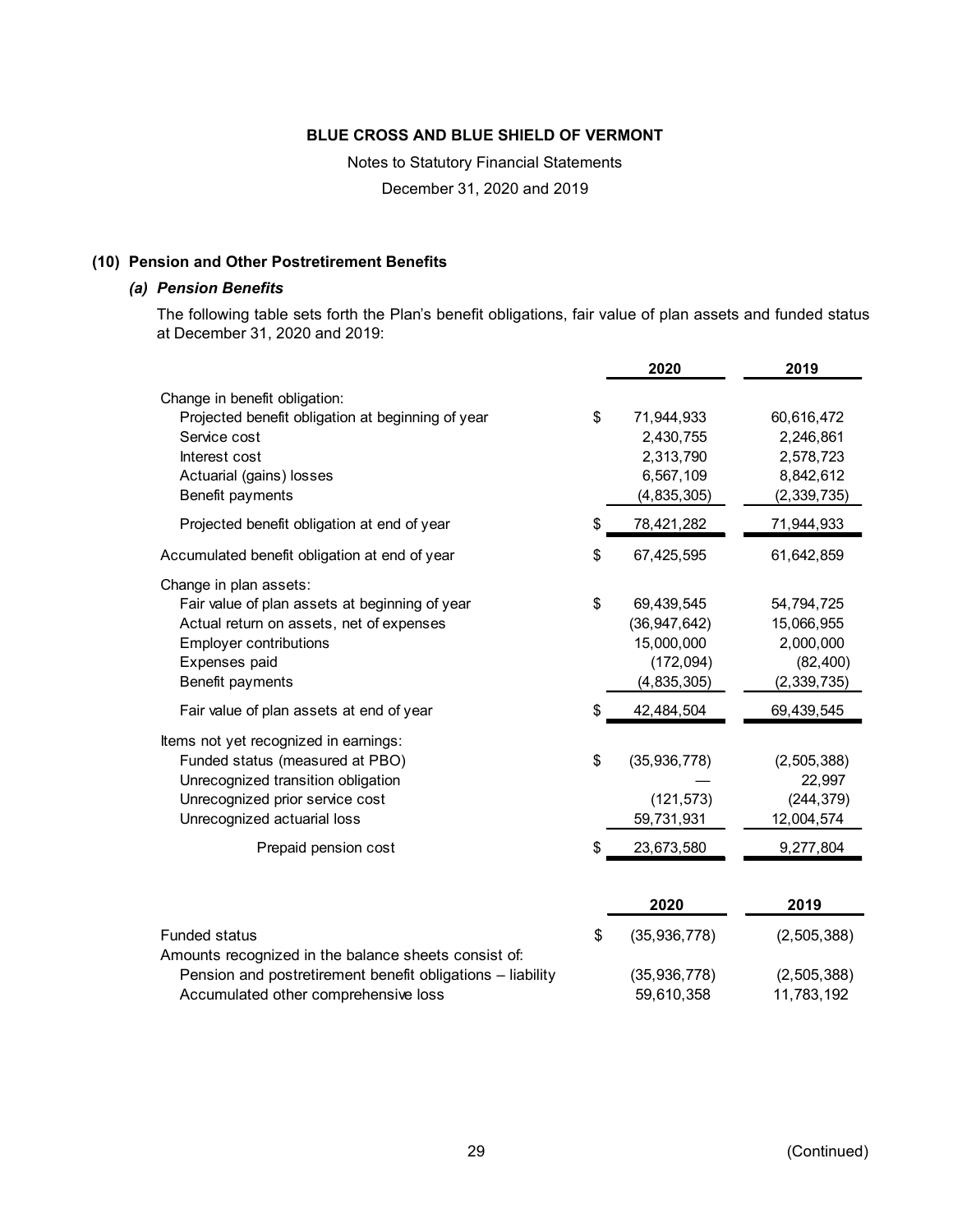Notes to Statutory Financial Statements

December 31, 2020 and 2019

|                                                                             | 2020                 | 2019                 |
|-----------------------------------------------------------------------------|----------------------|----------------------|
| Assumptions used to determine benefit obligations at end<br>of fiscal year: |                      |                      |
| Measurement date                                                            | December 31,<br>2020 | December 31,<br>2019 |
| Discount rate                                                               | 2.72%                | 3.34%                |
| Rate of compensation increase                                               | $4.00\% - 8.00\%$    | 4.00%-8.00%          |
| Rate of return                                                              | 6.50%                | 6.75%                |
| Interest crediting rate                                                     | 4.00 %               | 4.00 %               |
| Components of net periodic benefit cost:                                    |                      |                      |
| Service cost                                                                | \$<br>2,512,755      | 2,359,861            |
| Interest cost                                                               | 2,313,790            | 2,578,723            |
| Expected return on assets                                                   | (4,586,665)          | (3,639,553)          |
| Amortization of transition obligation                                       | 22,997               | 22,992               |
| Prior service cost (credit)                                                 | (122, 806)           | (117, 166)           |
| Amortization of actuarial loss                                              | 464,153              | 905,604              |
| Net periodic benefit cost                                                   | \$<br>604,224        | 2,110,461            |

The basis used to determine the overall expected long-term rate of return on assets assumption is a forward-looking approach based on the current long-term capital market outlook assumptions of the asset categories the trust invests in and the trust's target asset allocation. At December 31, 2020, the assumed long-term asset allocation for the pension plan is: 40%–50% equity securities, 41%–49% debt securities, and 6%–14% other securities.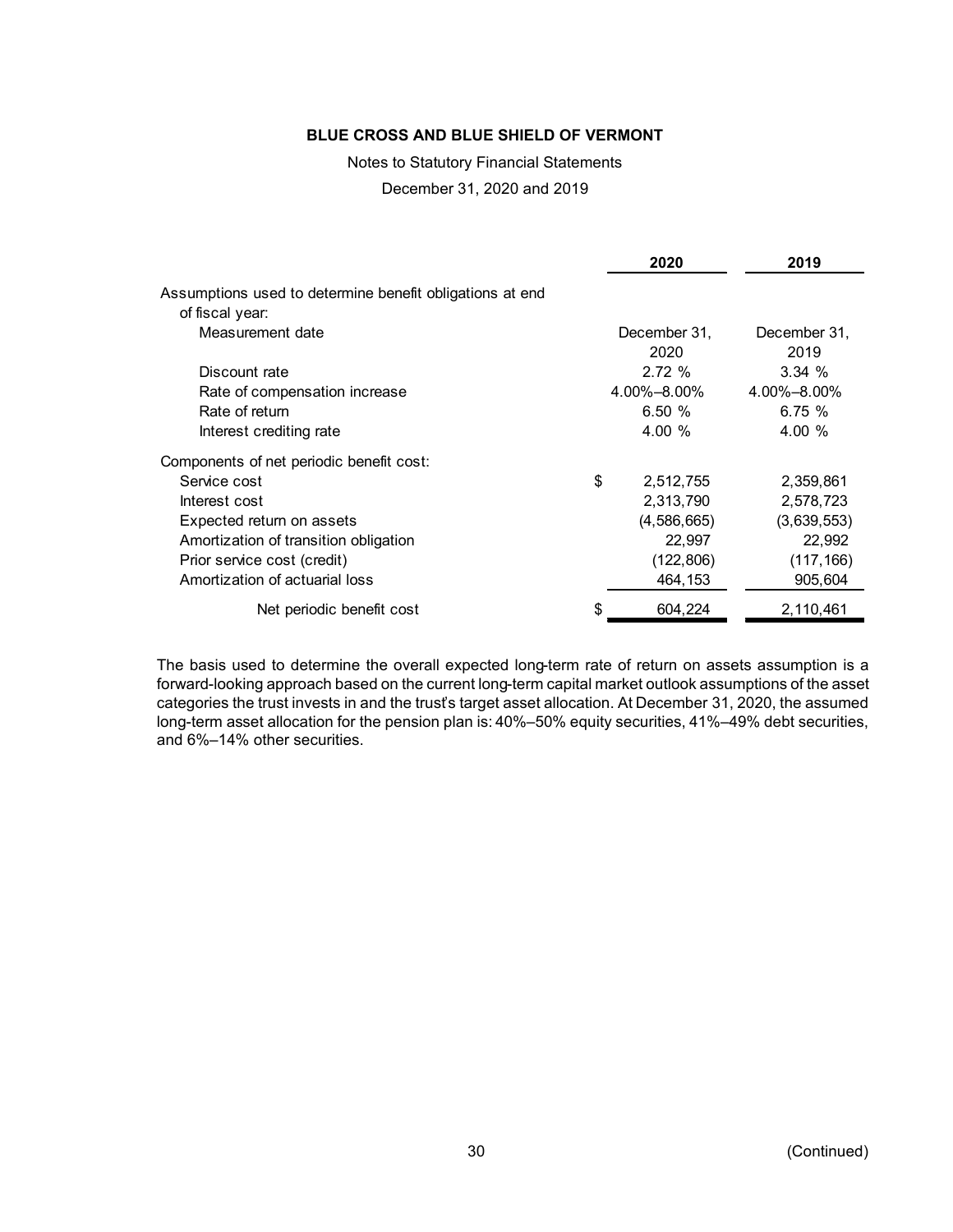Notes to Statutory Financial Statements

December 31, 2020 and 2019

#### *Plan Assets*

The fair value measurements of the Plan's pension assets as of the December 31, 2020 and 2019 measurement dates, respectively, were as follows:

|                             |                                                                               | Fair value measurements at                              |                                                           |                                |            |
|-----------------------------|-------------------------------------------------------------------------------|---------------------------------------------------------|-----------------------------------------------------------|--------------------------------|------------|
|                             |                                                                               | December 31, 2020                                       |                                                           |                                |            |
|                             |                                                                               | Pension benefits - plan assets                          |                                                           |                                |            |
|                             | Quoted<br>prices in active<br>markets for<br>identical<br>assets<br>(Level 1) | <b>Significant</b><br>observable<br>inputs<br>(Level 2) | <b>Significant</b><br>unobservable<br>inputs<br>(Level 3) | Net<br>Asset<br>Value<br>(NAV) | Total      |
| Asset category:             |                                                                               |                                                         |                                                           |                                |            |
| Equity securities:          |                                                                               |                                                         |                                                           |                                |            |
| Domestic equity             | \$<br>67.981                                                                  | 2,008,819                                               |                                                           |                                | 2,076,800  |
| Global                      |                                                                               | 17,082,338                                              |                                                           |                                | 17,082,338 |
| Fixed income securities:    |                                                                               |                                                         |                                                           |                                |            |
| Core fixed income           | 14.045                                                                        | 16.327.994                                              |                                                           |                                | 16,342,039 |
| High yield fixed income     | 99,704                                                                        | 2,651,964                                               |                                                           |                                | 2,751,668  |
| Other types of investments: |                                                                               |                                                         |                                                           |                                |            |
| Real estate                 | 563,994                                                                       | 703,676                                                 |                                                           | 2,963,802                      | 4,231,472  |
| Short-term investment fund  |                                                                               | 187                                                     |                                                           |                                | 187        |
| Total                       | \$<br>745,724                                                                 | 38,774,978                                              |                                                           | 2,963,802                      | 42,484,504 |

|                                                        |                                                                               | Fair value measurements at<br>December 31, 2019         |                                                           |                                       |            |
|--------------------------------------------------------|-------------------------------------------------------------------------------|---------------------------------------------------------|-----------------------------------------------------------|---------------------------------------|------------|
|                                                        |                                                                               | Pension benefits - plan assets                          |                                                           |                                       |            |
|                                                        | Quoted<br>prices in active<br>markets for<br>identical<br>assets<br>(Level 1) | <b>Significant</b><br>observable<br>inputs<br>(Level 2) | <b>Significant</b><br>unobservable<br>inputs<br>(Level 3) | <b>Net</b><br>Asset<br>Value<br>(NAV) | Total      |
| Asset category:<br>Equity securities:                  |                                                                               |                                                         |                                                           |                                       |            |
| Domestic equity                                        | \$<br>64,766                                                                  | 3,200,563                                               |                                                           | 19,409,519                            | 22,674,848 |
| International large cap                                | 1,348,844                                                                     | 104                                                     |                                                           | 12,148,871                            | 13,497,819 |
| Emerging markets<br>Fixed income securities:           |                                                                               | 149                                                     |                                                           | 3,414,517                             | 3,414,666  |
| Core fixed income                                      | 55,824                                                                        | 1,954,049                                               |                                                           | 18,115,049                            | 20,124,922 |
| High yield fixed income<br>Other types of investments: | 87,992                                                                        | 3,173,135                                               |                                                           |                                       | 3,261,127  |
| Real estate                                            | 1,313,750                                                                     | 478,465                                                 |                                                           | 4,673,948                             | 6,466,163  |
| Total                                                  | \$<br>2,871,176                                                               | 8,806,465                                               |                                                           | 57,761,904                            | 69,439,545 |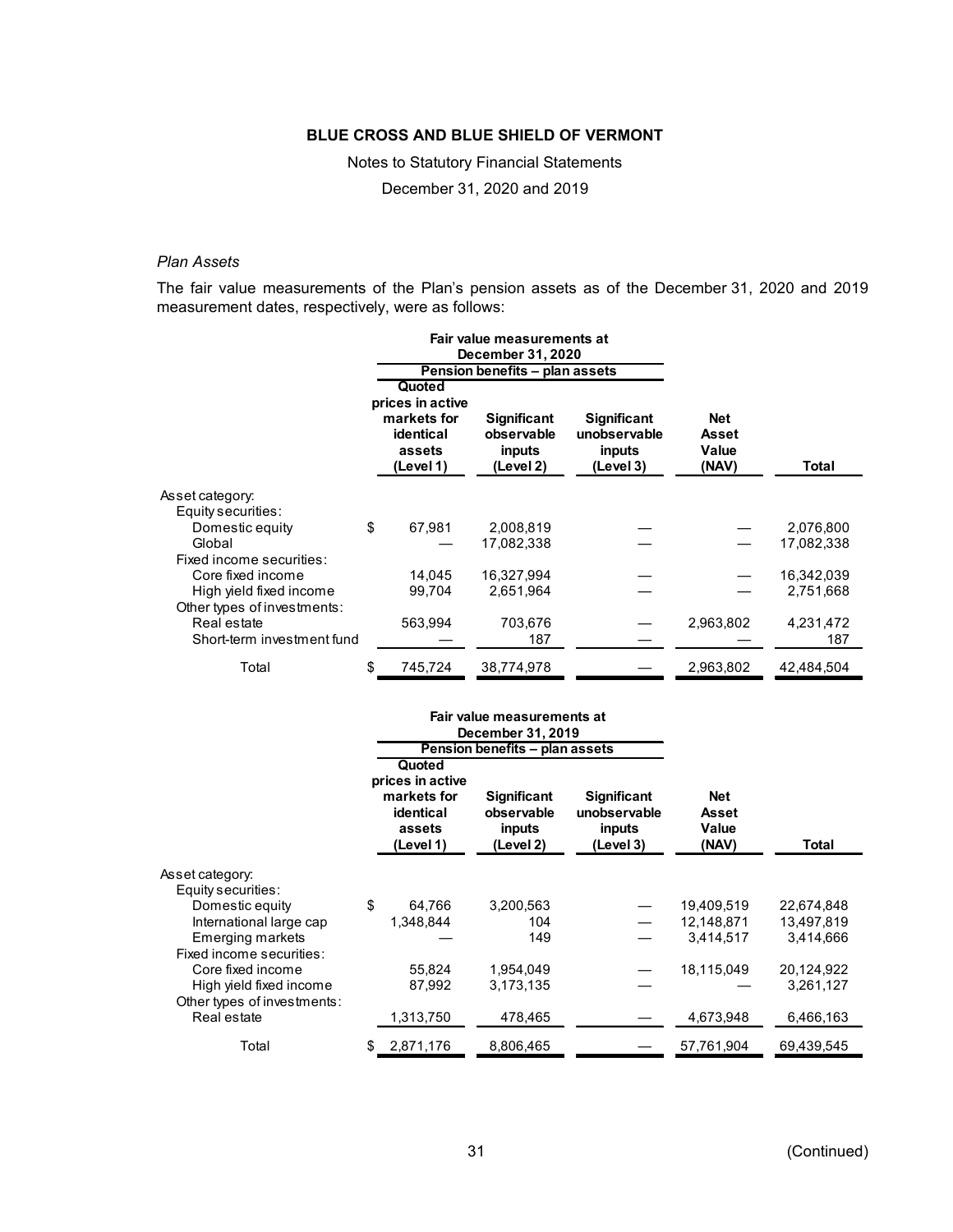Notes to Statutory Financial Statements

December 31, 2020 and 2019

The pension weighted average asset allocations at December 31, 2020 and 2019 by asset category are as follows:

|                   | 2020  | 2019  |
|-------------------|-------|-------|
| Asset category:   |       |       |
| Equity securities | 45 %  | 57 %  |
| Debt securities   | 45    | 34    |
| Other             | 10    | 9     |
| Total             | 100 % | 100 % |

The Plan's pension program's assets are invested in the BCBSA National Retirement Trust.

The investment program for the National Retirement Trust is based on the precepts of capital market theory that are generally accepted and followed by institutional investors, who by definition are long-term oriented investors. This philosophy holds that:

- Increasing risk is rewarded with compensating returns over time and therefore, prudent risk taking is justifiable for long-term investors.
- Risk can be controlled through diversification of asset classes and investment approaches as well as diversification of individual securities.
- Risk is reduced by time, and over time the relative performance of different asset classes is reasonably consistent. Over the long term, equity investments have provided and should continue to provide superior returns over other security types. Fixed-income securities can dampen volatility and provide liquidity in periods of depressed economic activity. Lengthening duration of fixed income securities may reduce surplus volatility.
- The strategic or long-term allocation of assets among various asset classes is an important driver of long-term returns.
- Relative performance of various asset classes is unpredictable in the short-term and attempts to shift tactically between asset classes are unlikely to be rewarded.

#### *Contributions and Estimated Pension Benefits*

The Plan contributed \$15,000,000 and \$2,000,000 to its pension program in 2020 and 2019, respectively.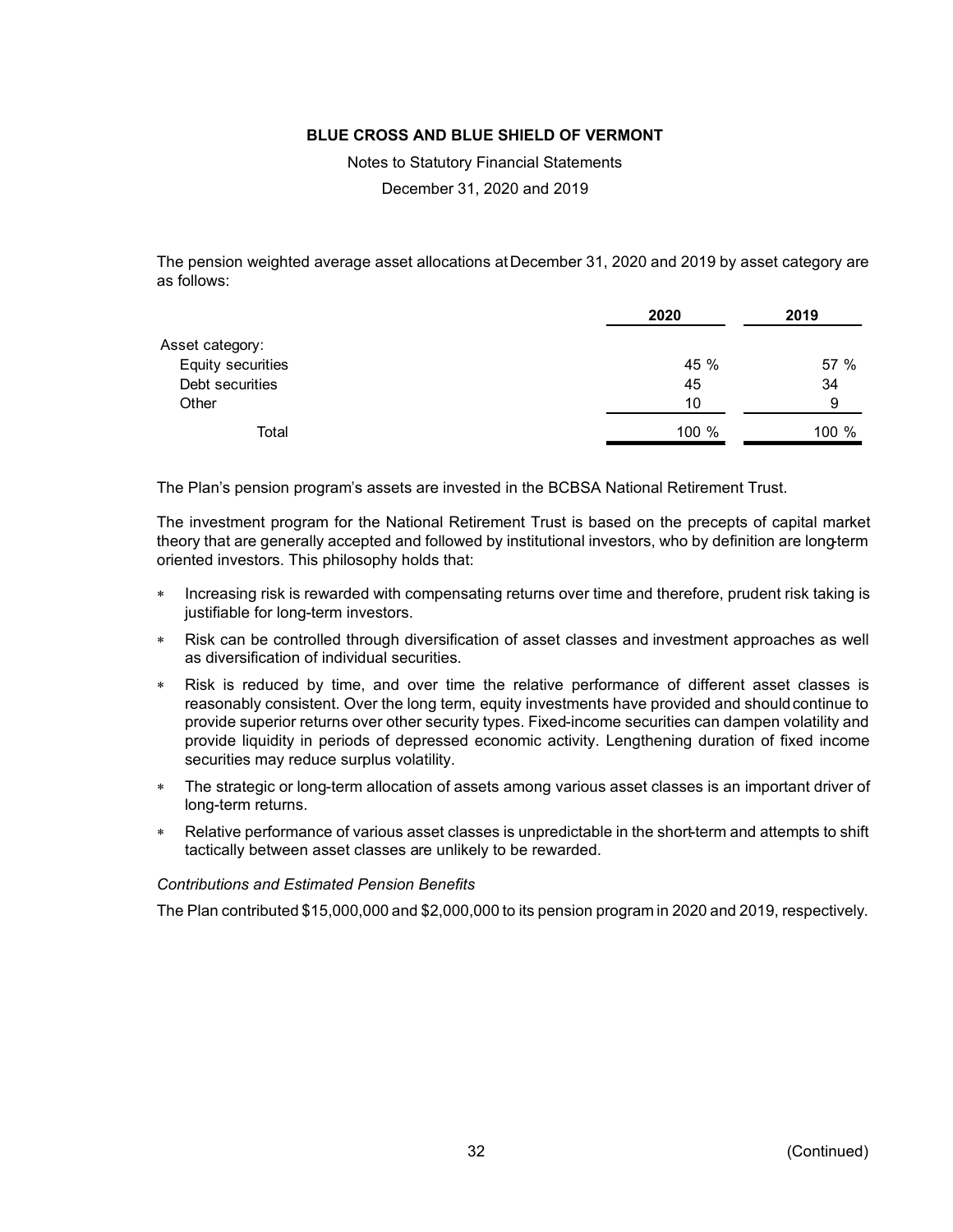Notes to Statutory Financial Statements December 31, 2020 and 2019

The following benefit payments, which reflect expected future service, as appropriate, are expected to be paid:

|                 | <b>Pension</b><br>benefits |
|-----------------|----------------------------|
| 2021            | \$<br>4,170,000            |
| 2022            | 5,226,000                  |
| 2023            | 4,446,000                  |
| 2024            | 5,211,000                  |
| 2025            | 4,757,000                  |
| Years 2026-2030 | 27,100,000                 |

#### *(b) Supplemental Executive Retirement Plans*

The Plan has Supplemental Executive Retirement Plans (SERP) covering certain of its executives. These nonqualified plans are designed to offset the impact of restrictions in the qualified pension plan, which limit benefits for highly compensated employees and to defer federal and state income taxes to future periods. Benefits under the SERP are determined based on a formula applied to compensation, reduced for the benefits under the qualified pension plan. The present value of the future benefit will be accrued over the estimated remaining service life of the employees. The total amount accrued under the SERP as of December 31, 2020 and 2019 is \$485,275 and \$514,162, respectively, which is included in other liabilities in the accompanying statutory statements of admitted assets, liabilities and surplus. The discount rate used to determine the liability is 2.72% and 3.34% at December 31, 2020 and 2019, respectively.

#### *(c) Other Postretirement Benefits*

As described in note 2(n), the Plan provides certain postretirement benefits in addition to pension benefits. The accumulated postretirement benefit obligation included in other liabilities in the accompanying statutory statements of admitted assets, liabilities and surplus as of December 31, 2020 and 2019 is \$1,145,651 and \$1,165,181, respectively. The discount rate used to determine the liability was 2.04% and 2.92% at December 31, 2020 and 2019, respectively.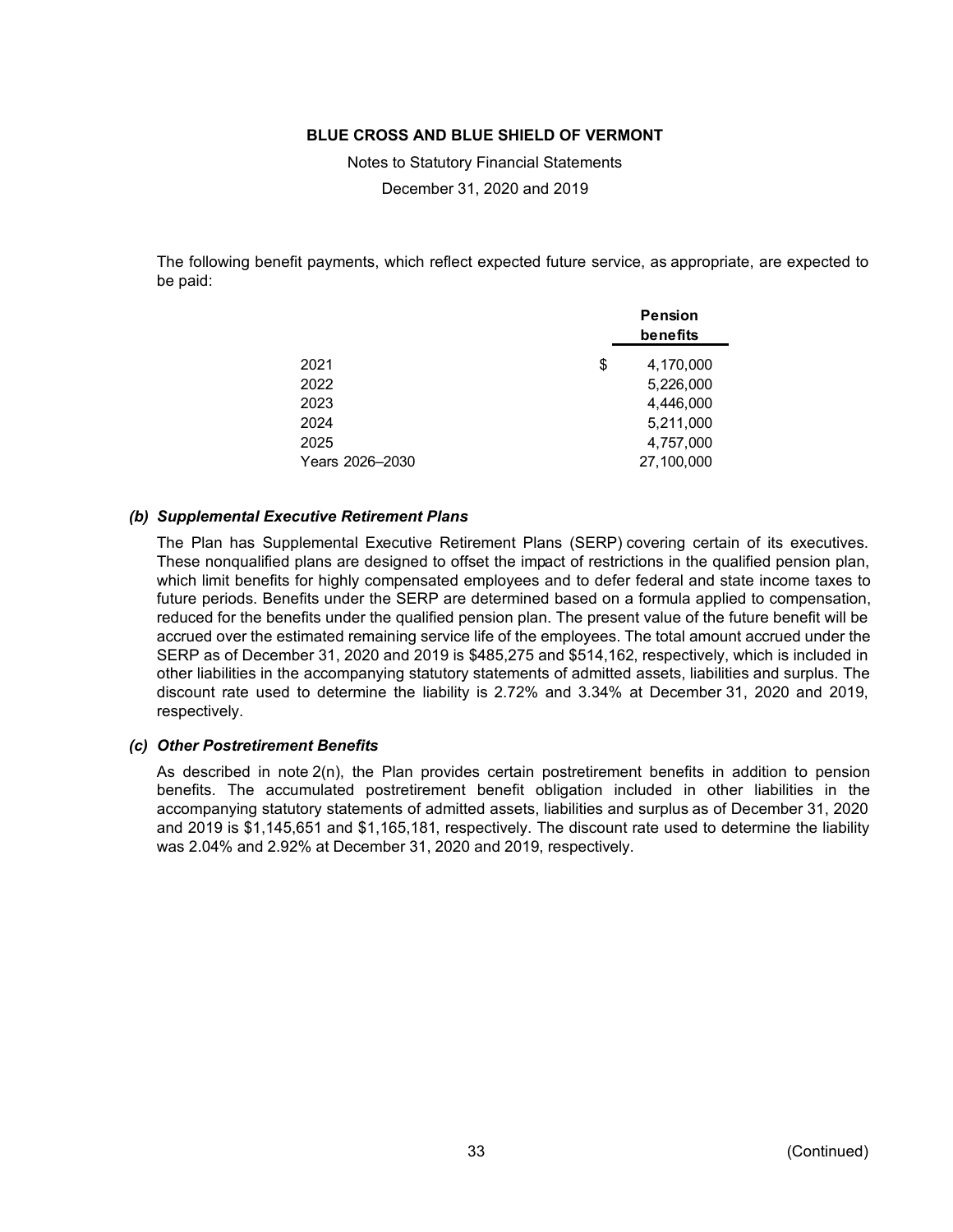Notes to Statutory Financial Statements

December 31, 2020 and 2019

## **(11) Gain or Loss from Uninsured Plans and the Uninsured Portion of Partially Insured Plans**

#### *(a) ASO Plans*

The loss from operations from Administrative Services Only (ASO) uninsured plans and the uninsured portion of partially insured plans was as follows during 2020 and 2019:

|                                                                                                                                                                                                                                 |                                         | December 31, 2020                                            |                            |
|---------------------------------------------------------------------------------------------------------------------------------------------------------------------------------------------------------------------------------|-----------------------------------------|--------------------------------------------------------------|----------------------------|
|                                                                                                                                                                                                                                 | <b>ASO</b><br><b>Uninsured</b><br>plans | <b>Uninsured</b><br>portion of<br>partially<br>insured plans | Total<br><b>ASO</b>        |
| Net reimbursement for administrative<br>expenses (including administrative fees)<br>in excess of actual expenses<br>Total net other income or expenses<br>(including administrative interest paid to<br>or received from plans) | \$<br>(12,603,194)                      |                                                              | (12,603,194)               |
| Net loss from operations                                                                                                                                                                                                        | \$<br>(12,603,194)                      |                                                              | (12,603,194)               |
| Total claim payment volume                                                                                                                                                                                                      | \$<br>596,760,942                       |                                                              | 596,760,942                |
|                                                                                                                                                                                                                                 |                                         |                                                              |                            |
|                                                                                                                                                                                                                                 |                                         | December 31, 2019                                            |                            |
|                                                                                                                                                                                                                                 | <b>ASO</b><br><b>Uninsured</b><br>plans | <b>Uninsured</b><br>portion of<br>partially<br>insured plans | <b>Total</b><br><b>ASO</b> |
| Net reimbursement for administrative<br>expenses (including administrative fees)<br>in excess of actual expenses<br>Total net other income or expenses<br>(including administrative interest paid to<br>or received from plans) | \$<br>(734, 434)                        |                                                              | (734, 434)                 |
| Net loss from operations                                                                                                                                                                                                        | \$<br>(734, 434)                        |                                                              | (734, 434)                 |

Included as part of ASO results is a reserve of \$20,849,000 and \$2,417,000 in 2020 and 2019, respectively, for insufficient administrative fees for self-insured contracts. This reserve was recorded in the Plan's results as part of the increase in PDR in the Plan's statutory statements of operations and changes in surplus.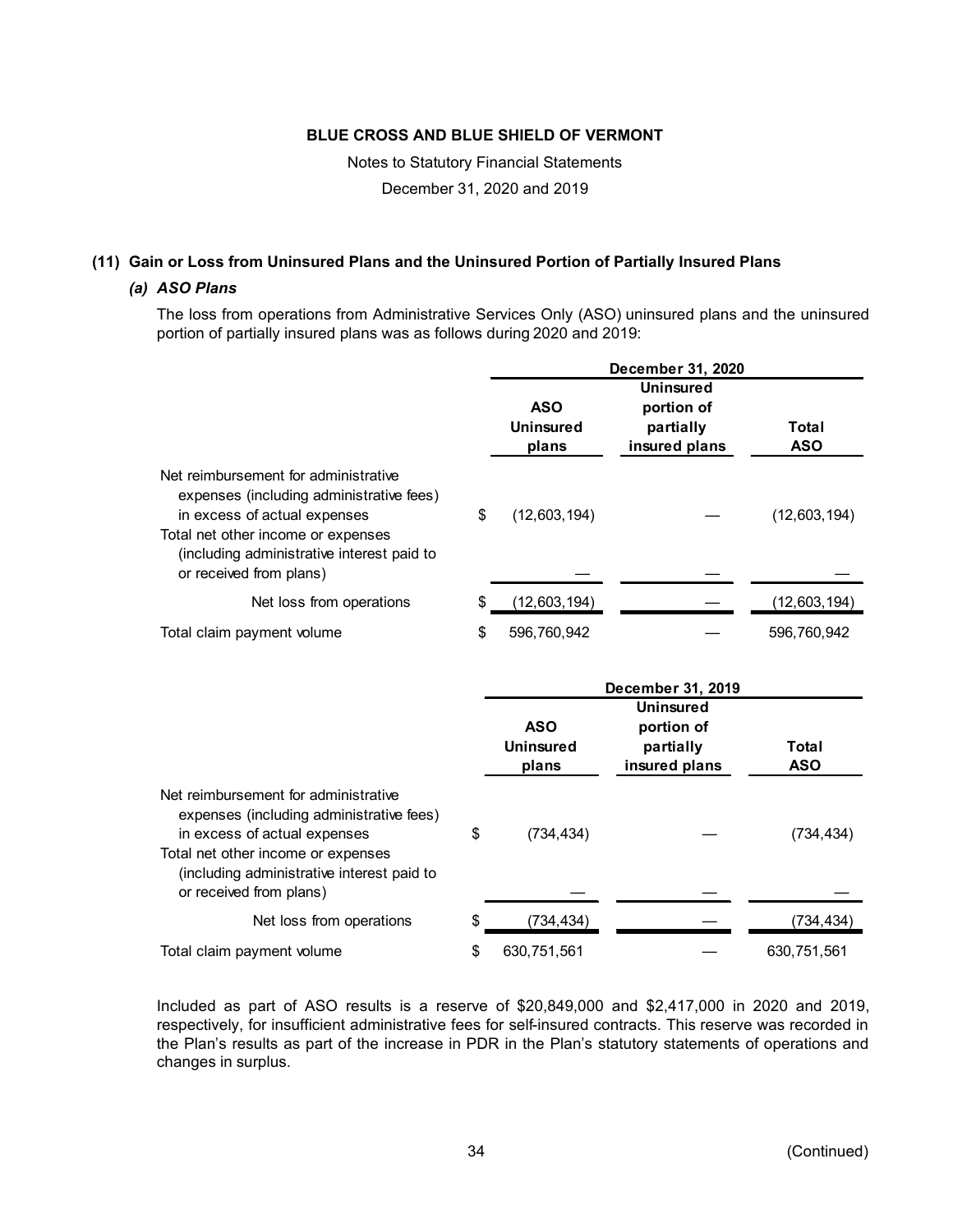Notes to Statutory Financial Statements

December 31, 2020 and 2019

#### *(b) ASC Plans*

The gain from operations from Administrative Services Contract (ASC) uninsured plans and the uninsured portion of partially insured plans was as follows during 2020 and 2019:

|                                                                                 |                                         | December 31, 2020                                            |                     |
|---------------------------------------------------------------------------------|-----------------------------------------|--------------------------------------------------------------|---------------------|
|                                                                                 | <b>ASC</b><br><b>Uninsured</b><br>plans | <b>Uninsured</b><br>portion of<br>partially<br>insured plans | Total<br><b>ASC</b> |
| Gross reimbursement for medical<br>cost incurred                                | \$                                      | 1,268,223                                                    | 1,268,223           |
| Gross administrative fees accrued                                               |                                         | 168,303                                                      | 168,303             |
| Other income or expenses (including<br>interest paid to or received from plans) |                                         |                                                              |                     |
| Gross expenses incurred (claims and<br>administrative)                          |                                         | 1,320,948                                                    | 1,320,948           |
| Total net gain from<br>operations                                               | \$                                      | 115,578                                                      | 115,578             |
|                                                                                 |                                         | December 31, 2019                                            |                     |
|                                                                                 | <b>ASC</b><br><b>Uninsured</b><br>plans | <b>Uninsured</b><br>portion of<br>partially<br>insured plans | Total<br><b>ASC</b> |

| Gross reimbursement for medical<br>cost incurred                                                                       | \$ | 2,474,542 | 2,474,542 |
|------------------------------------------------------------------------------------------------------------------------|----|-----------|-----------|
| Gross administrative fees accrued                                                                                      |    | 263,030   | 263,030   |
| Other income or expenses (including<br>interest paid to or received from plans)<br>Gross expenses incurred (claims and |    |           |           |
| administrative)                                                                                                        |    | 2,393,745 | 2,393,745 |
| Total net gain from<br>operations                                                                                      | \$ | 343.827   | 343.827   |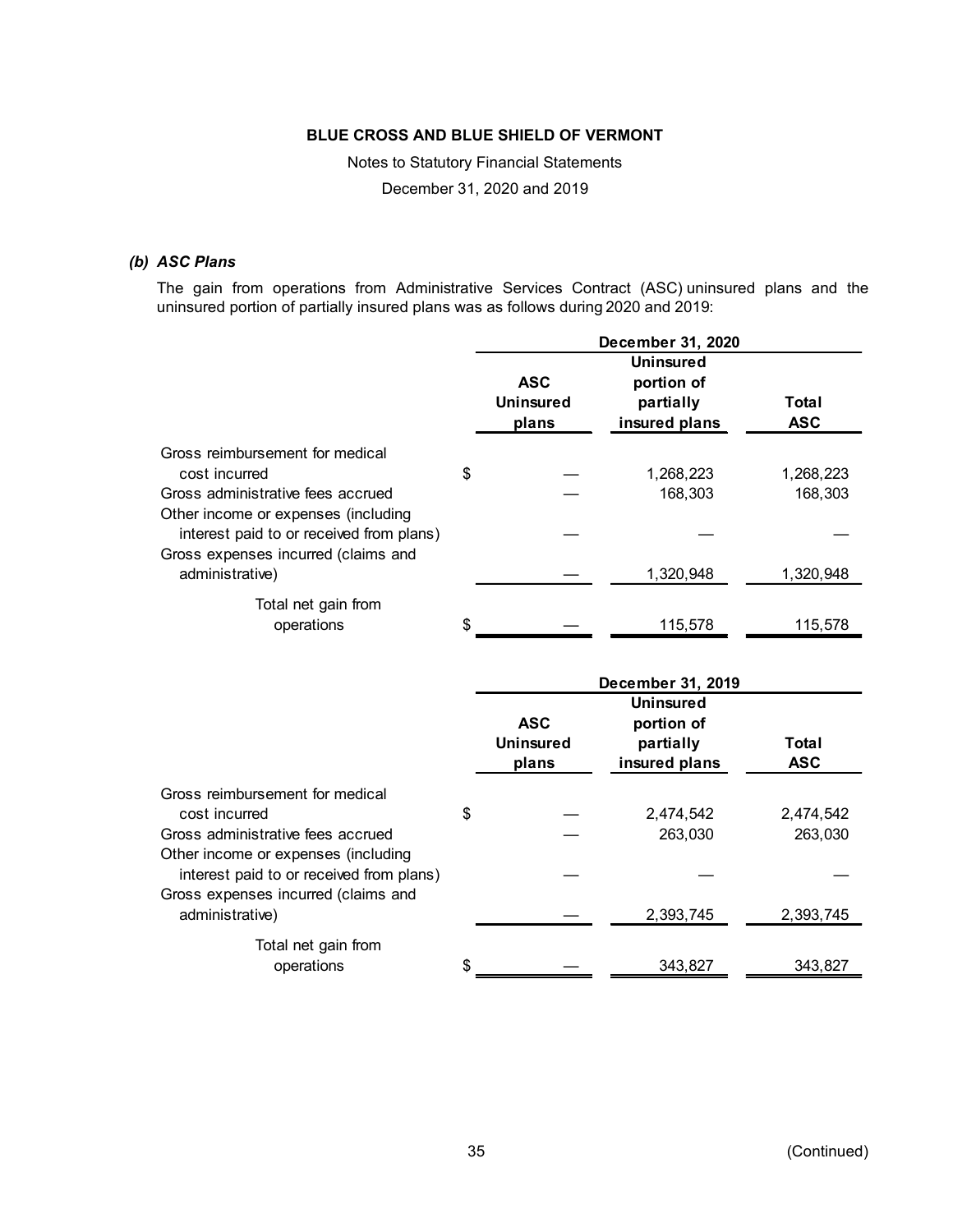Notes to Statutory Financial Statements

December 31, 2020 and 2019

#### **(12) Health Risk-Based Capital**

The Plan is subject to the NAIC Health RBC standard for purposes of DFR solvency monitoring and for administering the BCBSA's licensure requirements. The BCBSA standard establishes minimum, monitoring, and other threshold levels for Blue Cross and Blue Shield Plans based on the RBC results. As of December 31, 2020 and 2019, the licensure standard required the Plan to maintain a minimum statutory surplus balance of 200% of the RBC authorized control level. The Plan's statutory surplus of \$103,640,682 and \$133,526,751 at December 31, 2020 and 2019, respectively, exceeded this requirement. The Plan's future compliance with NAIC and BCBSA RBC standards is subject to changes in the Health RBC requirements, fluctuations in enrollment, and the Plan's future operating results.

On February 7, 2019, the DFR issued an order approving a target RBC range as proposed by the Plan. The order stipulates that in the event the Plan's RBC falls below or increases above the approved range, a plan for moving within the range in a reasonable time period must be developed and submitted to the Commissioner. The order further instructs that the Plan must review its RBC range at least once every five years.

#### **(13) Commitments and Contingencies**

The Plan is a defendant in multiple lawsuits that were initially filed in 2012 against the Blue Cross and Blue Shield Association (BCBSA) as well as Blue Cross and/or Blue Shield licensees (Blue plans) across the country. Cases filed in twenty-eight states were consolidated into a single multi-district lawsuit called *In re Blue Cross Blue Shield Antitrust Litigation* that is pending in the United States District Court for the Northern District of Alabama (the Court). Generally, the suits allege that the BCBSA and the Blue plans have conspired to horizontally allocate geographic markets through license agreements, best efforts rules that limit the percentage of non-Blue revenue of each Plan, restrictions on acquisitions, and other arrangements in violation of the Sherman Antitrust Act and related state laws. The cases were brought by two putative nationwide classes of plaintiffs, health plan subscribers and providers.

In response to cross motions for partial summary judgment by plaintiffs and defendants, the Court issued an order in April 2018 determining that the defendants' aggregation of geographic market allocations and output restrictions are to be analyzed under a *per se* standard of review, and other alleged Section 1 Sherman Antitrust Act violations are to be analyzed under the *rule of reason* standard of review. The Court also found that there remain genuine issues of material fact as to whether the defendants operate as a single entity with regard to the enforcement of the Blue Cross Blue Shield trademarks. In April 2019, plaintiffs filed their motions for class certification in conjunction with their supporting expert reports, and the defendants filed their motions to exclude plaintiffs' experts, as well as their opposition to plaintiffs' motions for class certification, in July 2019.

The BCBSA and Blue plans have approved a settlement agreement and release with the subscriber plaintiffs. If approved by the Court, the subscriber settlement agreement will require the defendants to make a monetary settlement payment, and it will contain certain non-monetary terms including (i) eliminating the "national best efforts" rule in the BCBSA license agreements and (ii) allowing for some large national employers with self-funded benefit plans to be able to request a bid for insurance coverage from a second Blue plan in addition to the local Blue plan.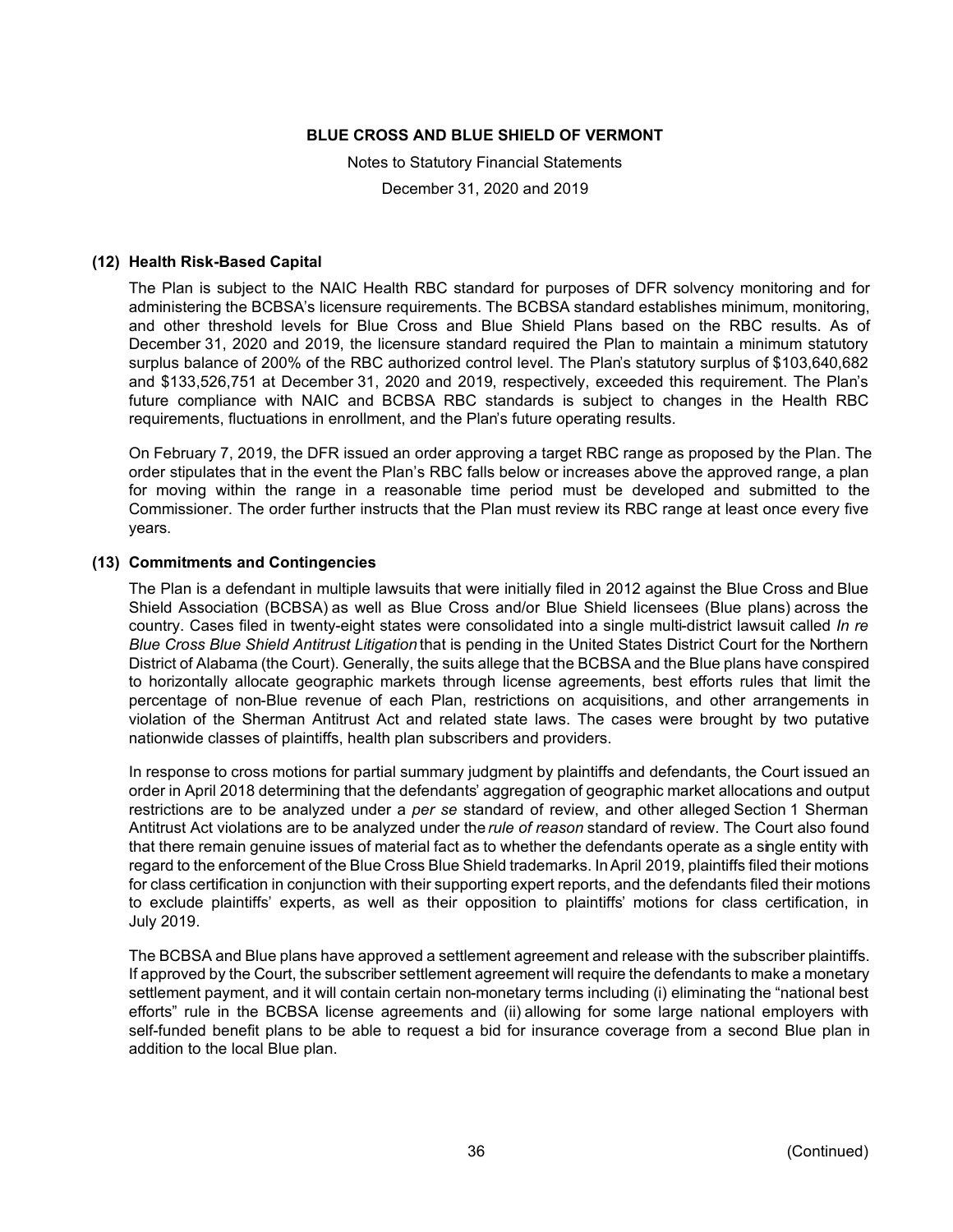Notes to Statutory Financial Statements December 31, 2020 and 2019

BCBSVT's share of the subscriber settlement is \$8.2 million, which is based on a formula agreed to by the BCBSA and Blue plans. The reported liability, which includes amounts related to both the settlement and defense costs, is recorded net of estimated recoveries from the Plan's Directors & Officers (D&O) and Managed Care Errors & Omissions (E&O) insurance policies, and the balance was \$3.8 million as of December 31, 2020. The net liability is included in general expenses due or accrued in the accompanying statutory basis financial statements. The Plan is seeking full insurance coverage from its D&O and E&O carriers for all defense expenses and any indemnity for a settlement or judgment.The insurers have agreed to pay a portion of defense expenses, but they have asserted certain defenses which BCBSVT disputes.

On November 30, 2020, the Court issued an order preliminarily approving the subscriber settlement agreement, following which members of the subscriber class were provided notice of the settlement agreement and an opportunity to opt out of the class. All terms of the subscriber settlement agreement are subject to approval by the Court before they become effective. Objections to the settlement as well as the deadline for those that wish to opt out from the settlement must be submitted by July 28, 2021. Claims must be filed by November 5, 2021. A final approval hearing has been scheduled for October 20, 2021. If the Court grants approval of the subscriber settlement agreement, and after all appellate rights have expired or have been exhausted in a manner that affirms the Court's final order and judgment, the defendants' payment and non-monetary obligations under the subscriber settlement agreement will become effective.

In October 2020, after the Court lifted the stay as to the provider litigation, provider plaintiffs filed a renewed motion for class certification, and defendants filed an opposition to that motion. The Plan intends to continue to vigorously defend the provider suit; however, its ultimate outcome cannot presently be determined.

In the normal course of business, the Plan may be involved in various other claims and legal actions. Management, after reviewing developments to date with legal counsel, is of the opinion that the ultimate outcome of pending litigation will not have a material adverse effect on the financial position of the Plan.

BCBSA Standard 3 Licensure Certification requires all primary licensees to provide insurance or other financial arrangements to protect its subscribers against liability from nonparticipating provider claims. As of December 31, 2020, investments totaling \$2,425,277 are on deposit with a financial institution to meet this requirement. This investment includes an iShares core U.S. bond exchange traded fund, which is a diversified bond fund that invests in investment grade U.S. bonds, including U.S. government, agency, corporate and mortgage-related bonds. Also included as part of the portfolio is a short-term government money market fund investment.

The Plan has a revolving line of credit with People's United Bank (PUB) that was renewed on June 17, 2019. The limit is \$25,000,000, and interest is charged on any outstanding balance at LIBOR plus 2.25%. The line of credit is unsecured, and it is renewable every two years.

The revolving line of credit is set up to function as overdraft protection for the Plan's operating cash. It is linked to the Plan's sweep account at PUB, and the bank is authorized to automatically draw on the line of credit to cover the amount by which any outstanding drafts exceed the bank balance in the sweep account. Similarly, any outstanding balance on the line of credit is automatically paid down as soon as cash becomes available in the sweep account. The outstanding balance on the line of credit was \$0 and \$5,000,000 as of December 31, 2020 and 2019, respectively. The Plan recorded interest expense of \$20,168 and \$106,143 related to the line of credit in 2020 and 2019, respectively.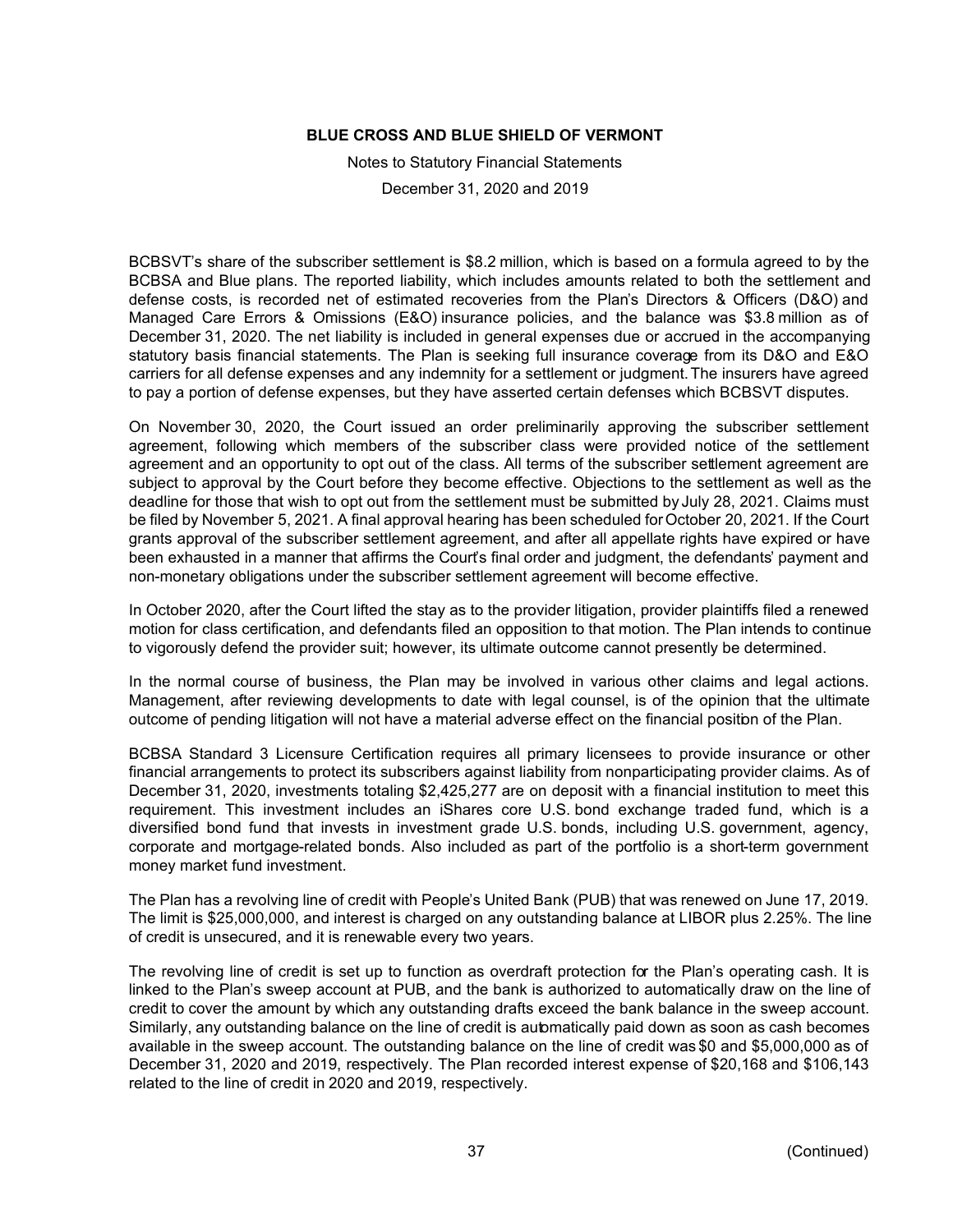Notes to Statutory Financial Statements

December 31, 2020 and 2019

The Plan was approved for membership in the Federal Home Loan Bank (FHLB) of Boston on May 25, 2016. Through its membership, the Plan is eligible to conduct business activity in the form of borrowings with the FHLB. It is part of the Plan's strategy to utilize these funds as backup liquidity. As of December 31, 2020, no collateral had been pledged to the FHLB, and during the current reporting period there were no borrowings from the FHLB.

#### **(14) Risks and Uncertainties**

*COVID-19* – The effects of the COVID-19 pandemic continue to emerge. The virus resulted in 2020 being a year marked by economic disruption and volatility as efforts to prevent the spread of the virus necessitated the closure of nonessential businesses resulting in an economic slowdown and high unemployment in Vermont and across the U.S.

It is anticipated that the effects of COVID-19 will subject the Plan's financial results to a higher degree of volatility and uncertainty for the foreseeable future as a number of significant variables and uncertainties will impact benefit trends. Significant uncertainty remains regarding the severity and duration of the pandemic, including the success of vaccination efforts and new therapeutic treatments.

#### **(15) Subsequent Events**

The Plan considers events and transactions that occur after the balance sheet date, but before the financial statements are issued, to provide additional evidence relative to certain estimates or to identify matters that require additional disclosure. These financial statements were issued on April 30, 2021 and subsequent events have been evaluated through that date.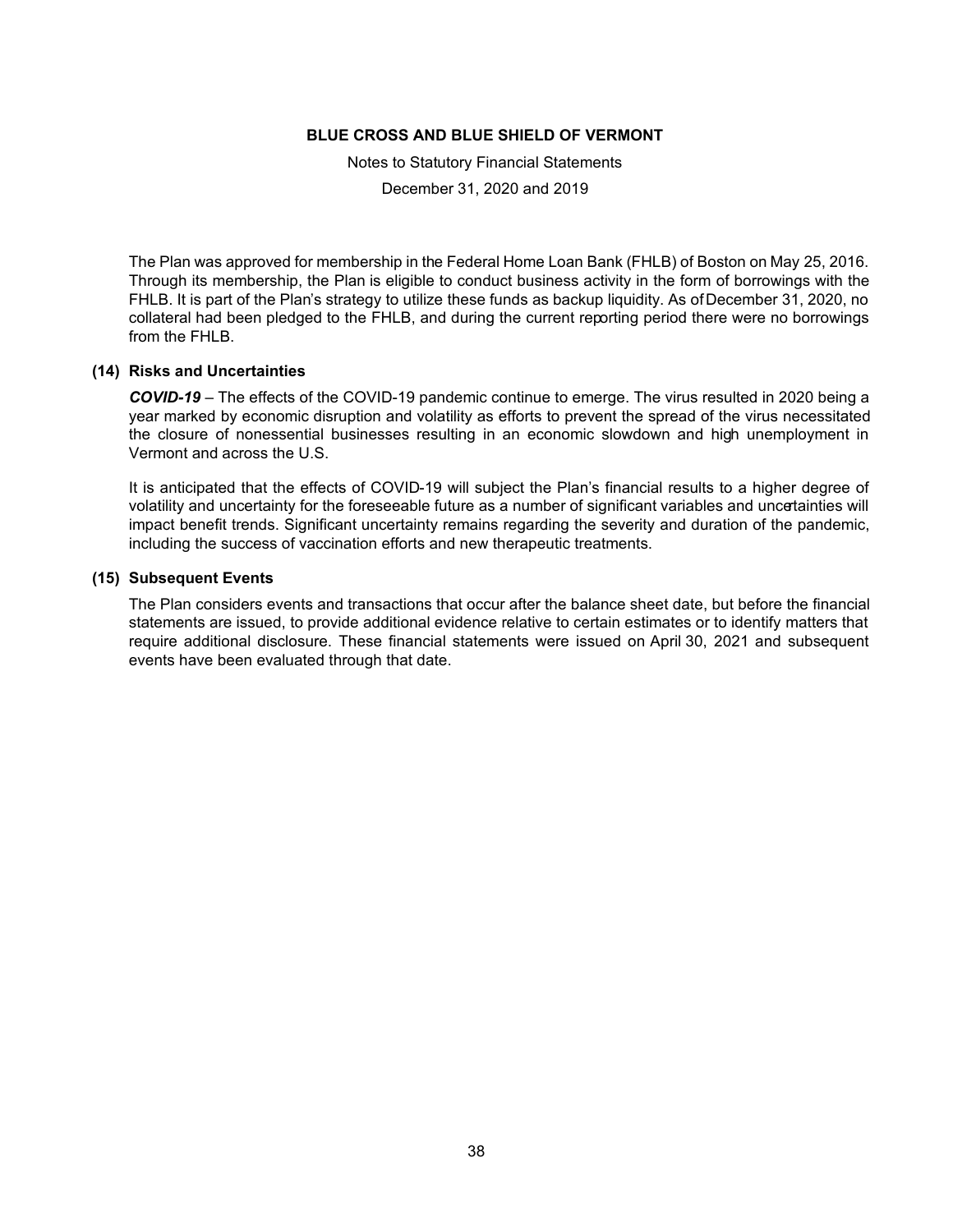**Schedule 1**

#### **BLUE CROSS AND BLUE SHIELD OF VERMONT**

#### Supplemental Investment Risks Interrogatories Schedule

December 31, 2020

| $\mathbf{1}$        | State the reporting entity's total admitted assets as<br>reported on page 2 of the annual statement                                                                                                                                                                                                                                                                                                                                                                                                                                                                                                                                                                              |             |          |                                                                                        |                                                                                                                                  | 339,966,130<br>\$<br>Percentage                                                          |
|---------------------|----------------------------------------------------------------------------------------------------------------------------------------------------------------------------------------------------------------------------------------------------------------------------------------------------------------------------------------------------------------------------------------------------------------------------------------------------------------------------------------------------------------------------------------------------------------------------------------------------------------------------------------------------------------------------------|-------------|----------|----------------------------------------------------------------------------------------|----------------------------------------------------------------------------------------------------------------------------------|------------------------------------------------------------------------------------------|
| Number in<br>annual |                                                                                                                                                                                                                                                                                                                                                                                                                                                                                                                                                                                                                                                                                  |             |          |                                                                                        |                                                                                                                                  | of total<br>admitted                                                                     |
| statement           | <b>Investment category</b>                                                                                                                                                                                                                                                                                                                                                                                                                                                                                                                                                                                                                                                       |             |          |                                                                                        | Amount                                                                                                                           | assets                                                                                   |
| $\overline{2}$      | State by investment category the 10 largest exposures to a single issue/borrower/investment, excluding<br>U.S. government, U.S. government agency securities and those U.S. government money market funds<br>listed in the Appendix to the SVO Purposes and Procedures Manual as exempt, property occupied<br>by the company and policy loans.<br>2.01<br>JPMorgan Chase & Co.<br>2.02<br><b>BNP Paribas SA</b><br>2.03<br>CVS Health Corporation<br><b>BPCE SA</b><br>2.04<br>2.05<br>PNC Bank, National Association<br>2.06<br>Nassau 2018-I Ltd.<br>2.07<br>Wells Fargo & Company<br>2.08<br>City Of Chicago<br>2.09<br>Bank of America Corporation<br>2.10<br>Citigroup Inc. |             |          | Bond<br>Bond<br>Bond<br>Bond<br>Bond<br>Bond<br>Bond<br>Bond<br>Bond<br>Bond           | \$<br>1,726,707<br>1,425,955<br>1,242,240<br>953,126<br>924,447<br>798,934<br>797,874<br>768,580<br>752,289<br>750,000           | 0.508 %<br>0.419<br>0.365<br>0.280<br>0.272<br>0.235<br>0.235<br>0.226<br>0.221<br>0.221 |
|                     | <b>NAIC designation</b>                                                                                                                                                                                                                                                                                                                                                                                                                                                                                                                                                                                                                                                          |             |          |                                                                                        |                                                                                                                                  |                                                                                          |
| 3                   | State the amounts and percentages of the reporting entity's total admitted assets held in bonds and<br>preferred stocks by NAIC designation.<br>Bonds:<br>3.01<br>NAIC-1<br>3.02<br>NAIC-2                                                                                                                                                                                                                                                                                                                                                                                                                                                                                       |             |          |                                                                                        | \$<br>100,590,053<br>20,344,055                                                                                                  | 29.588 %<br>5.984                                                                        |
|                     | 3.03<br>NAIC-3                                                                                                                                                                                                                                                                                                                                                                                                                                                                                                                                                                                                                                                                   |             |          |                                                                                        | 298,522                                                                                                                          | 0.088                                                                                    |
| 4                   | Assets held in foreign investments:<br>4.01<br>Are assets held in foreign investments less than 2.5% of the reporting entity's total<br>admitted assets?                                                                                                                                                                                                                                                                                                                                                                                                                                                                                                                         |             |          |                                                                                        | Yes [ ]<br>1<br>Amount                                                                                                           | No[X]<br>2<br>Percent                                                                    |
|                     | 4.02<br>Total admitted assets held in foreign investments                                                                                                                                                                                                                                                                                                                                                                                                                                                                                                                                                                                                                        |             |          |                                                                                        | \$<br>10,348,385                                                                                                                 | 3.044 %                                                                                  |
|                     | If response to 4.01 above is yes, responses are not required for interrogatories 5-10.                                                                                                                                                                                                                                                                                                                                                                                                                                                                                                                                                                                           |             |          |                                                                                        |                                                                                                                                  |                                                                                          |
|                     |                                                                                                                                                                                                                                                                                                                                                                                                                                                                                                                                                                                                                                                                                  |             |          |                                                                                        | 1                                                                                                                                | $\overline{2}$                                                                           |
|                     | <b>NAIC sovereign designation</b>                                                                                                                                                                                                                                                                                                                                                                                                                                                                                                                                                                                                                                                |             |          |                                                                                        | Amount                                                                                                                           | Percent                                                                                  |
| 5                   | Aggregate foreign investment exposure categorized by NAIC sovereign designation:                                                                                                                                                                                                                                                                                                                                                                                                                                                                                                                                                                                                 |             |          |                                                                                        |                                                                                                                                  |                                                                                          |
|                     | 5.01<br>Countries designated NAIC-1<br>5.02<br>Countries designated NAIC-2                                                                                                                                                                                                                                                                                                                                                                                                                                                                                                                                                                                                       |             |          |                                                                                        | \$<br>10,124,787<br>223,598                                                                                                      | 2.978 %<br>0.066                                                                         |
|                     | <b>NAIC sovereign designation</b>                                                                                                                                                                                                                                                                                                                                                                                                                                                                                                                                                                                                                                                |             |          |                                                                                        | 1<br>Amount                                                                                                                      | $\overline{2}$<br>Percent                                                                |
| 6                   | Two largest foreign investment exposures in a single country, categorized by the country's NAIC                                                                                                                                                                                                                                                                                                                                                                                                                                                                                                                                                                                  |             |          |                                                                                        |                                                                                                                                  |                                                                                          |
|                     | sovereign designation:                                                                                                                                                                                                                                                                                                                                                                                                                                                                                                                                                                                                                                                           |             |          |                                                                                        |                                                                                                                                  |                                                                                          |
|                     | Countries designated NAIC-1:<br>6.01<br>Cayman Islands<br>6.02<br>France<br>Countries designated NAIC-2:                                                                                                                                                                                                                                                                                                                                                                                                                                                                                                                                                                         |             |          |                                                                                        | \$<br>3,612,450<br>2,379,081                                                                                                     | 1.063 %<br>0.700                                                                         |
|                     | 6.03<br>Italy                                                                                                                                                                                                                                                                                                                                                                                                                                                                                                                                                                                                                                                                    |             |          |                                                                                        | 223,598                                                                                                                          | 0.066                                                                                    |
| 10                  | Ten largest nonsovereign (i.e. nongovernmental)<br>foreign issues:<br><b>BNP Paribas SA</b><br>10.01                                                                                                                                                                                                                                                                                                                                                                                                                                                                                                                                                                             |             |          | NAIC-1                                                                                 | \$<br>1,425,955                                                                                                                  | 0.419 %                                                                                  |
|                     | 10.02<br><b>BPCE SA</b><br>10.03 Anchorage Capital CLO 4-R Ltd<br>10.04<br>Magnetite XII, Ltd.<br>10.05<br>Ocp Clo 2014-5 Ltd<br>10.06<br>Cedar Funding II CLO Ltd.<br>Trestles Clo 2017-1, Ltd.<br>10.07<br>10.08<br>AerCap Ireland Capital Designated Activity Company<br>Deutsche Telekom International Finance B.V.<br>10.09<br>ING Groep N.V.<br>10.10                                                                                                                                                                                                                                                                                                                      | At year-end |          | NAIC-1<br>NAIC-1<br>NAIC-1<br>NAIC-1<br>NAIC-1<br>NAIC-1<br>NAIC-2<br>NAIC-2<br>NAIC-1 | 953,126<br>700,000<br>700,000<br>650,000<br>550,000<br>550,000<br>548,619<br>498,238<br>474.584<br>Amount at end of each quarter | 0.280<br>0.206<br>0.206<br>0.191<br>0.162<br>0.162<br>0.161<br>0.147<br>0.140            |
|                     |                                                                                                                                                                                                                                                                                                                                                                                                                                                                                                                                                                                                                                                                                  | Amount      | Percent  | 1st Qtr                                                                                | 2nd Qtr                                                                                                                          | 3rd Qtr                                                                                  |
| 20                  | Assets subject to the following agreements<br>20.02 Repurchase agreements<br>\$                                                                                                                                                                                                                                                                                                                                                                                                                                                                                                                                                                                                  | 54,012,168  | 15.888 % | 17,970,138                                                                             | 25,122,426                                                                                                                       | 41,858,337                                                                               |

Note: All other interrogatories in the required supplemental schedule are not applicable to Blue Cross and Blue Shield of Vermont.

See accompanying independent auditors' report.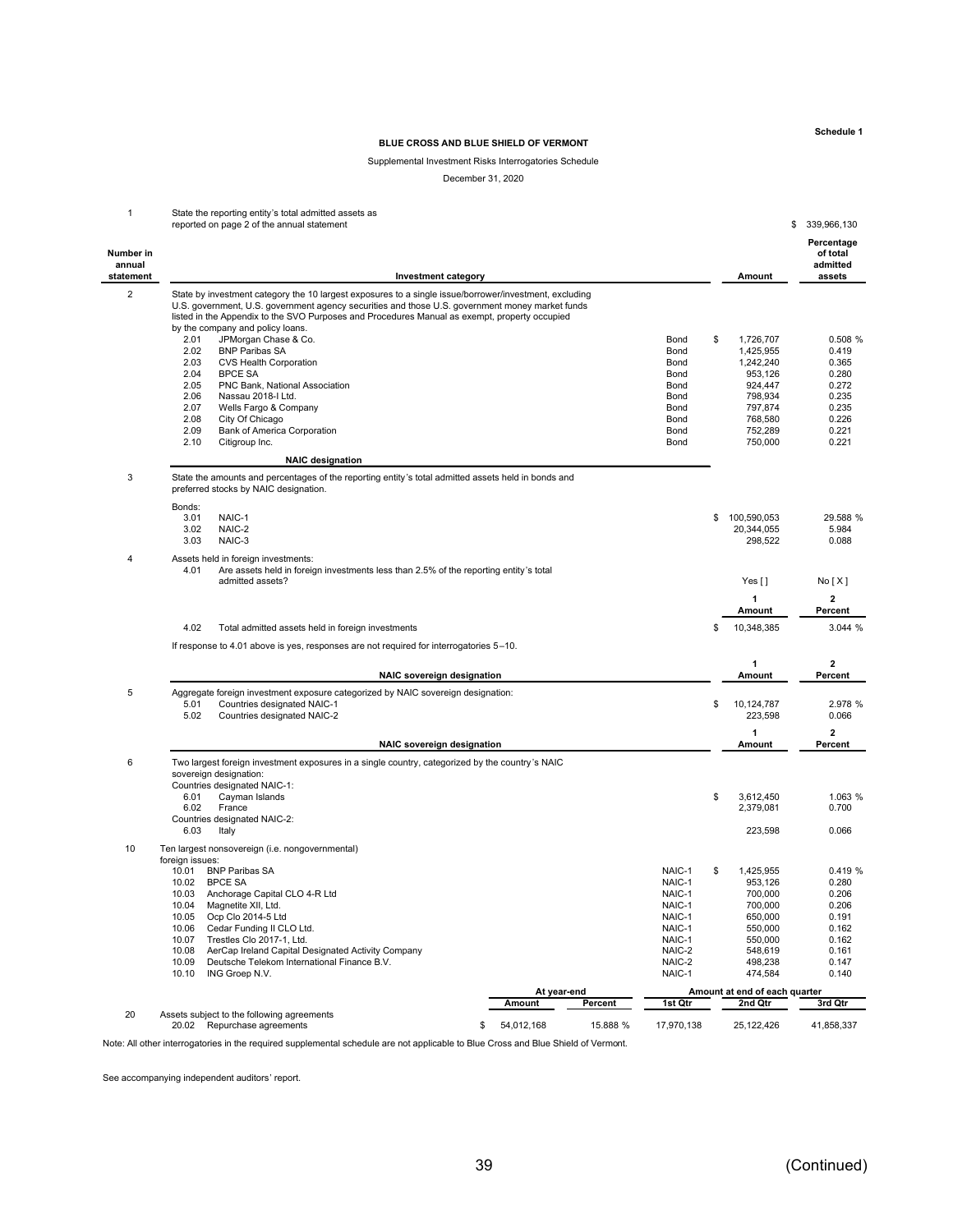#### Supplemental Summary Investment Schedule December 31, 2020

|    |                                                                                                                                                                                                                     | <b>Gross</b><br>investment holdings |                                               |                                   | Admitted assets as reported<br>in the annual statement |                                                                    |                                               |                          |
|----|---------------------------------------------------------------------------------------------------------------------------------------------------------------------------------------------------------------------|-------------------------------------|-----------------------------------------------|-----------------------------------|--------------------------------------------------------|--------------------------------------------------------------------|-----------------------------------------------|--------------------------|
|    | <b>Investment categories</b>                                                                                                                                                                                        |                                     | Amount                                        | Percentage                        | 3<br>Amount                                            | <b>Securities</b><br>lending<br>reinvested<br>collateral<br>amount | Б<br><b>Total</b><br>$(Col. 3 + 4)$<br>amount | 6<br>Percentage          |
|    | Long-Term Bonds:                                                                                                                                                                                                    |                                     |                                               |                                   |                                                        |                                                                    |                                               |                          |
|    | 1.01 U.S. governments<br>1.04 U.S. political subdivisions of states, territories and                                                                                                                                | \$                                  | 10,761,483                                    | 4.522 % \$                        | 10,761,483                                             |                                                                    | 10,761,483                                    | 4.537 %                  |
|    | possessions, quaranteed<br>1.05 U.S. special revenue and special assessment obligations,                                                                                                                            |                                     | 1,268,747                                     | 0.533                             | 1,268,747                                              |                                                                    | 1,268,747                                     | 0.535                    |
|    | etc. non-quaranteed:                                                                                                                                                                                                |                                     | 12.833.108                                    | 5.393                             | 12,833,108                                             |                                                                    | 12,833,108                                    | 5.410                    |
|    | 1.06 Industrial and miscellaneous                                                                                                                                                                                   |                                     | 39,680,795                                    | 16.675                            | 39,680,795                                             |                                                                    | 39,680,795                                    | 16.730                   |
|    | 1.09 SVO identified funds                                                                                                                                                                                           |                                     | 2.676.329                                     | 1.125                             | 2,676,329                                              |                                                                    | 2,676,329                                     | 1.128                    |
|    | 1.11 Total long-term bonds                                                                                                                                                                                          |                                     | 67,220,462                                    | 28.248                            | 67,220,462                                             |                                                                    | 67,220,462                                    | 28.340                   |
| 3  | Common stocks:<br>3.01 Industrial and miscellaneous publicly traded (unaffiliated)<br>3.02 Industrial and miscellaneous other (unaffiliated)<br>3.04 Parent, subsidiaries and affiliates other<br>3.05 Mutual funds |                                     | 104,100<br>481,464<br>90,137,156<br>6,290,490 | 0.044<br>0.202<br>37.878<br>2.643 | 104,100<br>90,137,156<br>6,290,490                     |                                                                    | 104,100<br>90,137,156<br>6,290,490            | 0.044<br>38.002<br>2.652 |
|    | 3.08 Total common stocks                                                                                                                                                                                            |                                     | 97,013,210                                    | 40.768                            | 96,531,746                                             |                                                                    | 96,531,746                                    | 40.698                   |
|    | 5 Real estate                                                                                                                                                                                                       |                                     |                                               |                                   |                                                        |                                                                    |                                               |                          |
|    | 5.01 Properties occupied by company                                                                                                                                                                                 |                                     | 6,845,548                                     | 2.877                             | 6,845,548                                              |                                                                    | 6,845,548                                     | 2.886                    |
|    | 5.04 Total real estate                                                                                                                                                                                              |                                     | 6,845,548                                     | 2.877                             | 6,845,548                                              |                                                                    | 6,845,548                                     | 2.886                    |
| 6  | Cash, cash equivalents and short-term investments:                                                                                                                                                                  |                                     |                                               |                                   |                                                        |                                                                    |                                               |                          |
|    | 6.01 Cash                                                                                                                                                                                                           |                                     | 302,458                                       | 0.127                             | 302,458                                                |                                                                    | 302,458                                       | 0.128                    |
|    | 6.02 Cash equivalents                                                                                                                                                                                               |                                     | 12,276,940                                    | 5.159                             | 12,276,940                                             |                                                                    | 12,276,940                                    | 5.176                    |
|    | 6.03 Short-term investments                                                                                                                                                                                         |                                     | 54,012,168                                    | 22.697                            | 54,012,168                                             |                                                                    | 54,012,168                                    | 22.772                   |
|    | 6.04 Total cash, cash equivalents and short-term investments                                                                                                                                                        |                                     | 66,591,566                                    | 27.984                            | 66,591,566                                             | -                                                                  | 66,591,566                                    | 28.075                   |
| 9  | Other invested assets                                                                                                                                                                                               |                                     | 294,666                                       | 0.124                             |                                                        |                                                                    |                                               |                          |
| 13 | Total invested assets                                                                                                                                                                                               | \$                                  | 237,965,452                                   | 100.000 % \$                      | 237,189,322                                            | -                                                                  | 237,189,322                                   | 100.000 %                |

See accompanying independent auditors' report.

**Schedule 2**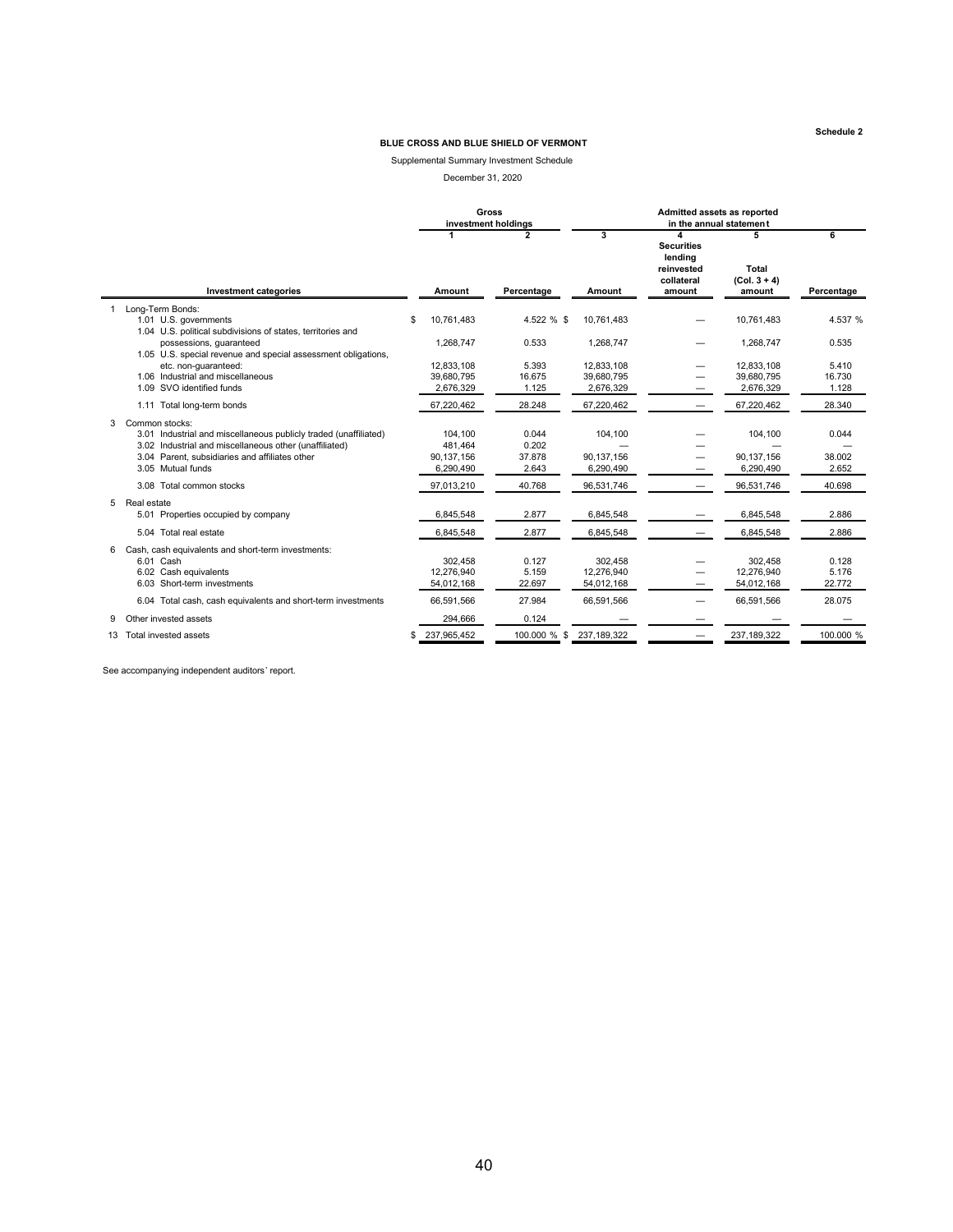#### **Schedule 3**

# **BLUE CROSS AND BLUE SHIELD OF VERMONT**

Reinsurance Risk Interrogatories For the year ended December 31, 2020

The following information regarding reinsurance contracts is presented to satisfy the disclosure requirements in SSAP No. 61R, *Life, Deposit-Type and Accident and Health Reinsurance*, which apply to reinsurance contracts entered into, renewed or amended on or after January 1, 1996.

1. Has **Blue Cross and Blue Shield of Vermont** reinsured any risk with any other entity under a reinsurance contract (or multiple contracts with the same reinsurer or its affiliates) that is subject to Appendix A-791, *Life and Health Reinsurance Agreements*, and includes a provision that limits the reinsurer's assumption of significant risks identified in Appendix A-791?

Examples of risk-limiting features include provisions such as a deductible, a loss ratio corridor, a loss cap, an aggregate limit or other provisions that result in similar effects.

Yes □ No ⊠

If yes, indicate the number of reinsurance contracts to which such provisions apply:

If yes, indicate if deposit accounting was applied for all contracts subject to Appendix A-791 that limit significant risks.

 $Yes \Box No \Box N/A \boxtimes$ 

2. Has **Blue Cross and Blue Shield of Vermont** reinsured any risk with any other entity under a reinsurance contract (or multiple contracts with the same reinsurer or its affiliates) that is not subject to Appendix A-791, for which reinsurance accounting was applied and includes a provision that limits the reinsurer's assumption of risk?

Examples of risk-limiting features include provisions such as a deductible, a loss ratio corridor, a loss cap, an aggregate limit or other provisions that result in similar effects.

Yes □ No ⊠

If yes, indicate the number of reinsurance contracts to which such provisions apply:

If yes, indicate whether the reinsurance credit was reduced for the risk-limiting features.

Yes  $\Box$  No  $\Box$  N/A  $\boxtimes$ 

- 3. Does **Blue Cross and Blue Shield of Vermont** have any reinsurance contracts (other than reinsurance contracts with a federal or state facility) that contain one or more of the following features which may result in delays in payment in form or in fact:
	- (a) Provisions that permit the reporting of losses to be made less frequently than quarterly;
	- (b) Provisions that permit settlements to be made less frequently than quarterly;
	- (c) Provisions that permit payments due from the reinsurer to not be made in cash within ninety (90)days of the settlement date (unless there is no activity during the period); or